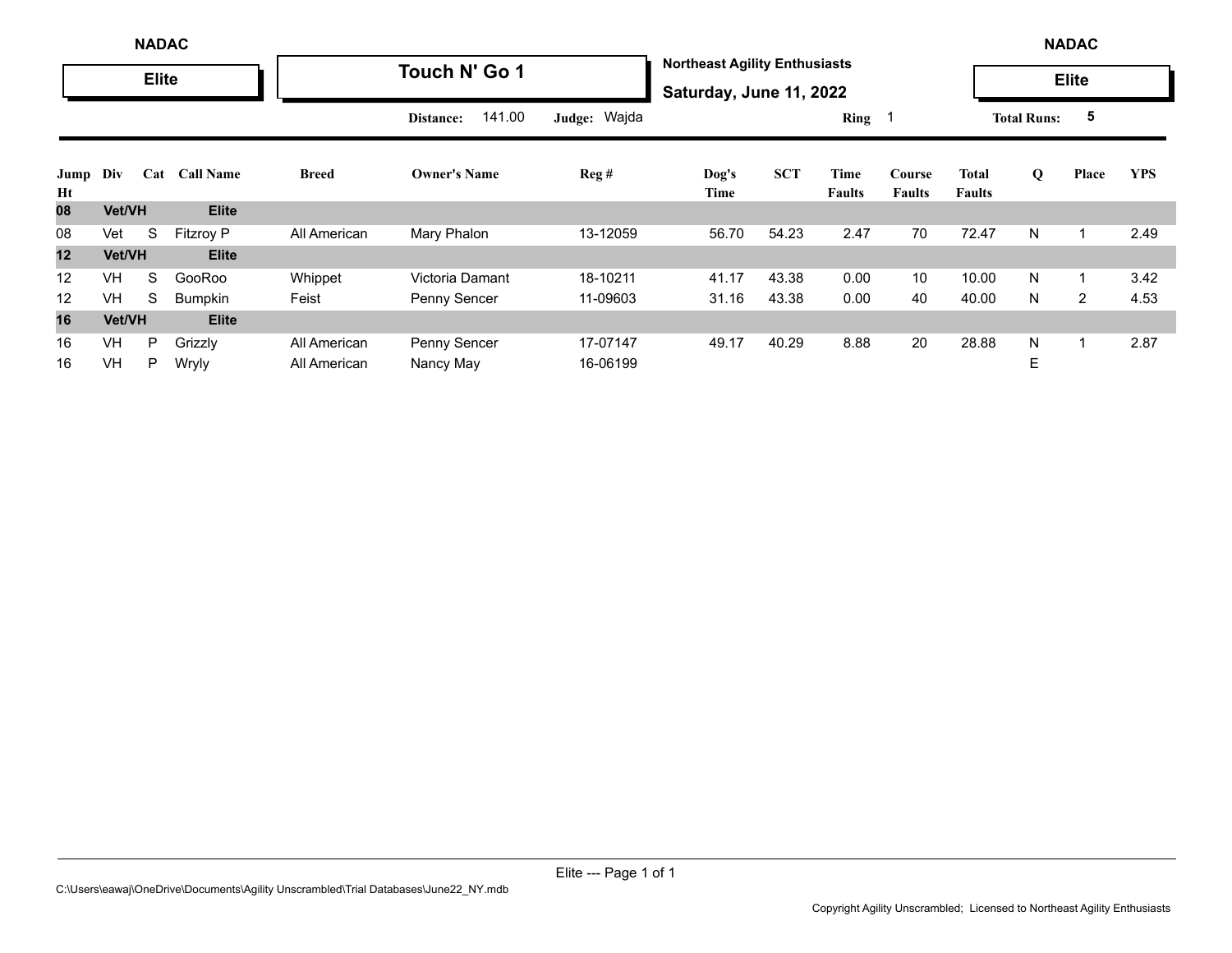|            | <b>NADAC</b> |       |                  |                                 |                     |              |                                                                 |            |                       |                         |                        | <b>NADAC</b>       |       |            |
|------------|--------------|-------|------------------|---------------------------------|---------------------|--------------|-----------------------------------------------------------------|------------|-----------------------|-------------------------|------------------------|--------------------|-------|------------|
|            |              | Intro |                  |                                 | Touch N' Go 1       |              | <b>Northeast Agility Enthusiasts</b><br>Saturday, June 11, 2022 |            |                       |                         |                        |                    | Intro |            |
|            |              |       |                  |                                 | 82.00<br>Distance:  | Judge: Wajda |                                                                 |            | Ring 1                |                         |                        | <b>Total Runs:</b> | 4     |            |
| Jump<br>Ht | Div          | Cat   | <b>Call Name</b> | <b>Breed</b>                    | <b>Owner's Name</b> | Reg#         | Dog's<br>Time                                                   | <b>SCT</b> | Time<br><b>Faults</b> | Course<br><b>Faults</b> | Total<br><b>Faults</b> | Q                  | Place | <b>YPS</b> |
| 04         | <b>Std</b>   |       | <b>Intro</b>     |                                 |                     |              |                                                                 |            |                       |                         |                        |                    |       |            |
| 04         | Std          | S     | <b>Fuzzy Elf</b> | Pembroke Welsh (Lisa Zassowski  |                     | 22-04092     | 36.62                                                           | 48.24      | 0.00                  | $\mathbf 0$             | 0.00                   | $Q-10$             |       | 2.24       |
| 08         | <b>Std</b>   |       | <b>Intro</b>     |                                 |                     |              |                                                                 |            |                       |                         |                        |                    |       |            |
| 08         | Std          | S     | Rowan            | All American                    | Kory Richards       | 20-10356     |                                                                 |            |                       |                         |                        | S                  |       |            |
| 08         | Std          | S     | Glenfiddich      | Shetland Sheepdc Jennifer Royce |                     | 21-02266     |                                                                 |            |                       |                         |                        | E                  |       |            |
| 12         | Vet/VH       |       | <b>Intro</b>     |                                 |                     |              |                                                                 |            |                       |                         |                        |                    |       |            |
| 12         | <b>VH</b>    | S     | Heathcliff       | Whippet                         | Victoria Damant     | 21-09114     | 27.86                                                           | 34.17      | 0.00                  | $\mathbf 0$             | 0.00                   | $Q-10$             |       | 2.94       |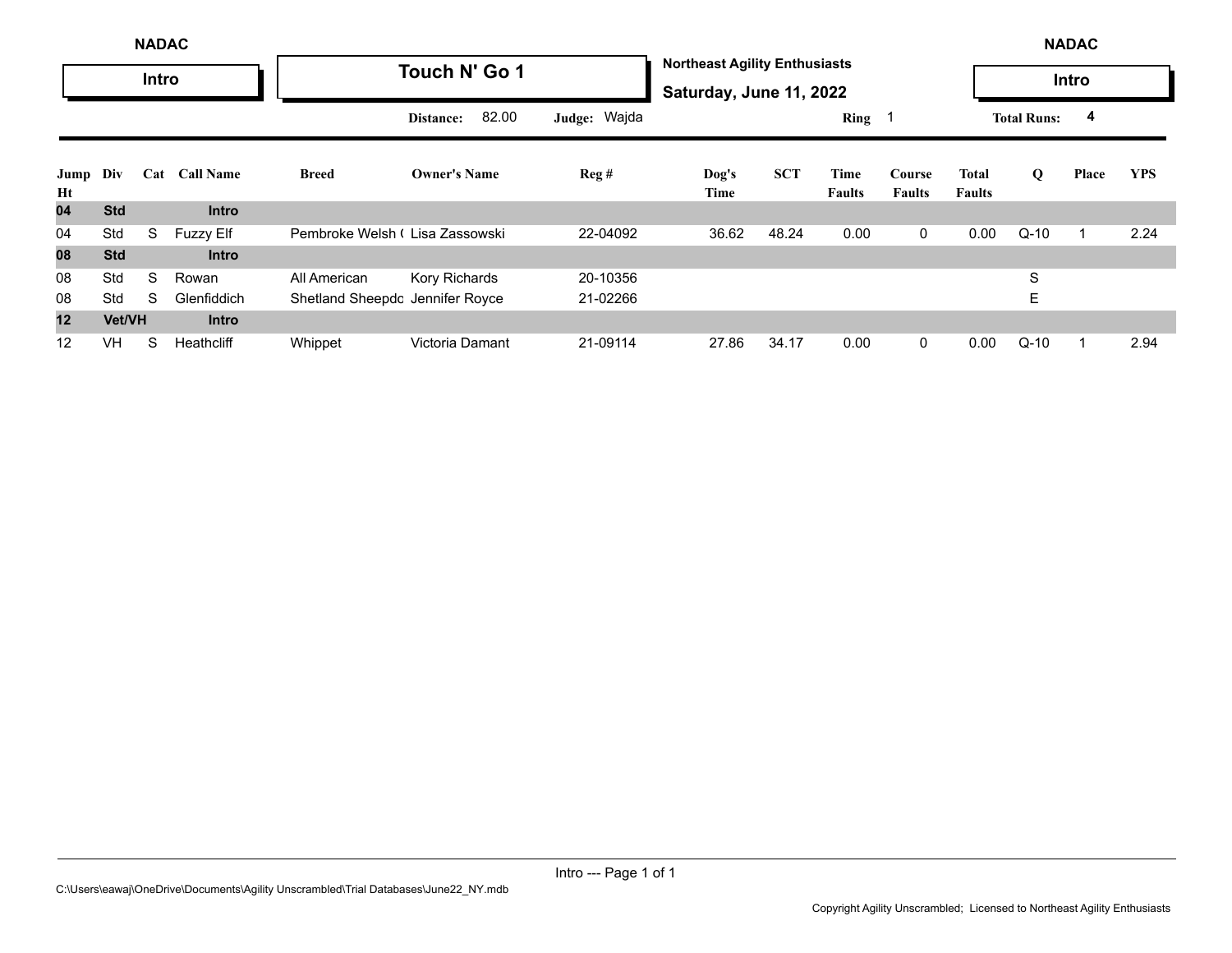|            | <b>NADAC</b> |               |                  |                               |                     |              |                                                                 |            |                       |                         |                               |                    | <b>NADAC</b>  |            |
|------------|--------------|---------------|------------------|-------------------------------|---------------------|--------------|-----------------------------------------------------------------|------------|-----------------------|-------------------------|-------------------------------|--------------------|---------------|------------|
|            |              | <b>Novice</b> |                  |                               | Touch N' Go 1       |              | <b>Northeast Agility Enthusiasts</b><br>Saturday, June 11, 2022 |            |                       |                         |                               |                    | <b>Novice</b> |            |
|            |              |               |                  |                               | 141.00<br>Distance: | Judge: Wajda |                                                                 |            | Ring                  | - 1                     |                               | <b>Total Runs:</b> | 5             |            |
| Jump<br>Ht | Div          | Cat           | <b>Call Name</b> | <b>Breed</b>                  | <b>Owner's Name</b> | Reg#         | Dog's<br>Time                                                   | <b>SCT</b> | Time<br><b>Faults</b> | Course<br><b>Faults</b> | <b>Total</b><br><b>Faults</b> | Q                  | Place         | <b>YPS</b> |
| 80         | <b>Std</b>   |               | <b>Nov</b>       |                               |                     |              |                                                                 |            |                       |                         |                               |                    |               |            |
| 08         | Std          | P             | QT Bug           | Miniature Pinsche Anna Schrom |                     | 22-05024     | 60.30                                                           | 67.14      | 0.00                  | 10                      | 10.00                         | N                  | $\mathbf 1$   | 2.34       |
| 12         | <b>Std</b>   |               | <b>Nov</b>       |                               |                     |              |                                                                 |            |                       |                         |                               |                    |               |            |
| 12         | Std          | S             | Myles            | <b>Cocker Spaniel</b>         | Kim Krajcovic       | 21-02006     | 49.50                                                           | 53.21      | 0.00                  | 30                      | 30.00                         | N                  | -1            | 2.85       |
| 12         | Vet/VH       |               | <b>Nov</b>       |                               |                     |              |                                                                 |            |                       |                         |                               |                    |               |            |
| 12         | <b>VH</b>    | S             | Hauttee          | Whippet                       | Victoria Damant     | 12-01009     | 53.20                                                           | 53.21      | 0.00                  | 50                      | 50.00                         | N                  |               | 2.65       |
| 16         | <b>Std</b>   |               | <b>Nov</b>       |                               |                     |              |                                                                 |            |                       |                         |                               |                    |               |            |
| 16         | Std          | S             | Jethro           | Golden Retriever              | Ryan Thompson       | 18-02071     |                                                                 |            |                       |                         |                               | E                  |               |            |
| 16         | Std          | S             | Saige            | <b>Border Collie</b>          | Maureen deHaan      | 21-07181     |                                                                 |            |                       |                         |                               | Е                  |               |            |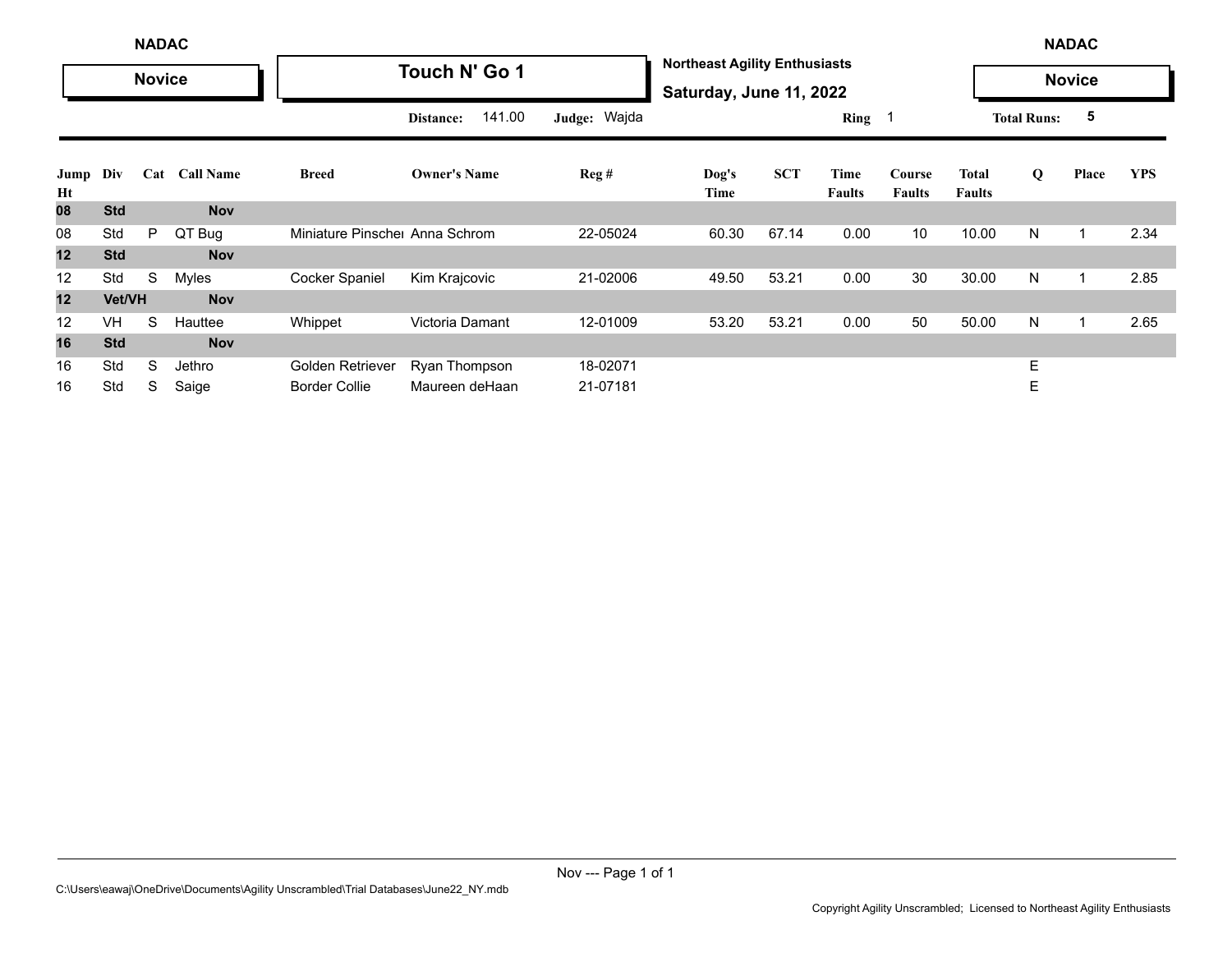|                |            | <b>NADAC</b> |                  |                                 |                     |                  |                                                                 |            |                       |                         |                               |                    | <b>NADAC</b> |            |
|----------------|------------|--------------|------------------|---------------------------------|---------------------|------------------|-----------------------------------------------------------------|------------|-----------------------|-------------------------|-------------------------------|--------------------|--------------|------------|
|                |            | Open         |                  |                                 | Touch N' Go 1       |                  | <b>Northeast Agility Enthusiasts</b><br>Saturday, June 11, 2022 |            |                       |                         |                               |                    | Open         |            |
|                |            |              |                  |                                 | 141.00<br>Distance: | Judge: Wajda     |                                                                 |            | $Ring \t1$            |                         |                               | <b>Total Runs:</b> | 3            |            |
| Jump Div<br>Ht |            | Cat          | <b>Call Name</b> | <b>Breed</b>                    | <b>Owner's Name</b> | $\text{Reg } \#$ | Dog's<br>Time                                                   | <b>SCT</b> | Time<br><b>Faults</b> | Course<br><b>Faults</b> | <b>Total</b><br><b>Faults</b> | Q                  | Place        | <b>YPS</b> |
| 04             | Vet/VH     |              | Open             |                                 |                     |                  |                                                                 |            |                       |                         |                               |                    |              |            |
| 04             | Vet        | S.           | <b>Rufus</b>     | All American                    | <b>Yvonne Clark</b> | 13-07058         | 71.85                                                           | 67.14      | 4.71                  | 20                      | 24.71                         | N.                 |              | 1.96       |
| 16             | <b>Std</b> |              | Open             |                                 |                     |                  |                                                                 |            |                       |                         |                               |                    |              |            |
| 16             | Std        | S            | Maybelle         | Australian Shephe Heidi Konesko |                     | 21-02112         |                                                                 |            |                       |                         |                               | S                  |              |            |
| 16             | Std        | S            | Katty            | German Shepherc Terri Fischer   |                     | 21-03090         |                                                                 |            |                       |                         |                               | Е                  |              |            |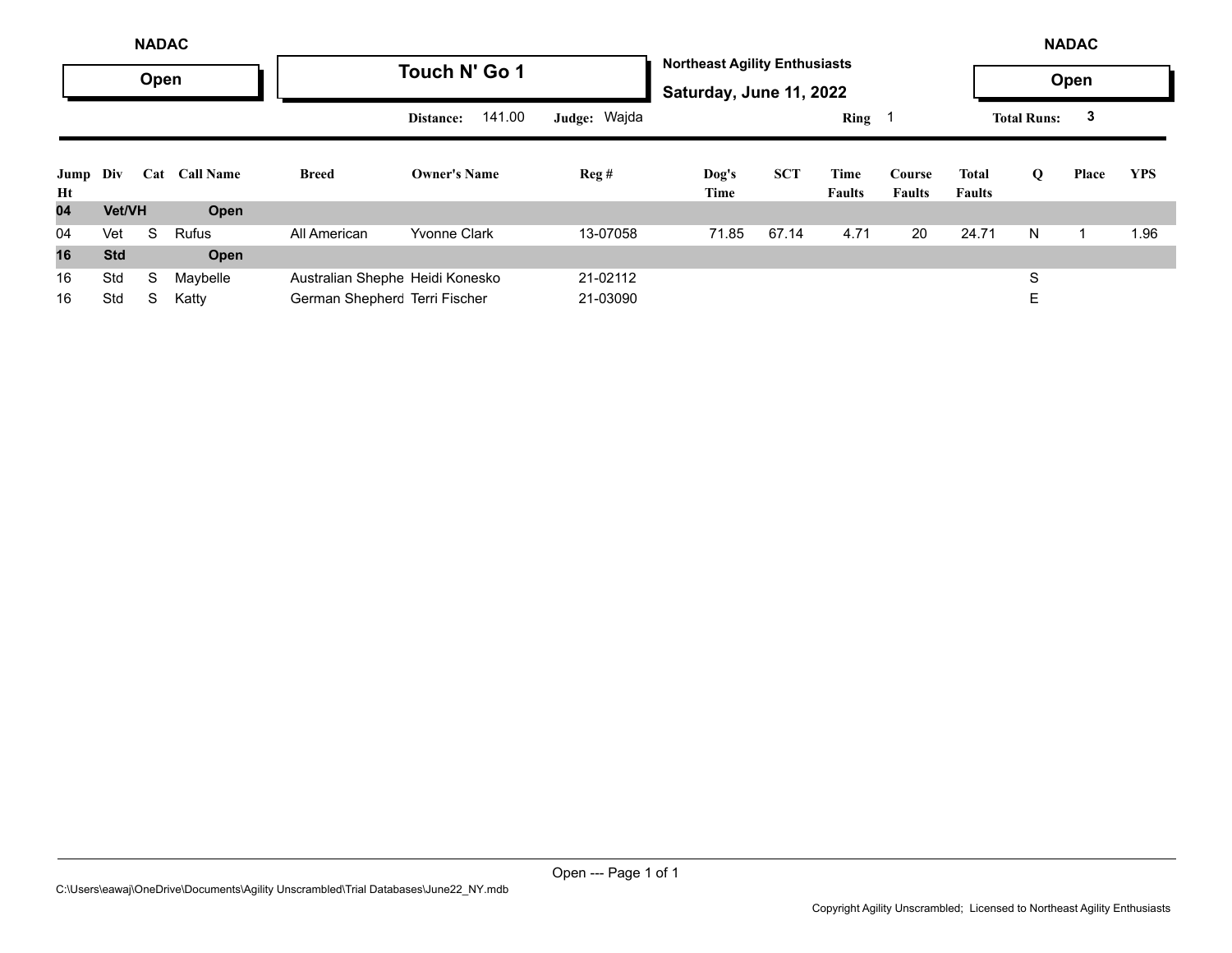|                | <b>NADAC</b> |              |                  |              |                     |              |                                                                 |            |                       |                         |                        | <b>NADAC</b>       |              |            |
|----------------|--------------|--------------|------------------|--------------|---------------------|--------------|-----------------------------------------------------------------|------------|-----------------------|-------------------------|------------------------|--------------------|--------------|------------|
|                |              | <b>Elite</b> |                  |              | Touch N' Go 2       |              | <b>Northeast Agility Enthusiasts</b><br>Saturday, June 11, 2022 |            |                       |                         |                        |                    | <b>Elite</b> |            |
|                |              |              |                  |              | 141.00<br>Distance: | Judge: Wajda |                                                                 |            | Ring <sub>1</sub>     |                         |                        | <b>Total Runs:</b> | 3            |            |
| Jump Div<br>Ht |              | Cat          | <b>Call Name</b> | <b>Breed</b> | <b>Owner's Name</b> | Reg#         | Dog's<br>Time                                                   | <b>SCT</b> | Time<br><b>Faults</b> | Course<br><b>Faults</b> | Total<br><b>Faults</b> | Q                  | Place        | <b>YPS</b> |
| 08             | Vet/VH       |              | <b>Elite</b>     |              |                     |              |                                                                 |            |                       |                         |                        |                    |              |            |
| 08             | Vet          | S            | <b>Fitzroy P</b> | All American | Mary Phalon         | 13-12059     |                                                                 |            |                       |                         |                        | Е                  |              |            |
| 16             | Vet/VH       |              | <b>Elite</b>     |              |                     |              |                                                                 |            |                       |                         |                        |                    |              |            |
| 16             | <b>VH</b>    | P            | Wryly            | All American | Nancy May           | 16-06199     | 29.60                                                           | 40.29      | 0.00                  | 0                       | 0.00                   | $Q-10$             |              | 4.76       |
| 16             | <b>VH</b>    | P.           | Grizzly          | All American | Penny Sencer        | 17-07147     | 42.19                                                           | 40.29      | 1.90                  | 10                      | 11.90                  | N                  | 2            | 3.34       |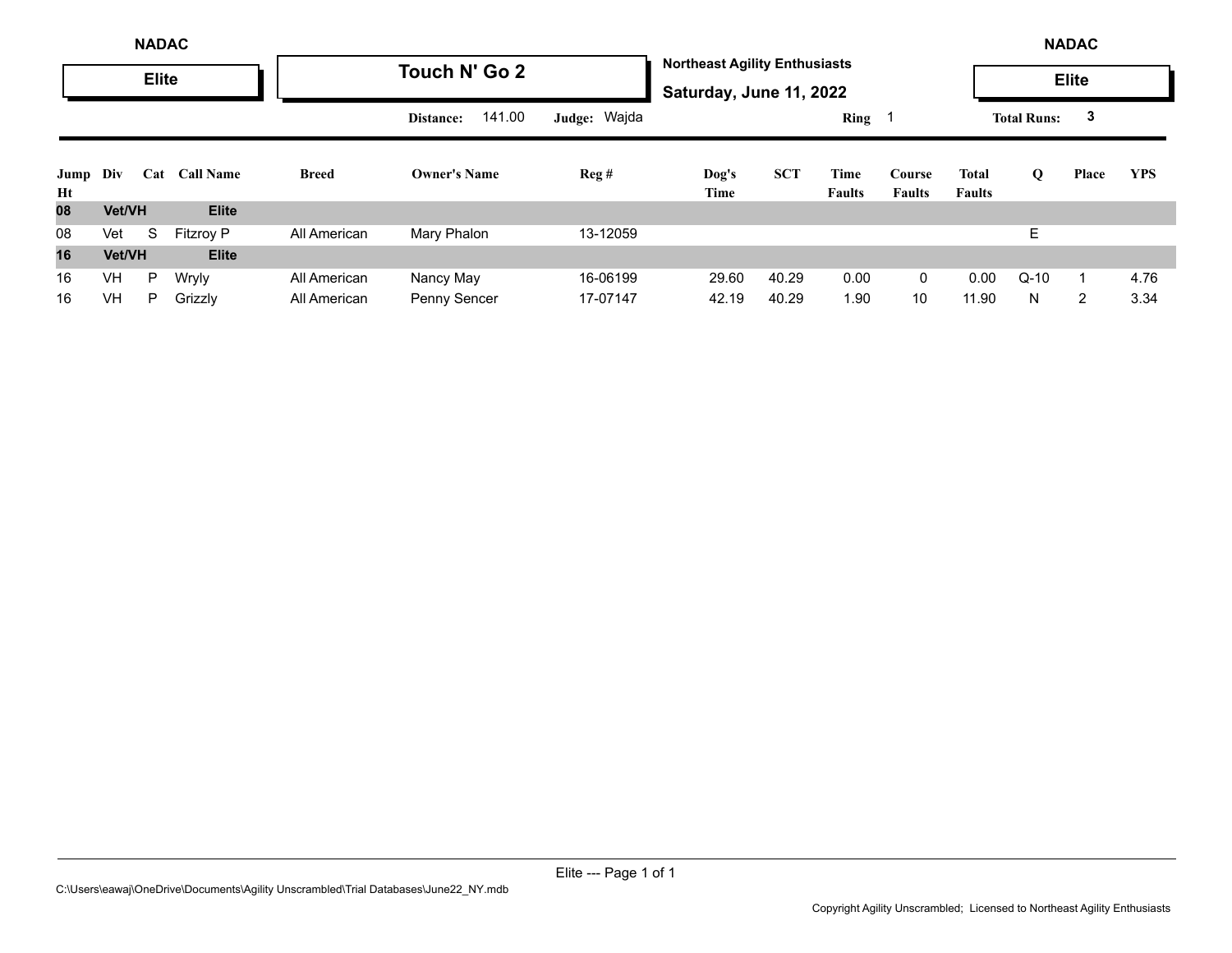|                |            | <b>NADAC</b> |                  |                                |                     |              |                                                                 |            |                       |                         |                        |                    | <b>NADAC</b> |            |
|----------------|------------|--------------|------------------|--------------------------------|---------------------|--------------|-----------------------------------------------------------------|------------|-----------------------|-------------------------|------------------------|--------------------|--------------|------------|
|                |            | Intro        |                  |                                | Touch N' Go 2       |              | <b>Northeast Agility Enthusiasts</b><br>Saturday, June 11, 2022 |            |                       |                         |                        |                    | Intro        |            |
|                |            |              |                  |                                | 82.00<br>Distance:  | Judge: Wajda |                                                                 |            | Ring 1                |                         |                        | <b>Total Runs:</b> | $\mathbf{2}$ |            |
| Jump Div<br>Ht |            | Cat          | <b>Call Name</b> | <b>Breed</b>                   | <b>Owner's Name</b> | Reg#         | Dog's<br>Time                                                   | <b>SCT</b> | Time<br><b>Faults</b> | Course<br><b>Faults</b> | Total<br><b>Faults</b> | Q                  | Place        | <b>YPS</b> |
| 04             | <b>Std</b> |              | <b>Intro</b>     |                                |                     |              |                                                                 |            |                       |                         |                        |                    |              |            |
| 04             | Std        | S            | <b>Fuzzy Elf</b> | Pembroke Welsh (Lisa Zassowski |                     | 22-04092     | 34.27                                                           | 48.24      | 0.00                  | 0                       | 0.00                   | $Q-10$             |              | 2.39       |
| 08             | <b>Std</b> |              | <b>Intro</b>     |                                |                     |              |                                                                 |            |                       |                         |                        |                    |              |            |
| 08             | Std        | S            | Rowan            | All American                   | Kory Richards       | 20-10356     |                                                                 |            |                       |                         |                        | S                  |              |            |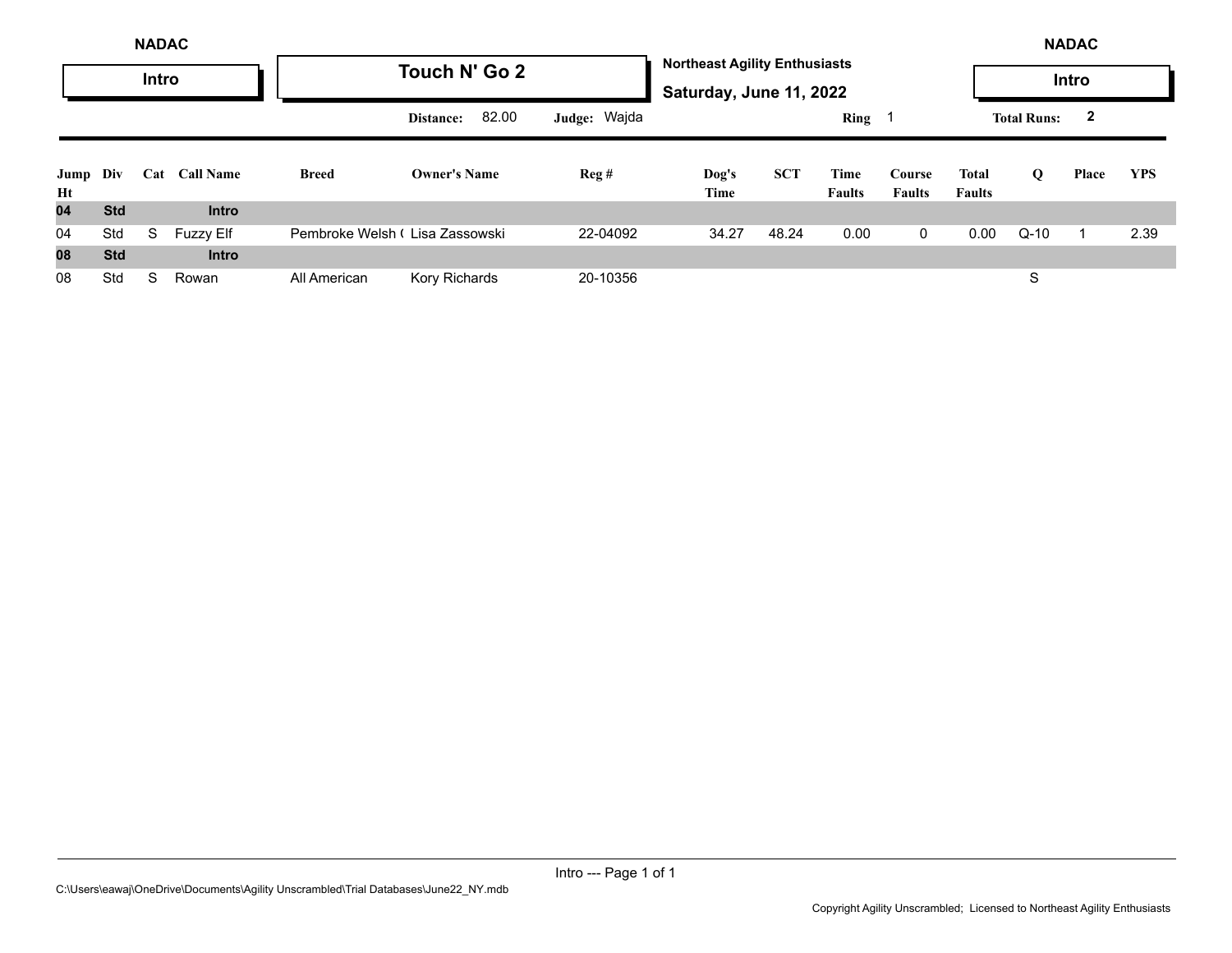|            |            | <b>NADAC</b>  |                  |                               |                     |              |                                                                 |            |                       |                         |                               |                    | <b>NADAC</b>  |            |
|------------|------------|---------------|------------------|-------------------------------|---------------------|--------------|-----------------------------------------------------------------|------------|-----------------------|-------------------------|-------------------------------|--------------------|---------------|------------|
|            |            | <b>Novice</b> |                  |                               | Touch N' Go 2       |              | <b>Northeast Agility Enthusiasts</b><br>Saturday, June 11, 2022 |            |                       |                         |                               |                    | <b>Novice</b> |            |
|            |            |               |                  |                               | 141.00<br>Distance: | Judge: Wajda |                                                                 |            | Ring <sub>1</sub>     |                         |                               | <b>Total Runs:</b> | 4             |            |
| Jump<br>Ht | Div        | Cat           | <b>Call Name</b> | <b>Breed</b>                  | <b>Owner's Name</b> | Reg#         | Dog's<br>Time                                                   | <b>SCT</b> | Time<br><b>Faults</b> | Course<br><b>Faults</b> | <b>Total</b><br><b>Faults</b> | Q                  | Place         | <b>YPS</b> |
| 80         | <b>Std</b> |               | <b>Nov</b>       |                               |                     |              |                                                                 |            |                       |                         |                               |                    |               |            |
| 08         | Std        | P             | QT Bug           | Miniature Pinsche Anna Schrom |                     | 22-05024     | 62.43                                                           | 67.14      | 0.00                  | $\overline{0}$          | 0.00                          | $Q-10$             | 1             | 2.26       |
| 12         | <b>Std</b> |               | <b>Nov</b>       |                               |                     |              |                                                                 |            |                       |                         |                               |                    |               |            |
| 12         | Std        | S             | Myles            | Cocker Spaniel                | Kim Krajcovic       | 21-02006     |                                                                 |            |                       |                         |                               | E                  |               |            |
| 16         | <b>Std</b> |               | <b>Nov</b>       |                               |                     |              |                                                                 |            |                       |                         |                               |                    |               |            |
| 16         | Std        | S             | Jethro           | Golden Retriever              | Ryan Thompson       | 18-02071     |                                                                 |            |                       |                         |                               | E                  |               |            |
| 16         | Std        | S             | Saige            | <b>Border Collie</b>          | Maureen deHaan      | 21-07181     |                                                                 |            |                       |                         |                               | Е                  |               |            |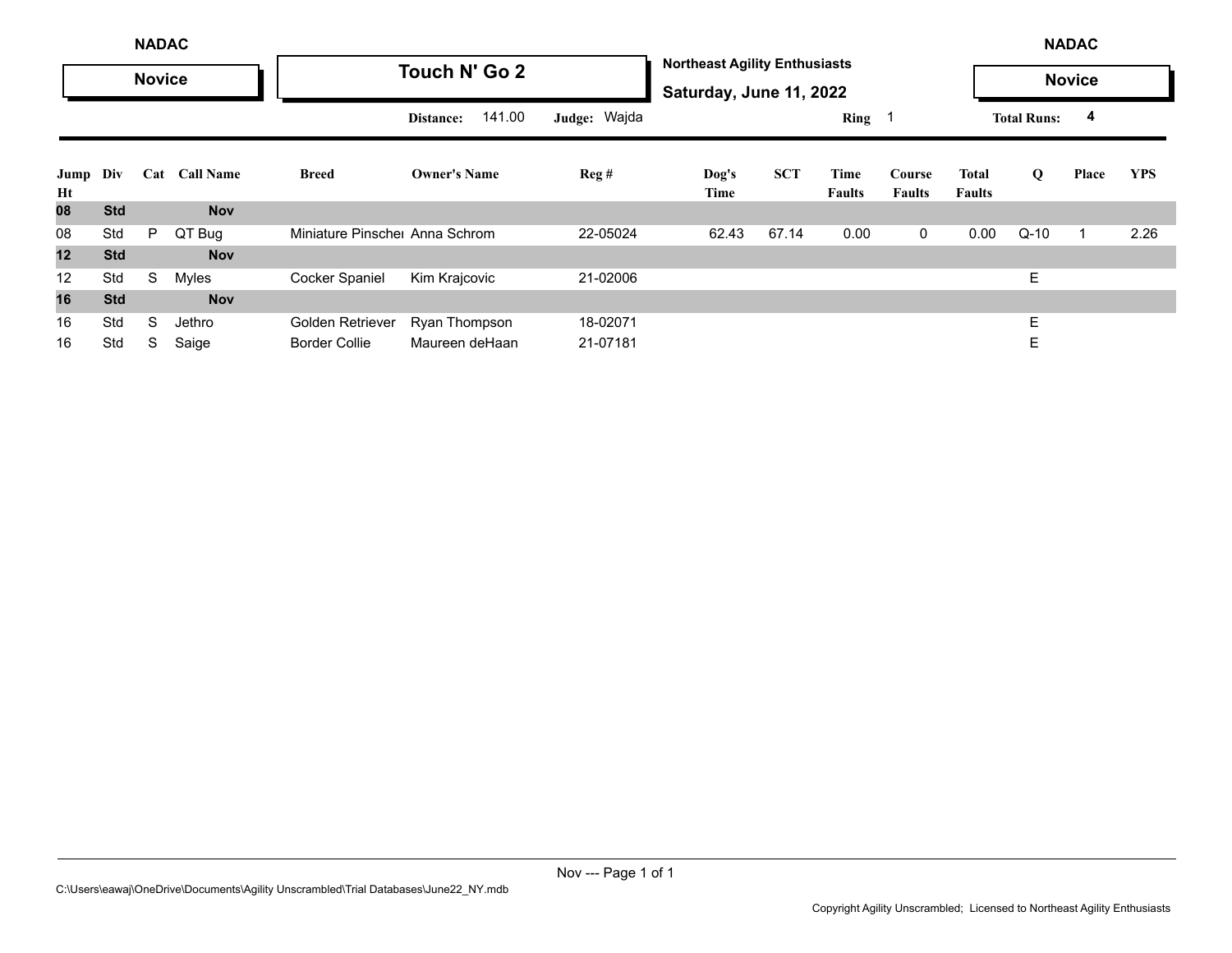|                | <b>NADAC</b> |      |                  |                                 |                     |              |                                                                 |            |                       |                         |                        |                    | <b>NADAC</b> |            |
|----------------|--------------|------|------------------|---------------------------------|---------------------|--------------|-----------------------------------------------------------------|------------|-----------------------|-------------------------|------------------------|--------------------|--------------|------------|
|                |              | Open |                  |                                 | Touch N' Go 2       |              | <b>Northeast Agility Enthusiasts</b><br>Saturday, June 11, 2022 |            |                       |                         |                        |                    | Open         |            |
|                |              |      |                  |                                 | 141.00<br>Distance: | Judge: Wajda |                                                                 |            | Ring 1                |                         |                        | <b>Total Runs:</b> | 3            |            |
| Jump Div<br>Ht |              | Cat  | <b>Call Name</b> | <b>Breed</b>                    | <b>Owner's Name</b> | Reg#         | Dog's<br>Time                                                   | <b>SCT</b> | Time<br><b>Faults</b> | Course<br><b>Faults</b> | Total<br><b>Faults</b> | Q                  | Place        | <b>YPS</b> |
| 04             | Vet/VH       |      | Open             |                                 |                     |              |                                                                 |            |                       |                         |                        |                    |              |            |
| 04             | Vet          | S.   | <b>Rufus</b>     | All American                    | <b>Yvonne Clark</b> | 13-07058     | 55.75                                                           | 67.14      | 0.00                  | $\mathbf{0}$            | 0.00                   | $Q-10$             |              | 2.53       |
| 16             | <b>Std</b>   |      | Open             |                                 |                     |              |                                                                 |            |                       |                         |                        |                    |              |            |
| 16             | Std          | S    | Maybelle         | Australian Shephe Heidi Konesko |                     | 21-02112     |                                                                 |            |                       |                         |                        | S                  |              |            |
| 16             | Std          | S    | Katty            | German Shepherc Terri Fischer   |                     | 21-03090     |                                                                 |            |                       |                         |                        | E                  |              |            |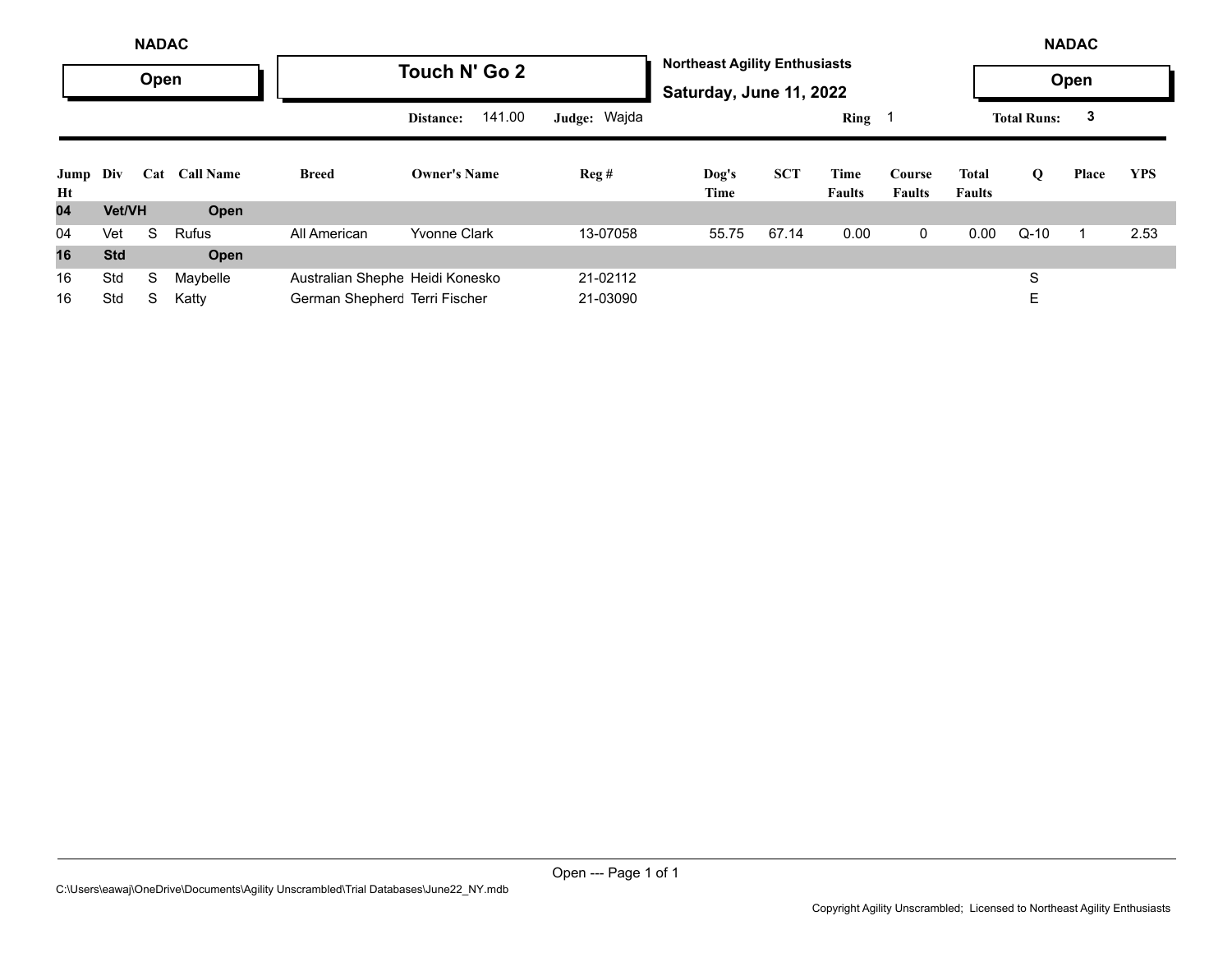|            | <b>NADAC</b> |              |                  |              |                     |              |                                                                 |            |                       |                         |                               | <b>NADAC</b>       |                |            |
|------------|--------------|--------------|------------------|--------------|---------------------|--------------|-----------------------------------------------------------------|------------|-----------------------|-------------------------|-------------------------------|--------------------|----------------|------------|
|            |              | <b>Elite</b> |                  |              | <b>Regular 1</b>    |              | <b>Northeast Agility Enthusiasts</b><br>Saturday, June 11, 2022 |            |                       |                         |                               |                    | <b>Elite</b>   |            |
|            |              |              |                  |              | 195.00<br>Distance: | Judge: Wajda |                                                                 |            | Ring 1                |                         |                               | <b>Total Runs:</b> | $\overline{7}$ |            |
| Jump<br>Ht | Div          | Cat          | <b>Call Name</b> | <b>Breed</b> | <b>Owner's Name</b> | Reg#         | Dog's<br>Time                                                   | <b>SCT</b> | Time<br><b>Faults</b> | Course<br><b>Faults</b> | <b>Total</b><br><b>Faults</b> | Q                  | Place          | <b>YPS</b> |
| 04         | Vet/VH       |              | <b>Elite</b>     |              |                     |              |                                                                 |            |                       |                         |                               |                    |                |            |
| 04         | Vet          | S            | Belle            | Beagle       | Leeann Peters       | 15-04040     |                                                                 |            |                       |                         |                               | E                  |                |            |
| 12         | Vet/VH       |              | <b>Elite</b>     |              |                     |              |                                                                 |            |                       |                         |                               |                    |                |            |
| 12         | Vet          | S            | Chica            | Sato         | Tammy Lenski        | 15-11056     | 64.02                                                           | 66.10      | 0.00                  | 20                      | 20.00                         | N                  | $\mathbf{1}$   | 3.05       |
| 12         | VH           | S            | <b>Bumpkin</b>   | Feist        | Penny Sencer        | 11-09603     | 79.55                                                           | 66.10      | 13.45                 | 10 <sup>°</sup>         | 23.45                         | N                  | 2              | 2.45       |
| 12         | VH           | S            | GooRoo           | Whippet      | Victoria Damant     | 18-10211     | 80.01                                                           | 66.10      | 13.91                 | 20                      | 33.91                         | N                  | 3              | 2.44       |
| 16         | <b>Std</b>   |              | <b>Elite</b>     |              |                     |              |                                                                 |            |                       |                         |                               |                    |                |            |
| 16         | Std          | S            | Goose            | Vizsla       | Lesli Hyland        | 15-08141     | 74.62                                                           | 60.94      | 13.68                 | 60                      | 73.68                         | N                  | $\mathbf{1}$   | 2.61       |
| 16         | Vet/VH       |              | <b>Elite</b>     |              |                     |              |                                                                 |            |                       |                         |                               |                    |                |            |
| 16         | VH           | P            | Wryly            | All American | Nancy May           | 16-06199     | 46.75                                                           | 60.94      | 0.00                  | 5                       | 5.00                          | $Q-5$              | $\mathbf 1$    | 4.17       |
| 16         | VH           | P            | Grizzly          | All American | Penny Sencer        | 17-07147     |                                                                 |            |                       |                         |                               | Е                  |                |            |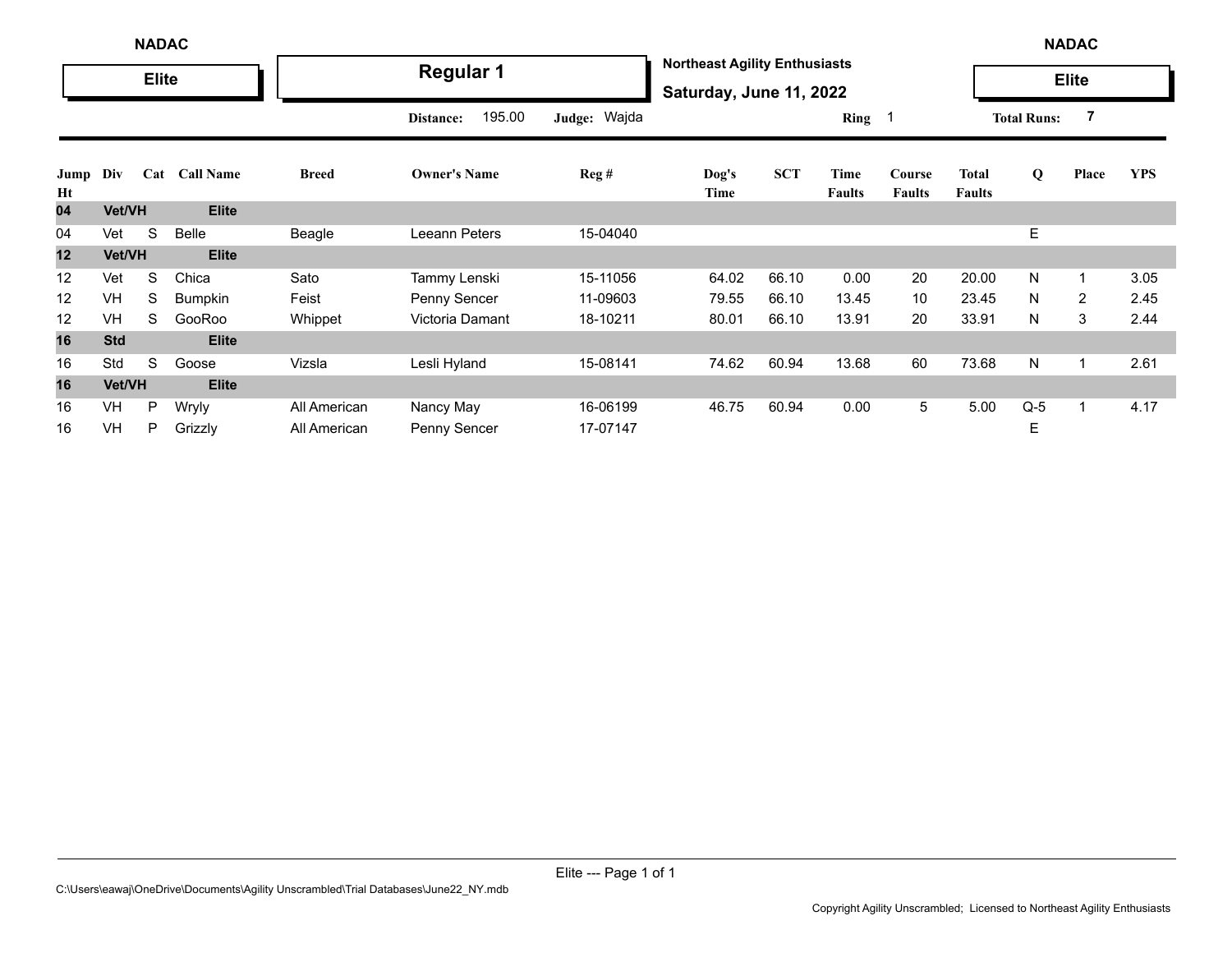|            | <b>NADAC</b>  |       |                  |                                |                     |              |                                                                 |            |                |                         |                               |                    | <b>NADAC</b> |            |
|------------|---------------|-------|------------------|--------------------------------|---------------------|--------------|-----------------------------------------------------------------|------------|----------------|-------------------------|-------------------------------|--------------------|--------------|------------|
|            |               | Intro |                  |                                | <b>Regular 1</b>    |              | <b>Northeast Agility Enthusiasts</b><br>Saturday, June 11, 2022 |            |                |                         |                               |                    | Intro        |            |
|            |               |       |                  |                                | 102.00<br>Distance: | Judge: Wajda |                                                                 |            | Ring 1         |                         |                               | <b>Total Runs:</b> | 4            |            |
| Jump<br>Ht | Div           | Cat   | <b>Call Name</b> | <b>Breed</b>                   | <b>Owner's Name</b> | Reg#         | Dog's<br>Time                                                   | <b>SCT</b> | Time<br>Faults | Course<br><b>Faults</b> | <b>Total</b><br><b>Faults</b> | Q                  | Place        | <b>YPS</b> |
| 04         | <b>Std</b>    |       | <b>Intro</b>     |                                |                     |              |                                                                 |            |                |                         |                               |                    |              |            |
| 04         | Std           | S     | <b>Fuzzy Elf</b> | Pembroke Welsh (Lisa Zassowski |                     | 22-04092     | 30.50                                                           | 63.75      | 0.00           | $\mathbf 0$             | 0.00                          | $Q-10$             |              | 3.34       |
| 08         | <b>Std</b>    |       | <b>Intro</b>     |                                |                     |              |                                                                 |            |                |                         |                               |                    |              |            |
| 08         | Std           | S     | Rowan            | All American                   | Kory Richards       | 20-10356     |                                                                 |            |                |                         |                               | S                  |              |            |
| 12         | <b>Std</b>    |       | <b>Intro</b>     |                                |                     |              |                                                                 |            |                |                         |                               |                    |              |            |
| 12         | Std           | S     | Soli             | Cocker Spaniel                 | Lesli Hyland        | 17-01084     | 36.70                                                           | 47.44      | 0.00           | 20                      | 20.00                         | N                  |              | 2.78       |
| 12         | <b>Vet/VH</b> |       | <b>Intro</b>     |                                |                     |              |                                                                 |            |                |                         |                               |                    |              |            |
| 12         | VH            | S     | Heathcliff       | Whippet                        | Victoria Damant     | 21-09114     | 29.47                                                           | 47.44      | 0.00           | $\mathbf 0$             | 0.00                          | $Q-10$             |              | 3.46       |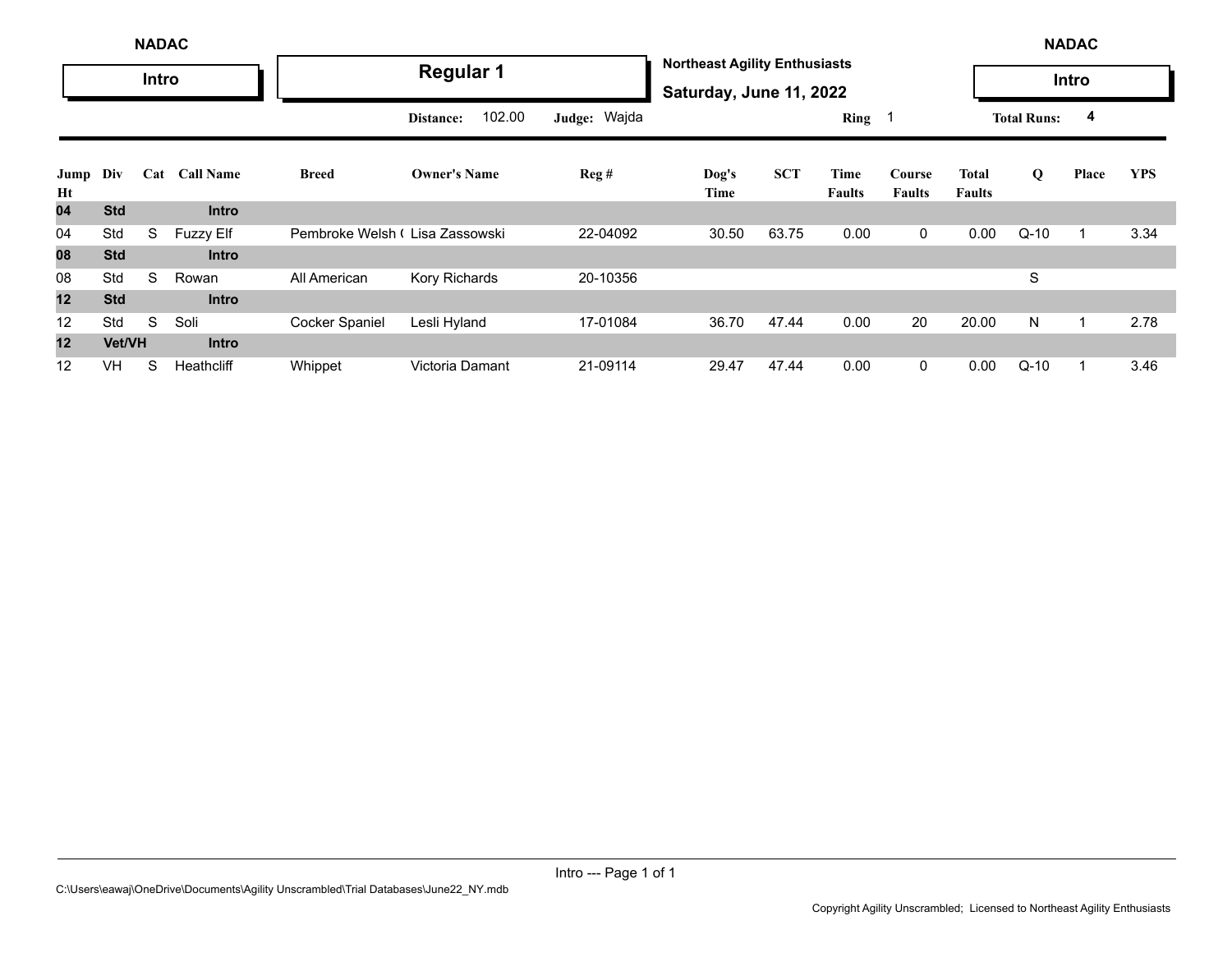|            | <b>NADAC</b><br><b>Novice</b> |   |               |                                 |                        |              |                                                                 |            |                              |                            |                               |                    | <b>NADAC</b>   |            |
|------------|-------------------------------|---|---------------|---------------------------------|------------------------|--------------|-----------------------------------------------------------------|------------|------------------------------|----------------------------|-------------------------------|--------------------|----------------|------------|
|            |                               |   |               |                                 | <b>Regular 1</b>       |              | <b>Northeast Agility Enthusiasts</b><br>Saturday, June 11, 2022 |            |                              |                            |                               |                    | <b>Novice</b>  |            |
|            |                               |   |               |                                 | 138.00<br>Distance:    | Judge: Wajda |                                                                 |            | Ring                         | $\overline{\phantom{0}}$ 1 |                               | <b>Total Runs:</b> | 11             |            |
| Jump<br>Ht | Div                           |   | Cat Call Name | <b>Breed</b>                    | <b>Owner's Name</b>    | Reg #        | Dog's<br>Time                                                   | <b>SCT</b> | <b>Time</b><br><b>Faults</b> | Course<br><b>Faults</b>    | <b>Total</b><br><b>Faults</b> | $\mathbf Q$        | Place          | <b>YPS</b> |
| 04         | Vet/VH                        |   | <b>Nov</b>    |                                 |                        |              |                                                                 |            |                              |                            |                               |                    |                |            |
| 04         | Vet                           | S | Rufus         | All American                    | <b>Yvonne Clark</b>    | 13-07058     | 56.78                                                           | 76.67      | 0.00                         | 0                          | 0.00                          | $Q-10$             | $\mathbf{1}$   | 2.43       |
| 08         | <b>Std</b>                    |   | <b>Nov</b>    |                                 |                        |              |                                                                 |            |                              |                            |                               |                    |                |            |
| 08         | Std                           | P | QT Bug        | Miniature Pinsche Anna Schrom   |                        | 22-05024     | 67.54                                                           | 69.00      | 0.00                         | 0                          | 0.00                          | $Q-10$             | $\mathbf{1}$   | 2.04       |
| 08         | Vet/VH                        |   | <b>Nov</b>    |                                 |                        |              |                                                                 |            |                              |                            |                               |                    |                |            |
| 08         | VH                            | S | <b>Tres</b>   | Beagle                          | <b>Ed Peters</b>       | 18-12025     | 76.37                                                           | 69.00      | 7.37                         | 70                         | 77.37                         | N                  | 1              | 1.81       |
| 12         | <b>Std</b>                    |   | <b>Nov</b>    |                                 |                        |              |                                                                 |            |                              |                            |                               |                    |                |            |
| 12         | Std                           | S | Wynn          | Shetland Sheepdc Jennifer Royce |                        | 16-03228     | 67.78                                                           | 57.50      | 10.28                        | 60                         | 70.28                         | N                  | 1              | 2.04       |
| 12         | Std                           | S | Myles         | Cocker Spaniel                  | Kim Krajcovic          | 21-02006     |                                                                 |            |                              |                            |                               | Е                  |                |            |
| 12         | Vet/VH                        |   | <b>Nov</b>    |                                 |                        |              |                                                                 |            |                              |                            |                               |                    |                |            |
| 12         | VH                            | S | Hauttee       | Whippet                         | Victoria Damant        | 12-01009     | 43.72                                                           | 57.50      | 0.00                         | 0                          | 0.00                          | $Q-10$             | 1              | 3.16       |
| 12         | VH                            | P | Shir          | Poodle                          | <b>Isabel Danforth</b> | 18-08021     |                                                                 |            |                              |                            |                               | Е                  |                |            |
| 16         | <b>Std</b>                    |   | <b>Nov</b>    |                                 |                        |              |                                                                 |            |                              |                            |                               |                    |                |            |
| 16         | Std                           | S | Maybelle      | Australian Shephe Heidi Konesko |                        | 21-02112     | 40.47                                                           | 53.08      | 0.00                         | 20                         | 20.00                         | N                  | 1              | 3.41       |
| 16         | Std                           | S | Katty         | German Shepherc Terri Fischer   |                        | 21-03090     | 44.31                                                           | 53.08      | 0.00                         | 20                         | 20.00                         | N                  | $\overline{2}$ | 3.11       |
| 16         | Std                           | S | Jethro        | Golden Retriever                | Ryan Thompson          | 18-02071     | 44.56                                                           | 53.08      | 0.00                         | 20                         | 20.00                         | N                  | 3              | 3.10       |
| 16         | Std                           | S | Saige         | <b>Border Collie</b>            | Maureen deHaan         | 21-07181     |                                                                 |            |                              |                            |                               | Ε                  |                |            |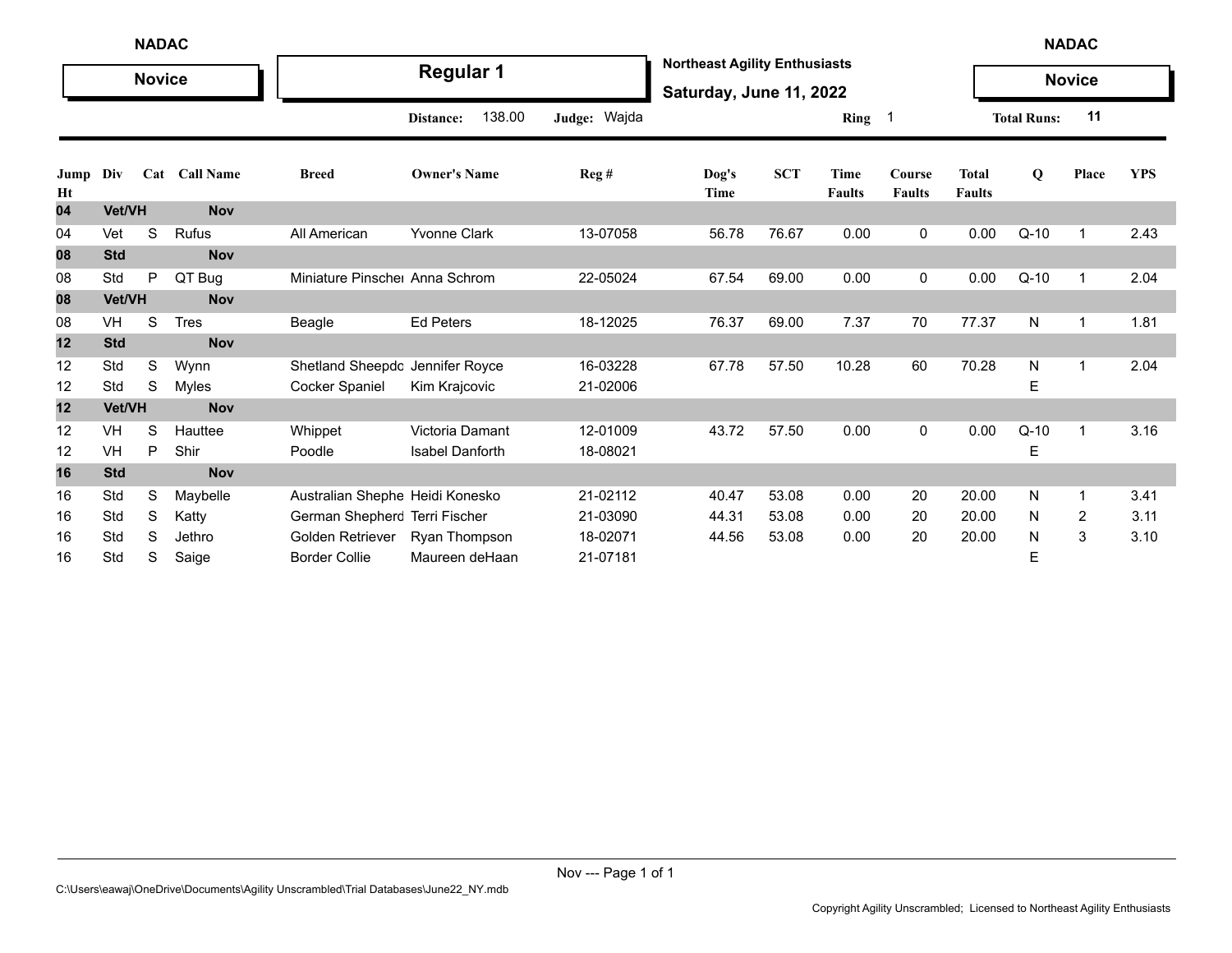|            | <b>NADAC</b> |              |                  |              |                     |              |                                                                 |            |                |                         |                        | <b>NADAC</b>       |              |            |
|------------|--------------|--------------|------------------|--------------|---------------------|--------------|-----------------------------------------------------------------|------------|----------------|-------------------------|------------------------|--------------------|--------------|------------|
|            |              | <b>Elite</b> |                  |              | <b>Regular 2</b>    |              | <b>Northeast Agility Enthusiasts</b><br>Saturday, June 11, 2022 |            |                |                         |                        |                    | <b>Elite</b> |            |
|            |              |              |                  |              | 195.00<br>Distance: | Judge: Wajda |                                                                 |            | Ring           |                         |                        | <b>Total Runs:</b> | 5            |            |
| Jump<br>Ht | Div          | Cat          | <b>Call Name</b> | <b>Breed</b> | <b>Owner's Name</b> | Reg#         | Dog's<br>Time                                                   | <b>SCT</b> | Time<br>Faults | Course<br><b>Faults</b> | Total<br><b>Faults</b> | Q                  | Place        | <b>YPS</b> |
| 04         | Vet/VH       |              | <b>Elite</b>     |              |                     |              |                                                                 |            |                |                         |                        |                    |              |            |
| 04         | Vet          | S            | Belle            | Beagle       | Leeann Peters       | 15-04040     | 82.18                                                           | 88.64      | 0.00           | $\mathbf 0$             | 0.00                   | $Q-10$             |              | 2.37       |
| 12         | Vet/VH       |              | <b>Elite</b>     |              |                     |              |                                                                 |            |                |                         |                        |                    |              |            |
| 12         | Vet          | S            | Chica            | Sato         | Tammy Lenski        | 15-11056     |                                                                 |            |                |                         |                        | E                  |              |            |
| 16         | <b>Std</b>   |              | <b>Elite</b>     |              |                     |              |                                                                 |            |                |                         |                        |                    |              |            |
| 16         | Std          | S            | Goose            | Vizsla       | Lesli Hyland        | 15-08141     |                                                                 |            |                |                         |                        | E.                 |              |            |
| 16         | Vet/VH       |              | <b>Elite</b>     |              |                     |              |                                                                 |            |                |                         |                        |                    |              |            |
| 16         | VH           | P            | Wryly            | All American | Nancy May           | 16-06199     | 49.45                                                           | 60.94      | 0.00           | 10                      | 10.00                  | N                  |              | 3.94       |
| 16         | VH           | P            | Grizzly          | All American | Penny Sencer        | 17-07147     |                                                                 |            |                |                         |                        | Е                  |              |            |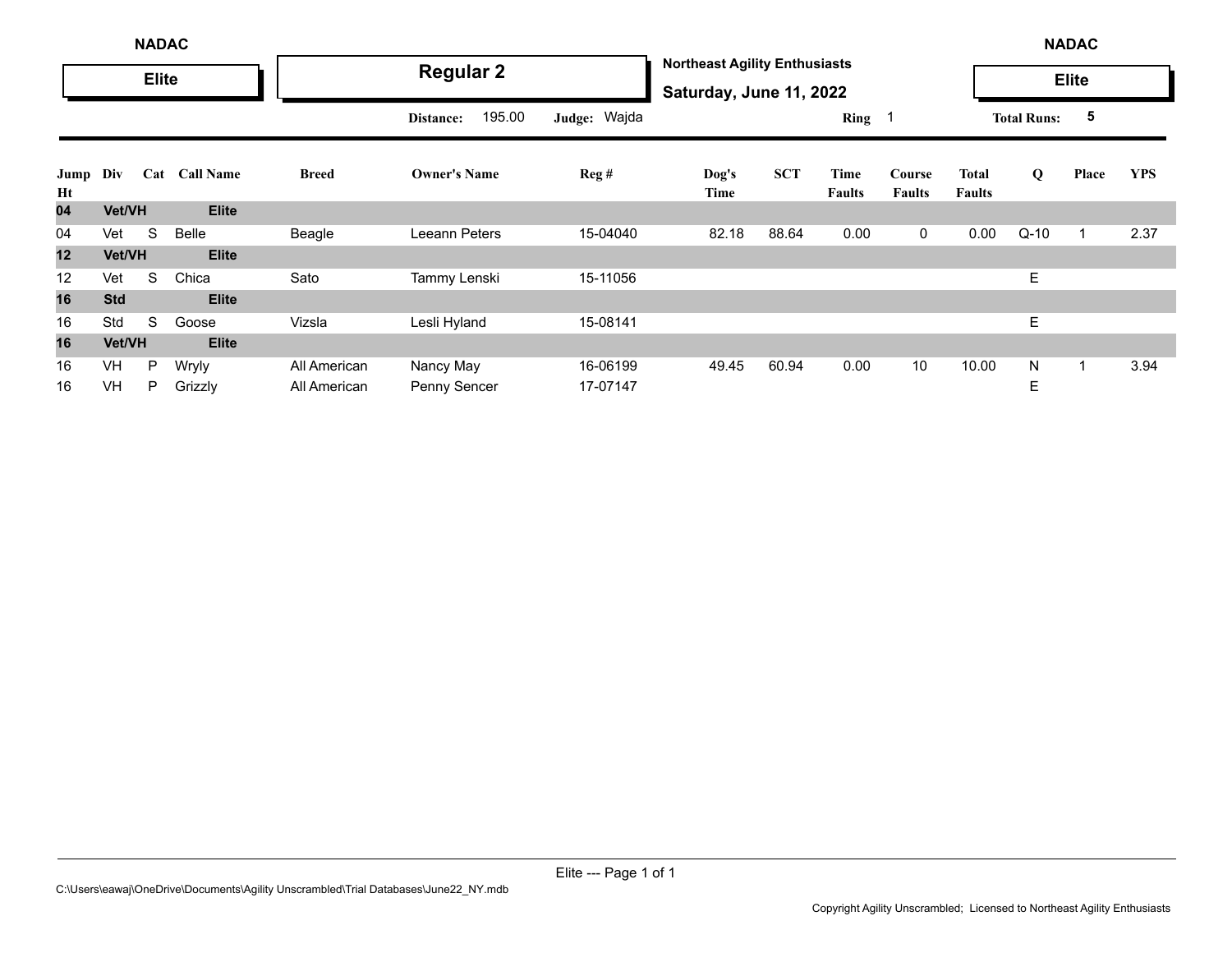|            |            | <b>NADAC</b> |                  |                                |                     |              |                                                                 |            |                       |                         |                        |                    | <b>NADAC</b> |            |
|------------|------------|--------------|------------------|--------------------------------|---------------------|--------------|-----------------------------------------------------------------|------------|-----------------------|-------------------------|------------------------|--------------------|--------------|------------|
|            |            | Intro        |                  |                                | <b>Regular 2</b>    |              | <b>Northeast Agility Enthusiasts</b><br>Saturday, June 11, 2022 |            |                       |                         |                        |                    | Intro        |            |
|            |            |              |                  |                                | 102.00<br>Distance: | Judge: Wajda |                                                                 |            | Ring 1                |                         |                        | <b>Total Runs:</b> | 3            |            |
| Jump<br>Ht | Div        | Cat          | <b>Call Name</b> | <b>Breed</b>                   | <b>Owner's Name</b> | Reg#         | Dog's<br>Time                                                   | <b>SCT</b> | Time<br><b>Faults</b> | Course<br><b>Faults</b> | Total<br><b>Faults</b> | Q                  | Place        | <b>YPS</b> |
| 04         | <b>Std</b> |              | <b>Intro</b>     |                                |                     |              |                                                                 |            |                       |                         |                        |                    |              |            |
| 04         | Std        | S            | <b>Fuzzy Elf</b> | Pembroke Welsh (Lisa Zassowski |                     | 22-04092     | 32.53                                                           | 63.75      | 0.00                  | $\mathbf 0$             | 0.00                   | $Q-10$             |              | 3.14       |
| 08         | <b>Std</b> |              | <b>Intro</b>     |                                |                     |              |                                                                 |            |                       |                         |                        |                    |              |            |
| 08         | Std        | S            | Rowan            | All American                   | Kory Richards       | 20-10356     |                                                                 |            |                       |                         |                        | S                  |              |            |
| 12         | <b>Std</b> |              | <b>Intro</b>     |                                |                     |              |                                                                 |            |                       |                         |                        |                    |              |            |
| 12         | Std        | S            | Soli             | Cocker Spaniel                 | Lesli Hyland        | 17-01084     | 39.59                                                           | 47.44      | 0.00                  | $\mathbf 0$             | 0.00                   | $Q-10$             |              | 2.58       |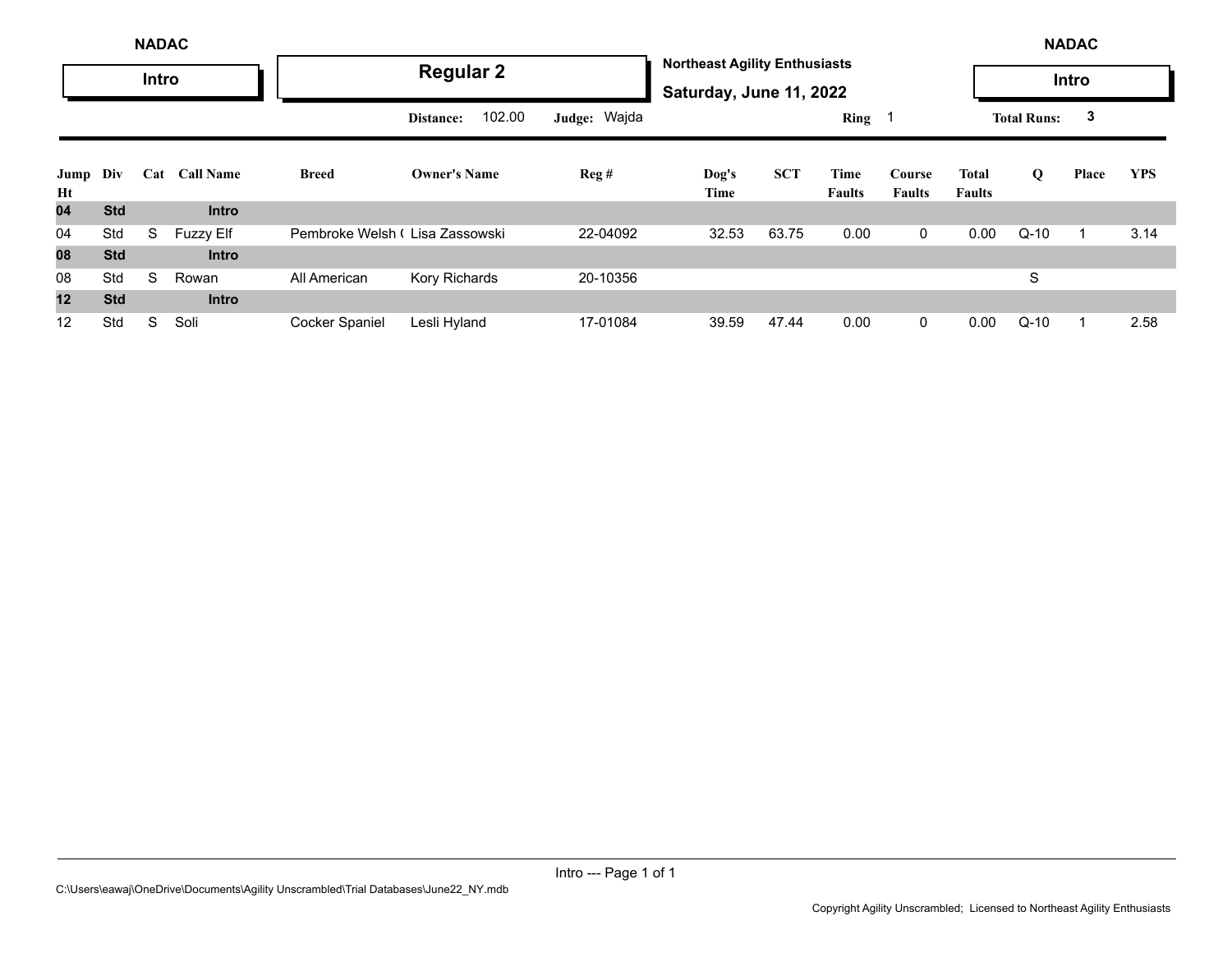|            | <b>NADAC</b> |               |               |                                 |                      |              |                                                                 |            |                       |                            |                               |                    | <b>NADAC</b>  |            |
|------------|--------------|---------------|---------------|---------------------------------|----------------------|--------------|-----------------------------------------------------------------|------------|-----------------------|----------------------------|-------------------------------|--------------------|---------------|------------|
|            |              | <b>Novice</b> |               |                                 | <b>Regular 2</b>     |              | <b>Northeast Agility Enthusiasts</b><br>Saturday, June 11, 2022 |            |                       |                            |                               |                    | <b>Novice</b> |            |
|            |              |               |               |                                 | 138.00<br>Distance:  | Judge: Wajda |                                                                 |            | Ring                  | $\overline{\phantom{0}}$ 1 |                               | <b>Total Runs:</b> | 10            |            |
| Jump<br>Ht | Div          |               | Cat Call Name | <b>Breed</b>                    | <b>Owner's Name</b>  | Reg#         | Dog's<br>Time                                                   | <b>SCT</b> | Time<br><b>Faults</b> | Course<br><b>Faults</b>    | <b>Total</b><br><b>Faults</b> | Q                  | Place         | <b>YPS</b> |
| 04         | Vet/VH       |               | <b>Nov</b>    |                                 |                      |              |                                                                 |            |                       |                            |                               |                    |               |            |
| 04         | Vet          | S             | Rufus         | All American                    | <b>Yvonne Clark</b>  | 13-07058     | 51.17                                                           | 76.67      | 0.00                  | 0                          | 0.00                          | $Q-10$             | $\mathbf 1$   | 2.70       |
| 08         | <b>Std</b>   |               | <b>Nov</b>    |                                 |                      |              |                                                                 |            |                       |                            |                               |                    |               |            |
| 08         | Std          | P             | QT Bug        | Miniature Pinsche Anna Schrom   |                      | 22-05024     | 87.25                                                           | 69.00      | 18.25                 | 0                          | 18.25                         | N                  | 1             | 1.58       |
| 08         | Vet/VH       |               | <b>Nov</b>    |                                 |                      |              |                                                                 |            |                       |                            |                               |                    |               |            |
| 08         | VH           | S             | <b>Tres</b>   | Beagle                          | <b>Ed Peters</b>     | 18-12025     |                                                                 |            |                       |                            |                               | Е                  |               |            |
| 12         | <b>Std</b>   |               | <b>Nov</b>    |                                 |                      |              |                                                                 |            |                       |                            |                               |                    |               |            |
| 12         | Std          | S             | <b>Myles</b>  | <b>Cocker Spaniel</b>           | Kim Krajcovic        | 21-02006     | 44.91                                                           | 57.50      | 0.00                  | 0                          | 0.00                          | $Q-10$             | $\mathbf{1}$  | 3.07       |
| 12         | Std          | S             | Wynn          | Shetland Sheepdc Jennifer Royce |                      | 16-03228     |                                                                 |            |                       |                            |                               | Е                  |               |            |
| 12         | Vet/VH       |               | <b>Nov</b>    |                                 |                      |              |                                                                 |            |                       |                            |                               |                    |               |            |
| 12         | VH           | P             | Shir          | Poodle                          | Isabel Danforth      | 18-08021     | 81.99                                                           | 57.50      | 24.49                 | 50                         | 74.49                         | N                  | $\mathbf 1$   | 1.68       |
| 16         | <b>Std</b>   |               | <b>Nov</b>    |                                 |                      |              |                                                                 |            |                       |                            |                               |                    |               |            |
| 16         | Std          | S             | Maybelle      | Australian Shephe Heidi Konesko |                      | 21-02112     | 40.54                                                           | 53.08      | 0.00                  | 35                         | 35.00                         | N                  | $\mathbf{1}$  | 3.40       |
| 16         | Std          | S             | Jethro        | Golden Retriever                | <b>Ryan Thompson</b> | 18-02071     |                                                                 |            |                       |                            |                               | E                  |               |            |
| 16         | Std          | S             | Saige         | <b>Border Collie</b>            | Maureen deHaan       | 21-07181     |                                                                 |            |                       |                            |                               | Е                  |               |            |
| 16         | Std          | S             | Katty         | German Shepherc Terri Fischer   |                      | 21-03090     |                                                                 |            |                       |                            |                               | E                  |               |            |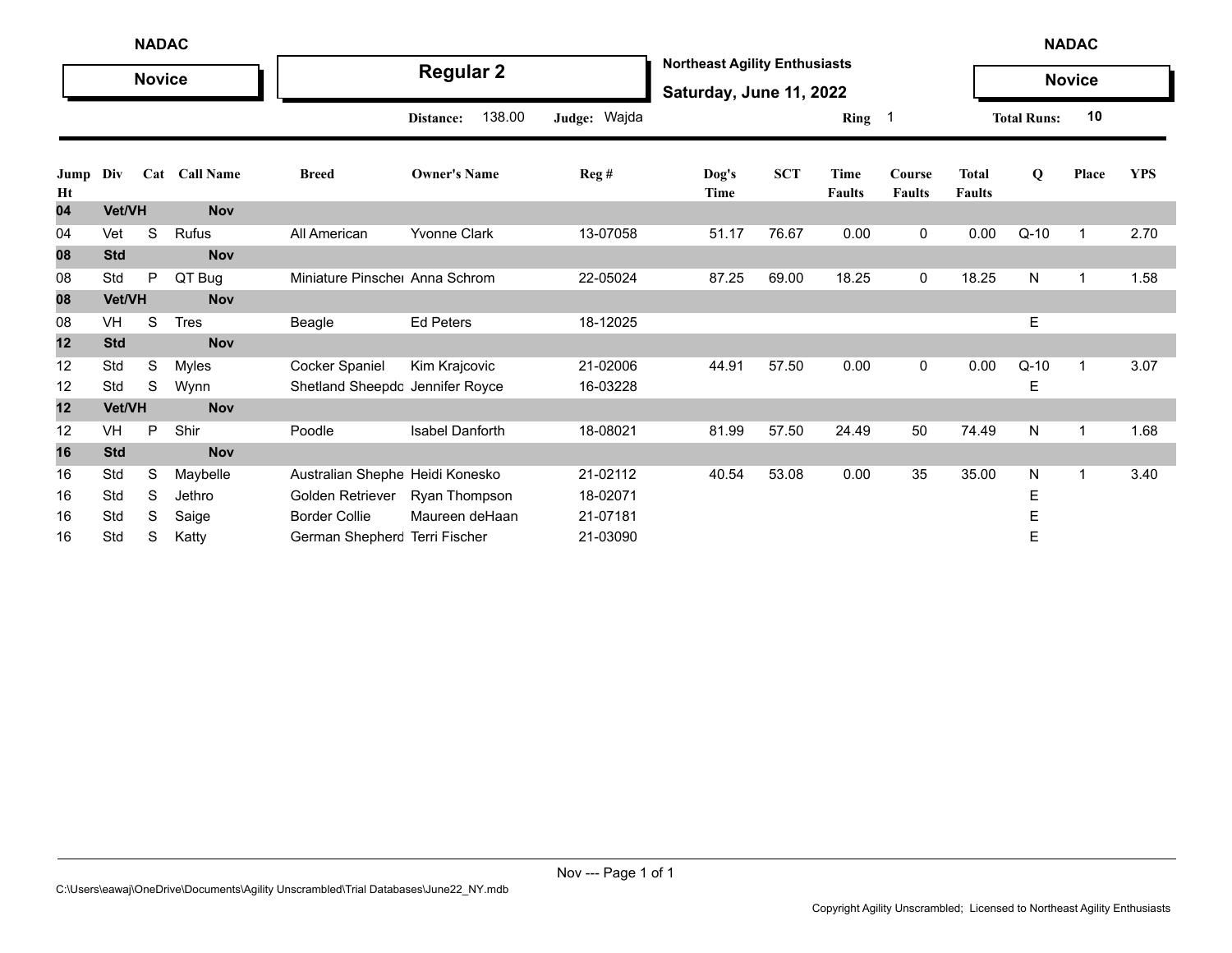|            |           | <b>NADAC</b> |                  |              |                     |              |                                                                 |                       |                                |                    | <b>NADAC</b> |            |
|------------|-----------|--------------|------------------|--------------|---------------------|--------------|-----------------------------------------------------------------|-----------------------|--------------------------------|--------------------|--------------|------------|
|            |           | <b>Elite</b> |                  |              | <b>Chances 1</b>    |              | <b>Northeast Agility Enthusiasts</b><br>Saturday, June 11, 2022 |                       |                                |                    | <b>Elite</b> |            |
|            |           |              |                  |              | Distance:           | Judge: Wajda |                                                                 | $Ring \t1$            |                                | <b>Total Runs:</b> | 4            |            |
| Jump<br>Ht | Div       | Cat          | <b>Call Name</b> | <b>Breed</b> | <b>Owner's Name</b> | Reg#         | Dog's<br>Time                                                   | Time<br><b>Faults</b> | <b>Course</b><br><b>Faults</b> | Q                  | Place        | <b>YPS</b> |
| 08         | Vet/VH    |              | <b>Elite</b>     |              |                     |              |                                                                 |                       |                                |                    |              |            |
| 08         | Vet       | S            | <b>Fitzroy P</b> | All American | Mary Phalon         | 13-12059     | 41.00                                                           | Over                  | Clean                          | N                  |              |            |
| 12         | Vet/VH    |              | <b>Elite</b>     |              |                     |              |                                                                 |                       |                                |                    |              |            |
| 12         | <b>VH</b> | S            | GooRoo           | Whippet      | Victoria Damant     | 18-10211     | 40.00                                                           | On time               | Clean                          | $Q-10$             |              |            |
| 12         | Vet       | S            | Chica            | Sato         | Tammy Lenski        | 15-11056     | 40.00                                                           | On time               | Clean                          | $Q-10$             |              |            |
| 16         | Vet/VH    |              | <b>Elite</b>     |              |                     |              |                                                                 |                       |                                |                    |              |            |
| 16         | VH        | P            | Wryly            | All American | Nancy May           | 16-06199     | 40.00                                                           | On time               | Clean                          | $Q-10$             |              |            |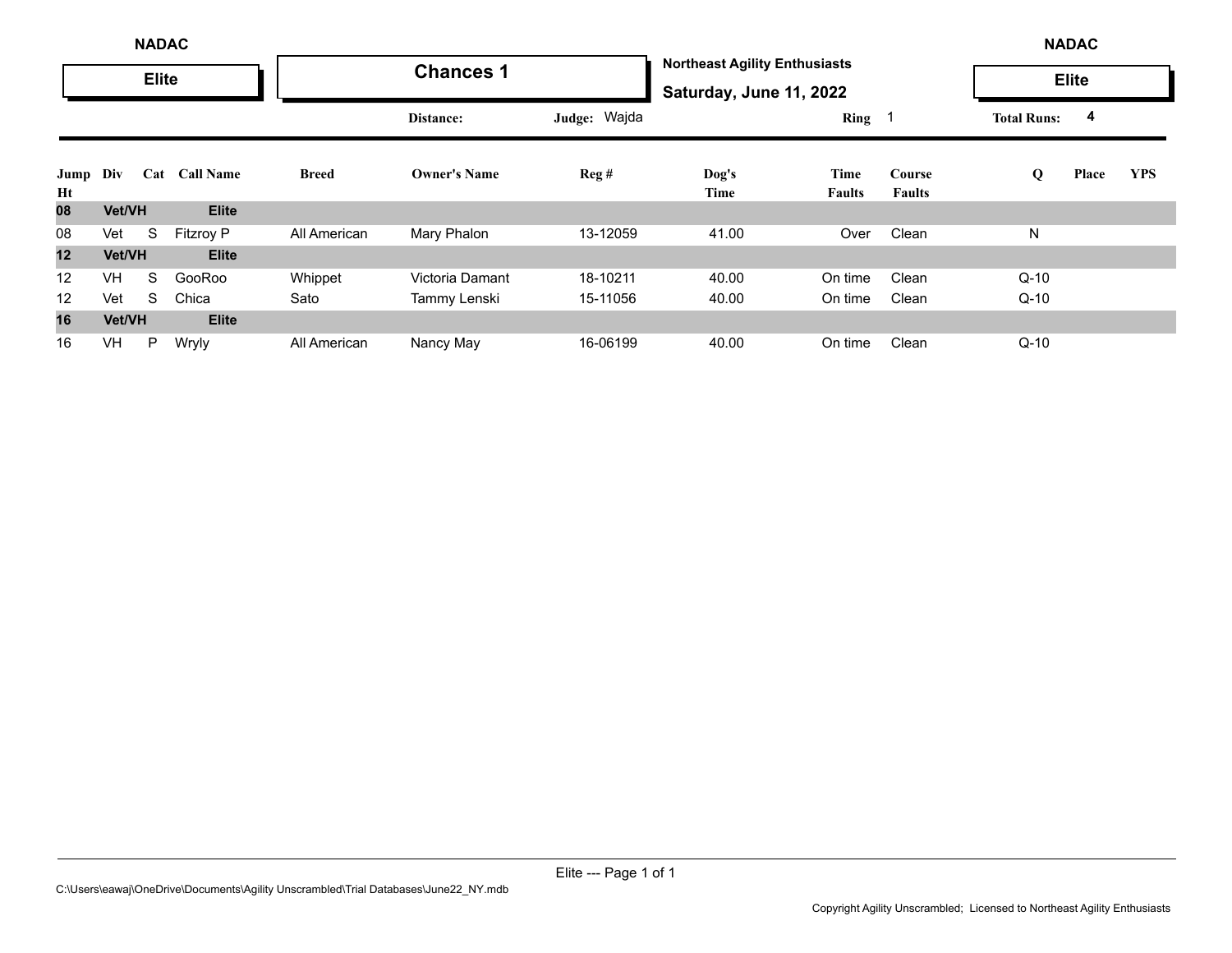|                 | <b>NADAC</b><br>Intro |   |                  |                                 |                     |              |                                                                 |                       |                         |                    | <b>NADAC</b> |            |
|-----------------|-----------------------|---|------------------|---------------------------------|---------------------|--------------|-----------------------------------------------------------------|-----------------------|-------------------------|--------------------|--------------|------------|
|                 |                       |   |                  |                                 | <b>Chances 1</b>    |              | <b>Northeast Agility Enthusiasts</b><br>Saturday, June 11, 2022 |                       |                         |                    | Intro        |            |
|                 |                       |   |                  |                                 | Distance:           | Judge: Wajda |                                                                 | Ring 1                |                         | <b>Total Runs:</b> | 4            |            |
| Jump<br>Ht      | Div                   |   | Cat Call Name    | <b>Breed</b>                    | <b>Owner's Name</b> | Reg#         | Dog's<br>Time                                                   | Time<br><b>Faults</b> | Course<br><b>Faults</b> | Q                  | Place        | <b>YPS</b> |
| 04              | <b>Std</b>            |   | <b>Intro</b>     |                                 |                     |              |                                                                 |                       |                         |                    |              |            |
| 04              | Std                   | S | <b>Fuzzy Elf</b> | Pembroke Welsh I Lisa Zassowski |                     | 22-04092     | 40.00                                                           | On time               | Clean                   | $Q-10$             |              |            |
| 08              | <b>Std</b>            |   | <b>Intro</b>     |                                 |                     |              |                                                                 |                       |                         |                    |              |            |
| 08              | Std                   | S | Glenfiddich      | Shetland Sheepdc Jennifer Royce |                     | 21-02266     |                                                                 |                       |                         | Е                  |              |            |
| 12              | <b>Std</b>            |   | <b>Intro</b>     |                                 |                     |              |                                                                 |                       |                         |                    |              |            |
| 12              | Std                   | S | Soli             | <b>Cocker Spaniel</b>           | Lesli Hyland        | 17-01084     |                                                                 |                       |                         | Ε                  |              |            |
| 12 <sub>2</sub> | Vet/VH                |   | <b>Intro</b>     |                                 |                     |              |                                                                 |                       |                         |                    |              |            |
| 12              | <b>VH</b>             | S | Heathcliff       | Whippet                         | Victoria Damant     | 21-09114     | 40.00                                                           | On time               | Clean                   | $Q-10$             |              |            |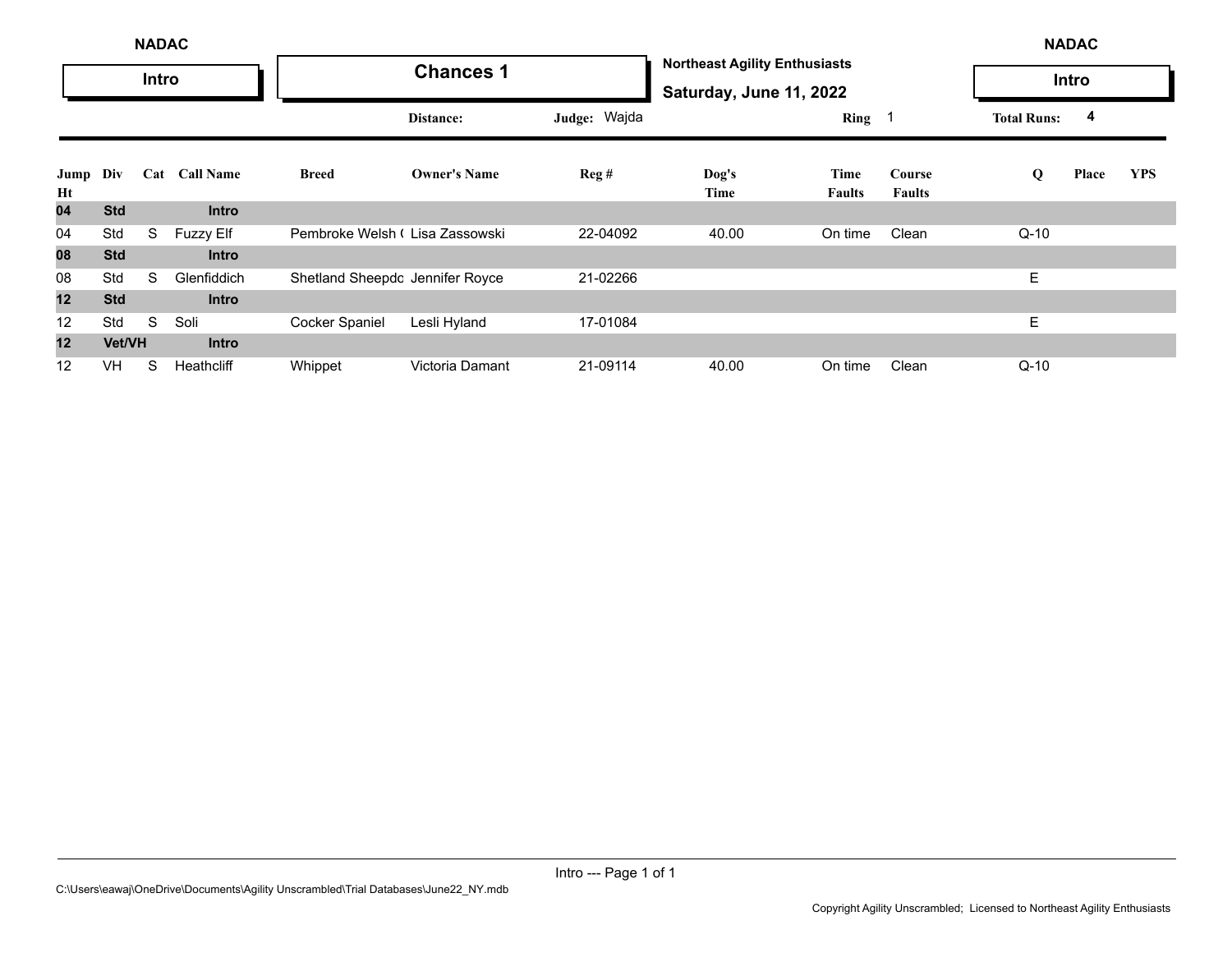|            | <b>NADAC</b><br><b>Novice</b> |   |               |                                 |                        |              |                                                                 |                       | <b>NADAC</b>            |                    |               |            |
|------------|-------------------------------|---|---------------|---------------------------------|------------------------|--------------|-----------------------------------------------------------------|-----------------------|-------------------------|--------------------|---------------|------------|
|            |                               |   |               |                                 | <b>Chances 1</b>       |              | <b>Northeast Agility Enthusiasts</b><br>Saturday, June 11, 2022 |                       |                         |                    | <b>Novice</b> |            |
|            |                               |   |               |                                 | Distance:              | Judge: Wajda |                                                                 | Ring 1                |                         | <b>Total Runs:</b> | 7             |            |
| Jump<br>Ht | Div                           |   | Cat Call Name | <b>Breed</b>                    | <b>Owner's Name</b>    | Reg#         | Dog's<br>Time                                                   | Time<br><b>Faults</b> | Course<br><b>Faults</b> | Q                  | Place         | <b>YPS</b> |
| 04         | Vet/VH                        |   | <b>Nov</b>    |                                 |                        |              |                                                                 |                       |                         |                    |               |            |
| 04         | Vet                           | S | Rufus         | All American                    | <b>Yvonne Clark</b>    | 13-07058     | 41.00                                                           | Over                  | Clean                   | N                  |               |            |
| 08         | Vet/VH                        |   | <b>Nov</b>    |                                 |                        |              |                                                                 |                       |                         |                    |               |            |
| 08         | VH                            | S | <b>Tres</b>   | Beagle                          | Ed Peters              | 18-12025     |                                                                 |                       |                         | Е                  |               |            |
| 12         | <b>Std</b>                    |   | <b>Nov</b>    |                                 |                        |              |                                                                 |                       |                         |                    |               |            |
| 12         | Std                           | S | Wynn          | Shetland Sheepdc Jennifer Royce |                        | 16-03228     | 40.00                                                           | On time               | Faults                  | N                  |               |            |
| 12         | Std                           | S | Myles         | Cocker Spaniel                  | Kim Krajcovic          | 21-02006     | 40.00                                                           | On time               | Clean                   | $Q-10$             |               |            |
| 12         | Vet/VH                        |   | <b>Nov</b>    |                                 |                        |              |                                                                 |                       |                         |                    |               |            |
| 12         | VH                            | P | Shir          | Poodle                          | <b>Isabel Danforth</b> | 18-08021     | 41.00                                                           | Over                  | Faults                  | N                  |               |            |
| 16         | <b>Std</b>                    |   | <b>Nov</b>    |                                 |                        |              |                                                                 |                       |                         |                    |               |            |
| 16         | Std                           | S | Jethro        | Golden Retriever                | Ryan Thompson          | 18-02071     | 40.00                                                           | On time               | Faults                  | N                  |               |            |
| 16         | Std                           | S | Saige         | <b>Border Collie</b>            | Maureen deHaan         | 21-07181     | 40.00                                                           | On time               | Faults                  | N                  |               |            |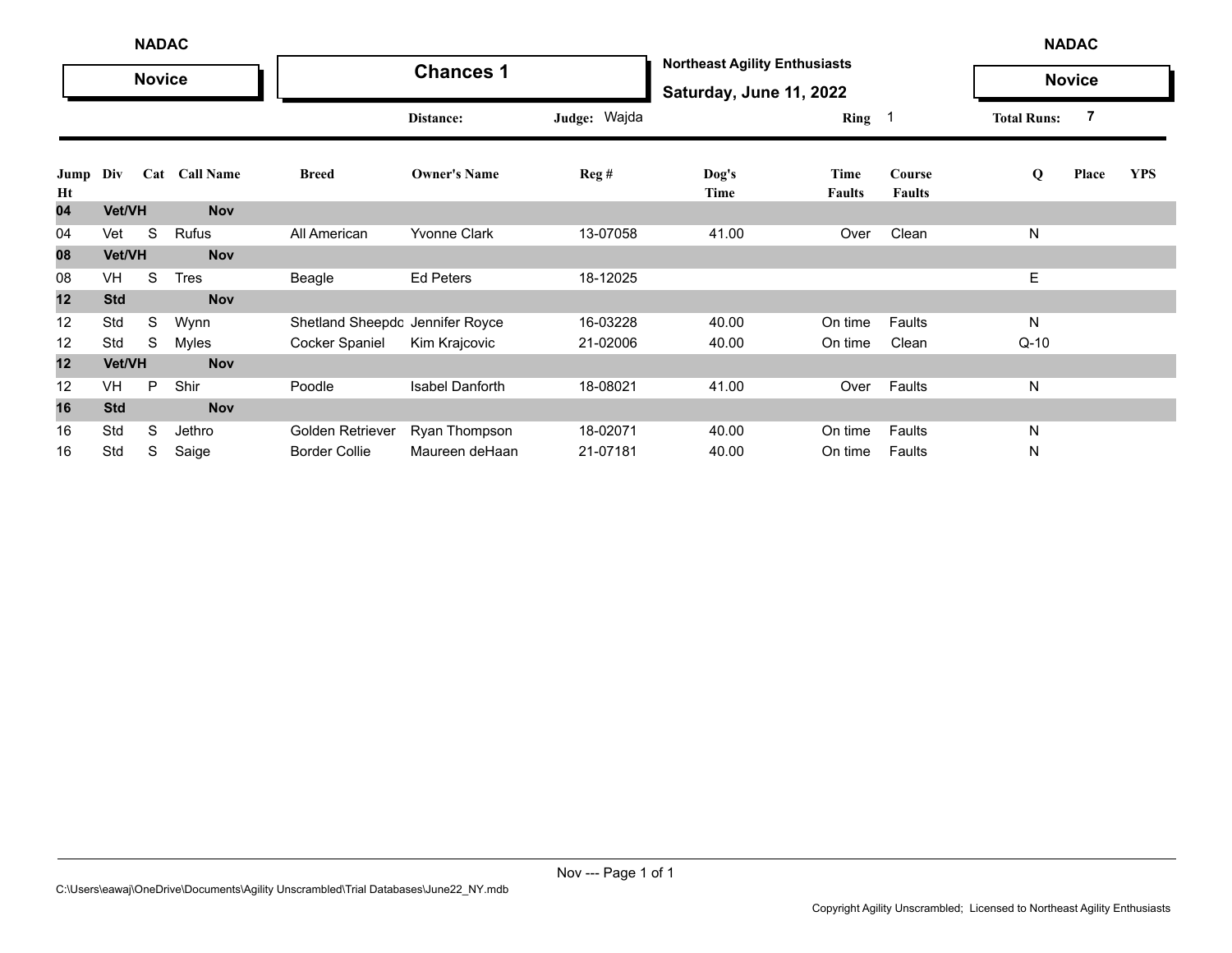|                | <b>NADAC</b> |      |                  |                                 |                     |              |                                                                 |                       |                         |                    | <b>NADAC</b> |            |
|----------------|--------------|------|------------------|---------------------------------|---------------------|--------------|-----------------------------------------------------------------|-----------------------|-------------------------|--------------------|--------------|------------|
|                |              | Open |                  |                                 | <b>Chances 1</b>    |              | <b>Northeast Agility Enthusiasts</b><br>Saturday, June 11, 2022 |                       |                         |                    | Open         |            |
|                |              |      |                  |                                 | Distance:           | Judge: Wajda |                                                                 | $Ring \t1$            |                         | <b>Total Runs:</b> | 3            |            |
| Jump Div<br>Ht |              | Cat  | <b>Call Name</b> | <b>Breed</b>                    | <b>Owner's Name</b> | Reg#         | Dog's<br>Time                                                   | Time<br><b>Faults</b> | Course<br><b>Faults</b> | Q                  | Place        | <b>YPS</b> |
| 16             | <b>Std</b>   |      | Open             |                                 |                     |              |                                                                 |                       |                         |                    |              |            |
| 16             | Std          | S    | Maybelle         | Australian Shephe Heidi Konesko |                     | 21-02112     | 40.00                                                           | On time               | Faults                  | N                  |              |            |
| 16             | Std          | S    | Goose            | Vizsla                          | Lesli Hyland        | 15-08141     | 40.00                                                           | On time               | Faults                  | N                  |              |            |
| 16             | Std          | S    | Katty            | German Shepherc Terri Fischer   |                     | 21-03090     | 40.00                                                           | On time               | Faults                  | N                  |              |            |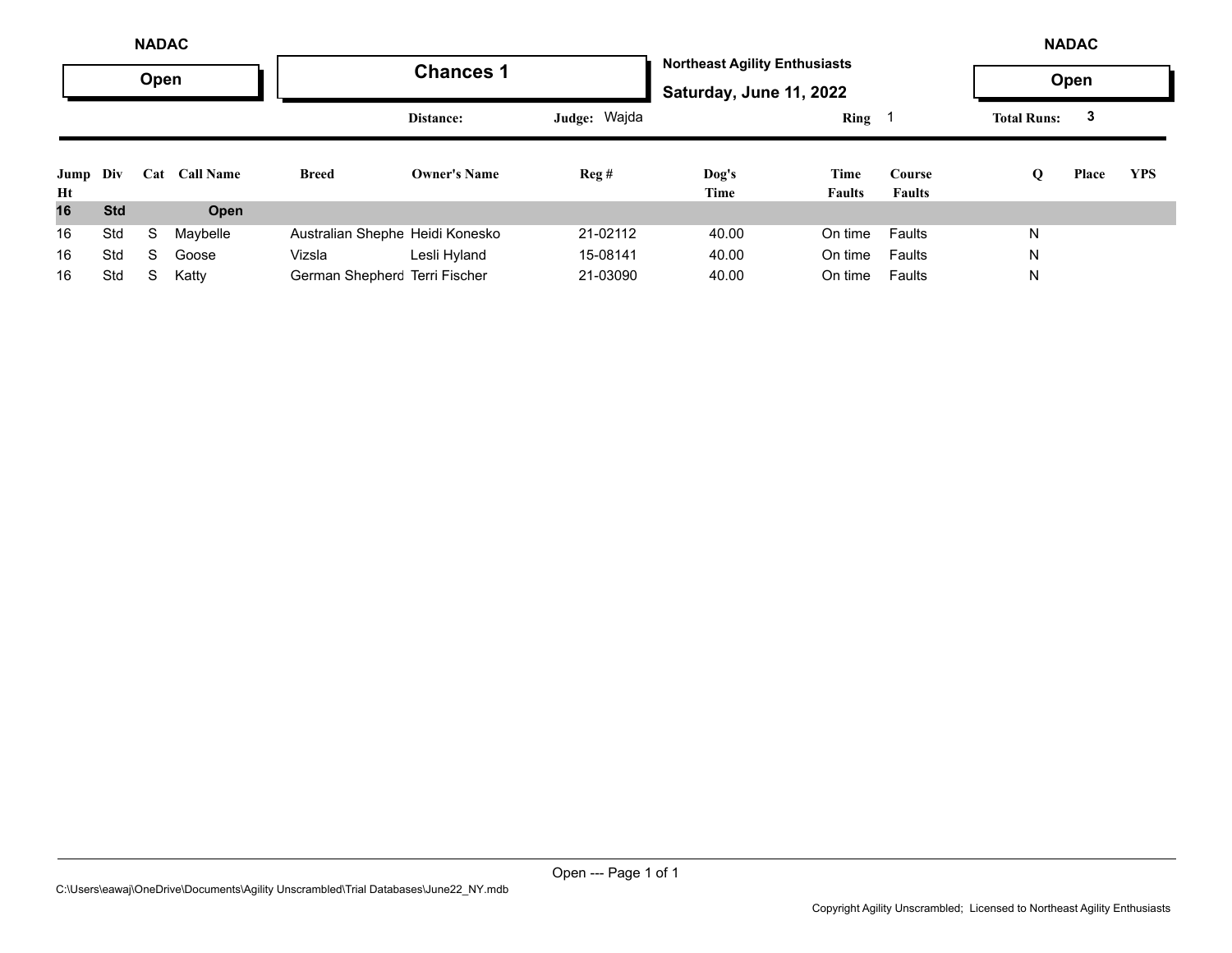|            |                         | <b>NADAC</b> |              |              |                     |          |                                                                 |                       |                         |        | <b>NADAC</b> |            |
|------------|-------------------------|--------------|--------------|--------------|---------------------|----------|-----------------------------------------------------------------|-----------------------|-------------------------|--------|--------------|------------|
|            |                         | <b>Elite</b> |              |              | <b>Chances 2</b>    |          | <b>Northeast Agility Enthusiasts</b><br>Saturday, June 11, 2022 |                       |                         |        | <b>Elite</b> |            |
|            | Cat<br><b>Call Name</b> |              |              | Distance:    | Judge: Wajda        |          | $Ring \t1$                                                      |                       | <b>Total Runs:</b>      | 4      |              |            |
| Jump<br>Ht | Div                     |              |              | <b>Breed</b> | <b>Owner's Name</b> | Reg#     | Dog's<br>Time                                                   | Time<br><b>Faults</b> | Course<br><b>Faults</b> | Q      | Place        | <b>YPS</b> |
| 80         | Vet/VH                  |              | <b>Elite</b> |              |                     |          |                                                                 |                       |                         |        |              |            |
| 08         | Vet                     | S            | Fitzroy P    | All American | Mary Phalon         | 13-12059 | 41.00                                                           | Over                  | Clean                   | N      |              |            |
| 12         | Vet/VH                  |              | <b>Elite</b> |              |                     |          |                                                                 |                       |                         |        |              |            |
| 12         | <b>VH</b>               | S            | GooRoo       | Whippet      | Victoria Damant     | 18-10211 | 40.00                                                           | On time               | Faults                  | N      |              |            |
| 12         | Vet                     | S            | Chica        | Sato         | Tammy Lenski        | 15-11056 | 40.00                                                           | On time               | Clean                   | $Q-10$ |              |            |
| 16         | Vet/VH                  |              | <b>Elite</b> |              |                     |          |                                                                 |                       |                         |        |              |            |
| 16         | VH                      | P            | Wryly        | All American | Nancy May           | 16-06199 | 40.00                                                           | On time               | Faults                  | N      |              |            |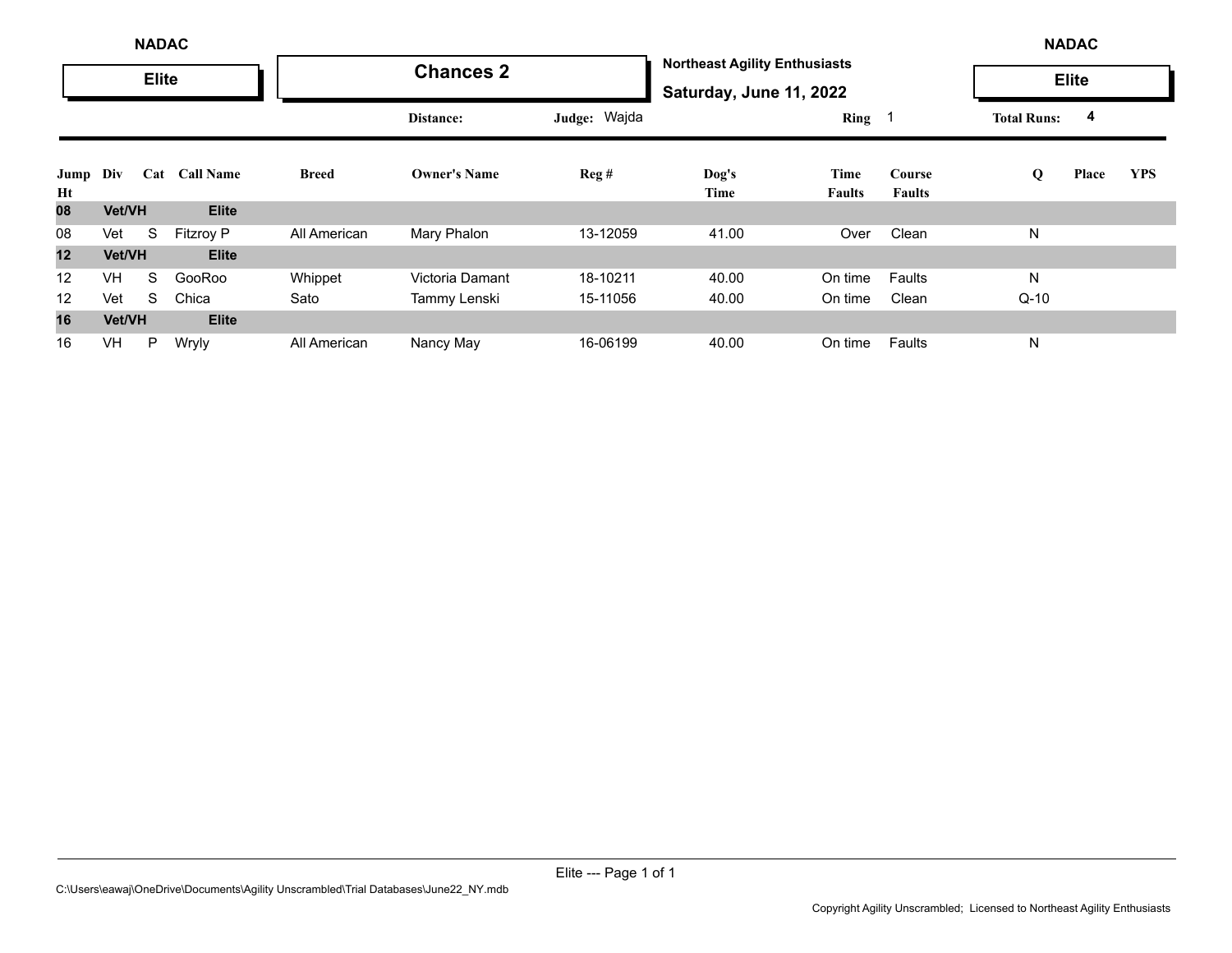|                | <b>NADAC</b> |       |                  |                                |                     |                          |                                                                 |                       |                         |                         | <b>NADAC</b> |            |
|----------------|--------------|-------|------------------|--------------------------------|---------------------|--------------------------|-----------------------------------------------------------------|-----------------------|-------------------------|-------------------------|--------------|------------|
|                |              | Intro |                  |                                | <b>Chances 2</b>    |                          | <b>Northeast Agility Enthusiasts</b><br>Saturday, June 11, 2022 |                       |                         |                         | Intro        |            |
|                |              |       |                  | Distance:                      | Judge: Wajda        |                          | Ring 1                                                          |                       | <b>Total Runs:</b>      | $\overline{\mathbf{2}}$ |              |            |
| Jump Div<br>Ht |              |       | Cat Call Name    | <b>Breed</b>                   | <b>Owner's Name</b> | $\text{Re} \mathbf{g}$ # | Dog's<br>Time                                                   | Time<br><b>Faults</b> | Course<br><b>Faults</b> | Q                       | Place        | <b>YPS</b> |
| 04             | <b>Std</b>   |       | <b>Intro</b>     |                                |                     |                          |                                                                 |                       |                         |                         |              |            |
| 04             | Std          | S     | <b>Fuzzy Elf</b> | Pembroke Welsh (Lisa Zassowski |                     | 22-04092                 | 40.00                                                           | On time               | Clean                   | $Q-10$                  |              |            |
| 12             | <b>Std</b>   |       | <b>Intro</b>     |                                |                     |                          |                                                                 |                       |                         |                         |              |            |
| 12             | Std          | S.    | Soli             | Cocker Spaniel                 | Lesli Hyland        | 17-01084                 |                                                                 |                       |                         | E                       |              |            |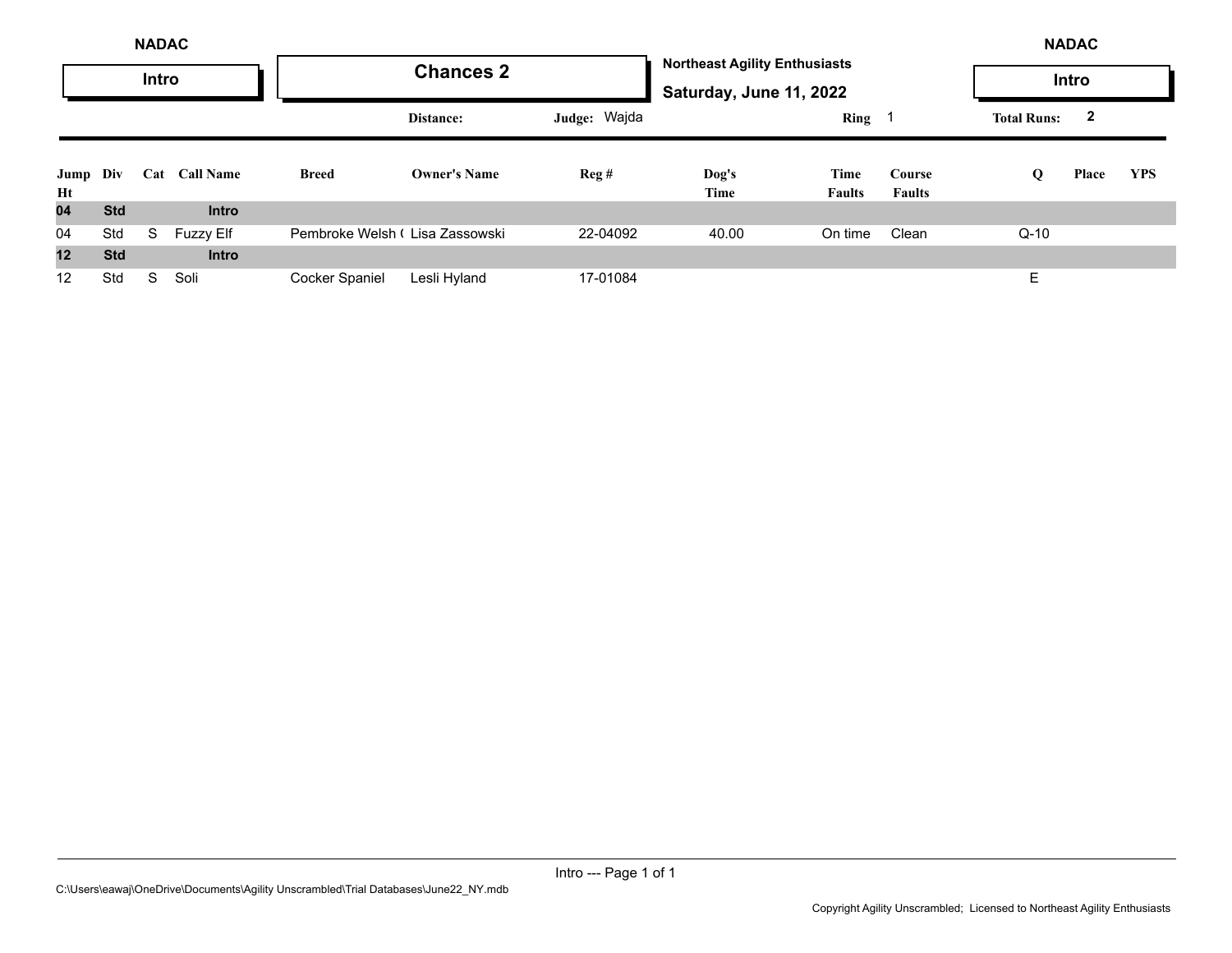|            | <b>NADAC</b><br><b>Novice</b> |   |               |                                 |                        |              |                                                                 |                       | <b>NADAC</b>            |                    |               |            |
|------------|-------------------------------|---|---------------|---------------------------------|------------------------|--------------|-----------------------------------------------------------------|-----------------------|-------------------------|--------------------|---------------|------------|
|            |                               |   |               |                                 | <b>Chances 2</b>       |              | <b>Northeast Agility Enthusiasts</b><br>Saturday, June 11, 2022 |                       |                         |                    | <b>Novice</b> |            |
|            |                               |   |               |                                 | Distance:              | Judge: Wajda |                                                                 | Ring 1                |                         | <b>Total Runs:</b> | 7             |            |
| Jump<br>Ht | Div                           |   | Cat Call Name | <b>Breed</b>                    | <b>Owner's Name</b>    | Reg#         | $\log's$<br>Time                                                | Time<br><b>Faults</b> | Course<br><b>Faults</b> | Q                  | Place         | <b>YPS</b> |
| 04         | Vet/VH                        |   | <b>Nov</b>    |                                 |                        |              |                                                                 |                       |                         |                    |               |            |
| 04         | Vet                           | S | Rufus         | All American                    | <b>Yvonne Clark</b>    | 13-07058     | 41.00                                                           | Over                  | Clean                   | N                  |               |            |
| 08         | Vet/VH                        |   | <b>Nov</b>    |                                 |                        |              |                                                                 |                       |                         |                    |               |            |
| 08         | VH                            | S | <b>Tres</b>   | Beagle                          | Ed Peters              | 18-12025     | 41.00                                                           | Over                  | Faults                  | N                  |               |            |
| 12         | <b>Std</b>                    |   | <b>Nov</b>    |                                 |                        |              |                                                                 |                       |                         |                    |               |            |
| 12         | Std                           | S | Wynn          | Shetland Sheepdc Jennifer Royce |                        | 16-03228     | 41.00                                                           | Over                  | Faults                  | N                  |               |            |
| 12         | Std                           | S | Myles         | Cocker Spaniel                  | Kim Krajcovic          | 21-02006     | 40.00                                                           | On time               | Clean                   | $Q-10$             |               |            |
| 12         | Vet/VH                        |   | <b>Nov</b>    |                                 |                        |              |                                                                 |                       |                         |                    |               |            |
| 12         | VH                            | P | Shir          | Poodle                          | <b>Isabel Danforth</b> | 18-08021     | 40.00                                                           | On time               | Faults                  | N                  |               |            |
| 16         | <b>Std</b>                    |   | <b>Nov</b>    |                                 |                        |              |                                                                 |                       |                         |                    |               |            |
| 16         | Std                           | S | Jethro        | Golden Retriever                | Ryan Thompson          | 18-02071     | 41.00                                                           | Over                  | Faults                  | N                  |               |            |
| 16         | Std                           | S | Saige         | <b>Border Collie</b>            | Maureen deHaan         | 21-07181     |                                                                 |                       |                         | Е                  |               |            |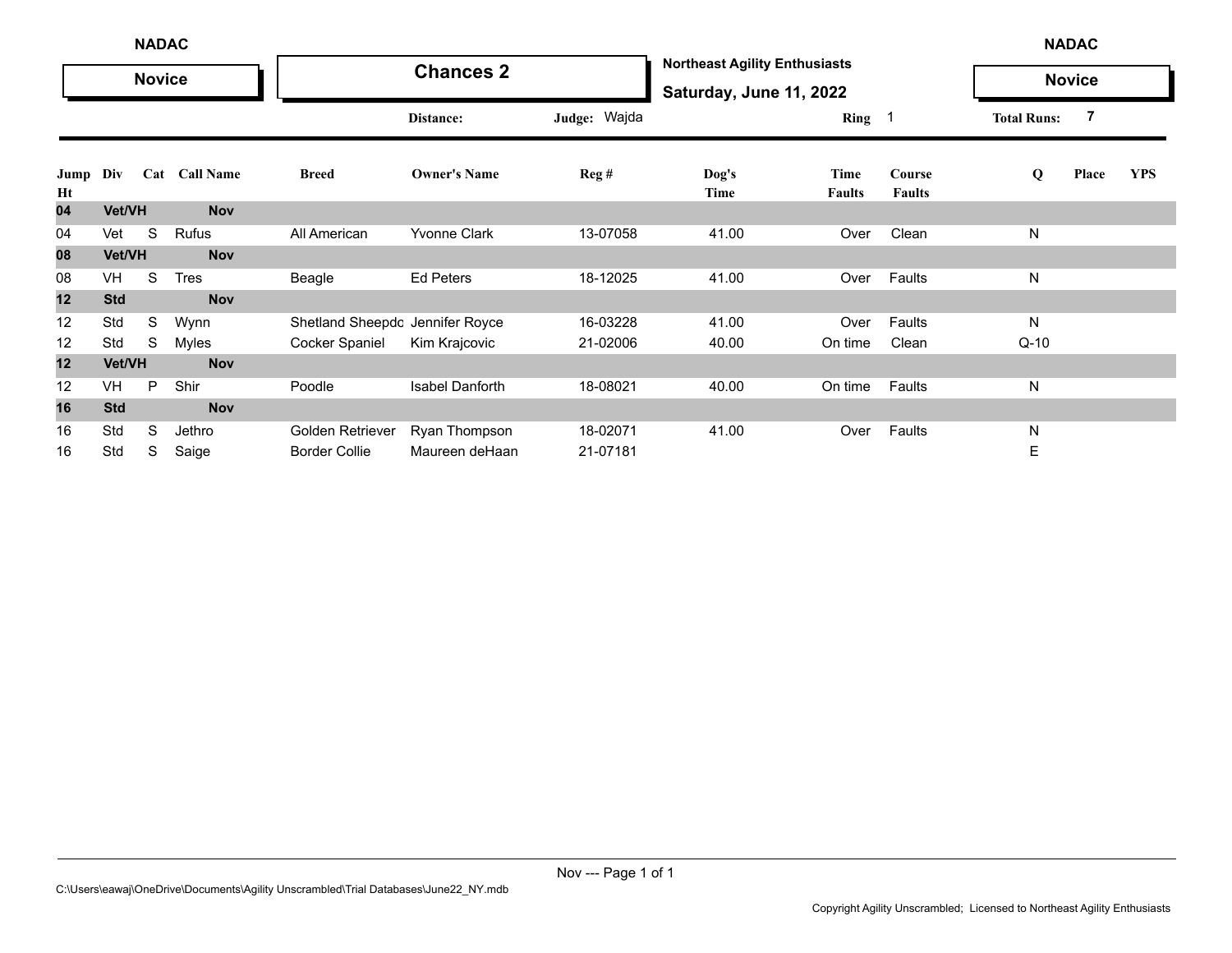|                | <b>NADAC</b> |      |                  |                                 |                     |              |                                                                 |                       |                         |                    | <b>NADAC</b> |            |
|----------------|--------------|------|------------------|---------------------------------|---------------------|--------------|-----------------------------------------------------------------|-----------------------|-------------------------|--------------------|--------------|------------|
|                |              | Open |                  |                                 | <b>Chances 2</b>    |              | <b>Northeast Agility Enthusiasts</b><br>Saturday, June 11, 2022 |                       |                         |                    | Open         |            |
|                |              |      |                  |                                 | Distance:           | Judge: Wajda |                                                                 | $Ring \t1$            |                         | <b>Total Runs:</b> | 3            |            |
| Jump Div<br>Ht |              | Cat  | <b>Call Name</b> | <b>Breed</b>                    | <b>Owner's Name</b> | Reg#         | Dog's<br>Time                                                   | Time<br><b>Faults</b> | Course<br><b>Faults</b> | Q                  | Place        | <b>YPS</b> |
| 16             | <b>Std</b>   |      | Open             |                                 |                     |              |                                                                 |                       |                         |                    |              |            |
| 16             | Std          | S    | Maybelle         | Australian Shephe Heidi Konesko |                     | 21-02112     | 40.00                                                           | On time               | Faults                  | N                  |              |            |
| 16             | Std          | S    | Goose            | Vizsla                          | Lesli Hyland        | 15-08141     | 40.00                                                           | On time               | Faults                  | N                  |              |            |
| 16             | Std          | S    | Katty            | German Shepherc Terri Fischer   |                     | 21-03090     | 40.00                                                           | On time               | Faults                  | N                  |              |            |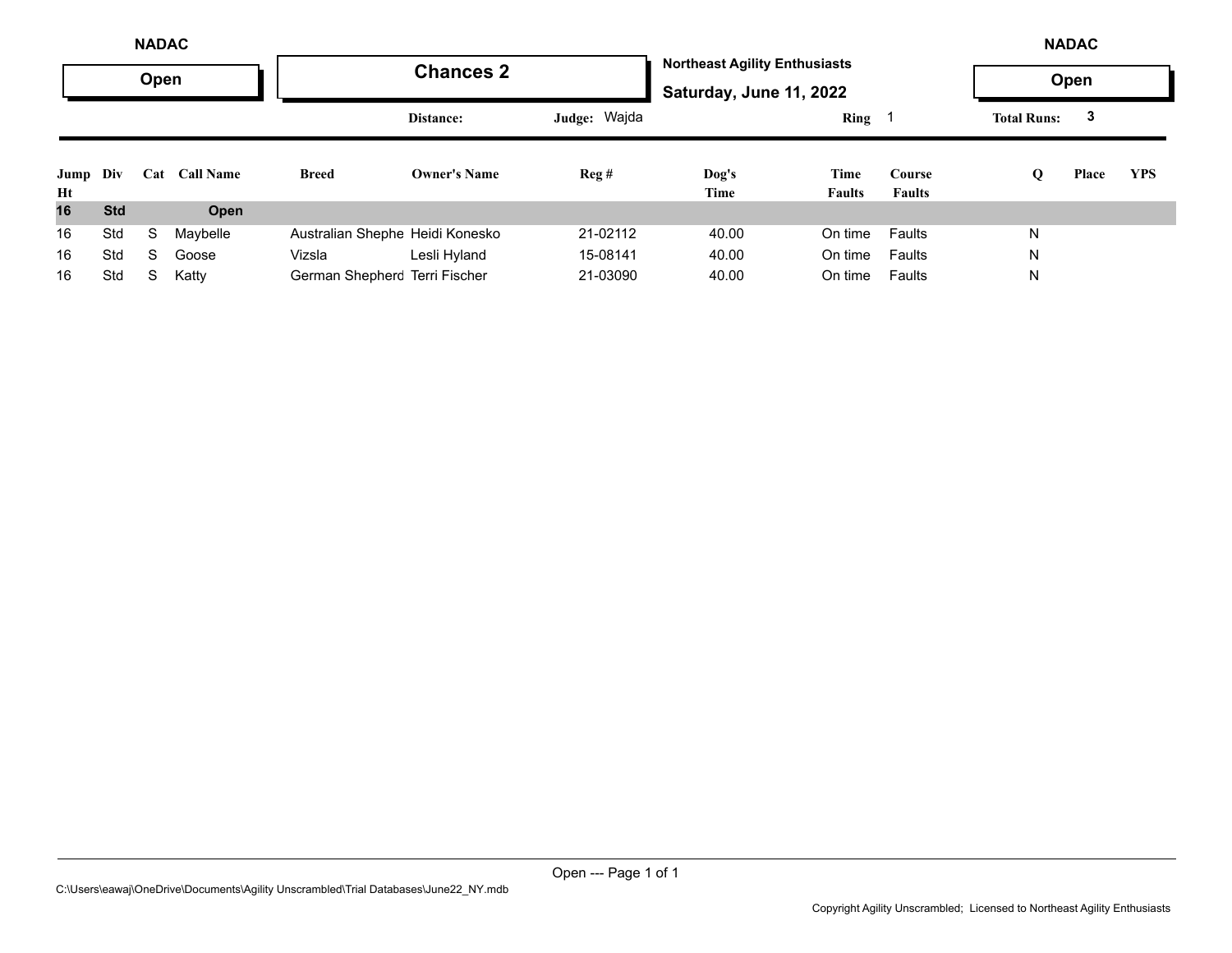|            |               | <b>NADAC</b> |                  |              |                     |              |                                                                 |            |                       |                         |                               |                    | <b>NADAC</b> |            |
|------------|---------------|--------------|------------------|--------------|---------------------|--------------|-----------------------------------------------------------------|------------|-----------------------|-------------------------|-------------------------------|--------------------|--------------|------------|
|            |               | <b>Elite</b> |                  |              | <b>Weavers 1</b>    |              | <b>Northeast Agility Enthusiasts</b><br>Saturday, June 11, 2022 |            |                       |                         |                               |                    | <b>Elite</b> |            |
|            |               |              |                  |              | 161.00<br>Distance: | Judge: Wajda |                                                                 |            | Ring 1                |                         |                               | <b>Total Runs:</b> | 6            |            |
| Jump<br>Ht | Div           | Cat          | <b>Call Name</b> | <b>Breed</b> | <b>Owner's Name</b> | Reg#         | Dog's<br>Time                                                   | <b>SCT</b> | Time<br><b>Faults</b> | Course<br><b>Faults</b> | <b>Total</b><br><b>Faults</b> | Q                  | Place        | <b>YPS</b> |
| 04         | Vet/VH        |              | <b>Elite</b>     |              |                     |              |                                                                 |            |                       |                         |                               |                    |              |            |
| 04         | Vet           | S            | Belle            | Beagle       | Leeann Peters       | 15-04040     |                                                                 |            |                       |                         |                               | E                  |              |            |
| 08         | Vet/VH        |              | <b>Elite</b>     |              |                     |              |                                                                 |            |                       |                         |                               |                    |              |            |
| 08         | Vet           | S            | <b>Fitzroy P</b> | All American | Mary Phalon         | 13-12059     | 82.06                                                           | 70.00      | 12.06                 | 20                      | 32.06                         | N                  |              | 1.96       |
| 12         | <b>Vet/VH</b> |              | <b>Elite</b>     |              |                     |              |                                                                 |            |                       |                         |                               |                    |              |            |
| 12         | <b>VH</b>     | S            | GooRoo           | Whippet      | Victoria Damant     | 18-10211     | 40.51                                                           | 56.49      | 0.00                  | 0                       | 0.00                          | $Q-10$             |              | 3.97       |
| 12         | <b>VH</b>     | S            | Bumpkin          | Feist        | Penny Sencer        | 11-09603     | 41.06                                                           | 56.49      | 0.00                  | 0                       | 0.00                          | $Q-10$             | 2            | 3.92       |
| 16         | <b>Vet/VH</b> |              | <b>Elite</b>     |              |                     |              |                                                                 |            |                       |                         |                               |                    |              |            |
| 16         | VH            | P            | Wryly            | All American | Nancy May           | 16-06199     | 34.73                                                           | 51.11      | 0.00                  | 0                       | 0.00                          | $Q-10$             |              | 4.64       |
| 16         | VH            | P            | Grizzly          | All American | Penny Sencer        | 17-07147     | 50.46                                                           | 51.11      | 0.00                  | 0                       | 0.00                          | $Q-10$             | 2            | 3.19       |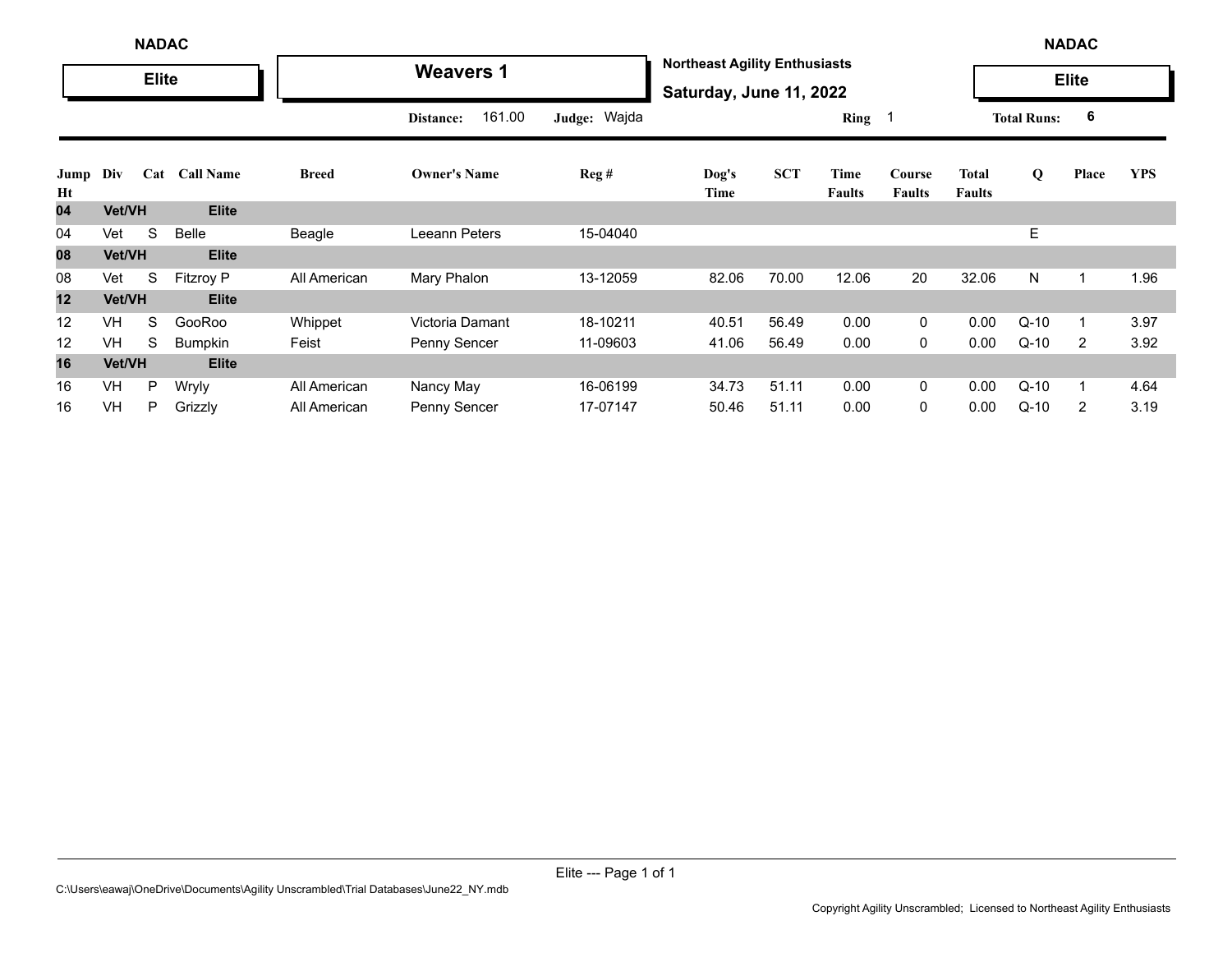|                   |               | <b>NADAC</b> |                  |                               |                     |              |                                                                 |            |                       |                         |                        |                    | <b>NADAC</b> |            |
|-------------------|---------------|--------------|------------------|-------------------------------|---------------------|--------------|-----------------------------------------------------------------|------------|-----------------------|-------------------------|------------------------|--------------------|--------------|------------|
|                   |               | Intro        |                  |                               | <b>Weavers 1</b>    |              | <b>Northeast Agility Enthusiasts</b><br>Saturday, June 11, 2022 |            |                       |                         |                        |                    | Intro        |            |
|                   |               |              |                  |                               | 102.00<br>Distance: | Judge: Wajda |                                                                 |            | Ring                  |                         |                        | <b>Total Runs:</b> | 3            |            |
| Jump<br>Ht        | Div           | Cat          | <b>Call Name</b> | <b>Breed</b>                  | <b>Owner's Name</b> | Reg#         | Dog's<br>Time                                                   | <b>SCT</b> | Time<br><b>Faults</b> | Course<br><b>Faults</b> | Total<br><b>Faults</b> | Q                  | Place        | <b>YPS</b> |
| 08                | <b>Std</b>    |              | <b>Intro</b>     |                               |                     |              |                                                                 |            |                       |                         |                        |                    |              |            |
| 08                | Std           | P            | Flash            | Poodle                        | Karleen Hayden      | 18-02173     | 49.98                                                           | 60.00      | 0.00                  | 10                      | 10.00                  | N                  |              | 2.04       |
| 12                | <b>Vet/VH</b> |              | <b>Intro</b>     |                               |                     |              |                                                                 |            |                       |                         |                        |                    |              |            |
| $12 \overline{ }$ | VH            | S            | Heathcliff       | Whippet                       | Victoria Damant     | 21-09114     | 45.21                                                           | 49.76      | 0.00                  | $\mathbf 0$             | 0.00                   | $Q-10$             |              | 2.26       |
| 16                | <b>Std</b>    |              | <b>Intro</b>     |                               |                     |              |                                                                 |            |                       |                         |                        |                    |              |            |
| 16                | Std           | S            | Katty            | German Shepherc Terri Fischer |                     | 21-03090     |                                                                 |            |                       |                         |                        | E                  |              |            |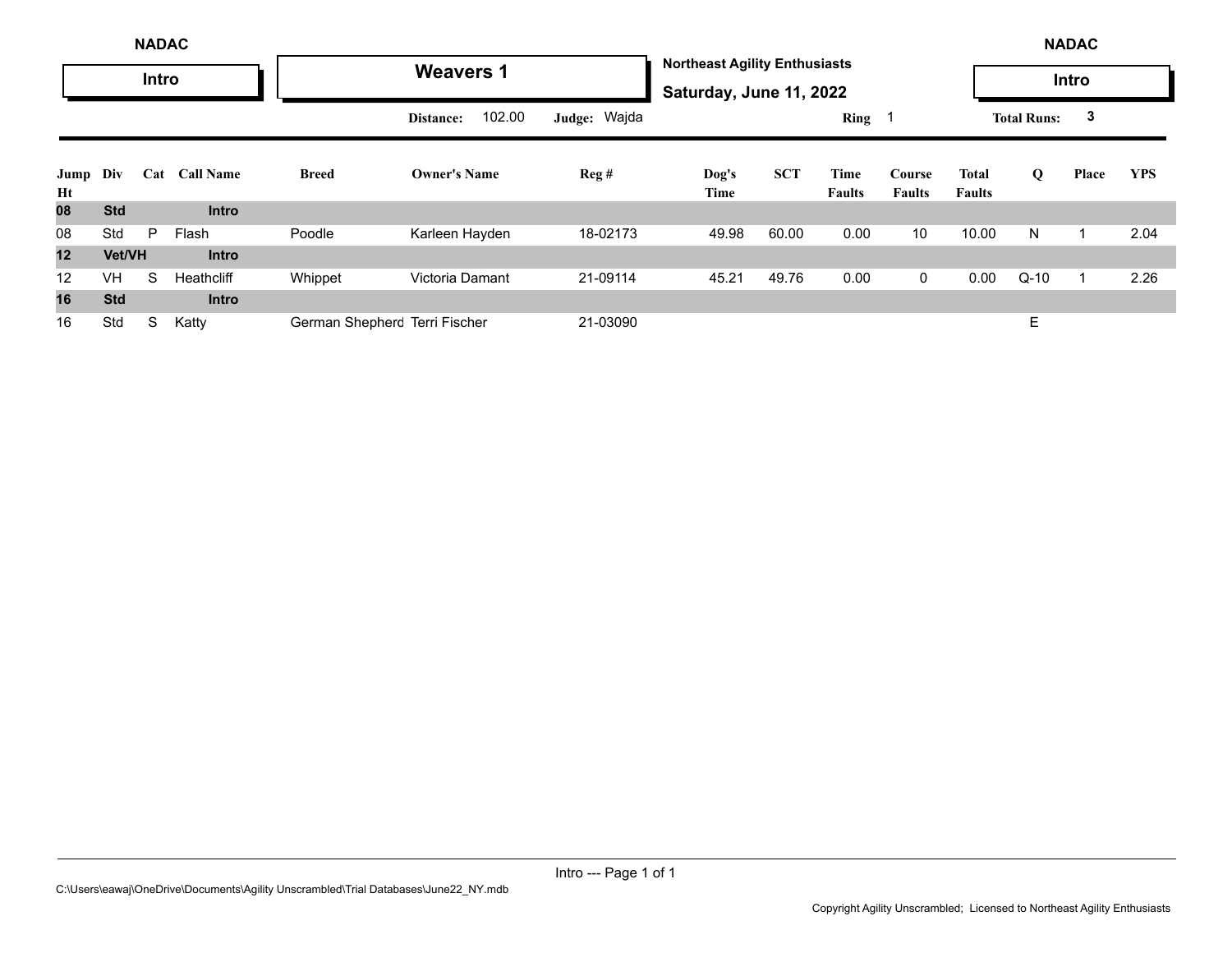|            |               | <b>NADAC</b>  |                  |                                 |                     |                  |                                                                 |            |                       |                         |                        |                    | <b>NADAC</b>   |            |
|------------|---------------|---------------|------------------|---------------------------------|---------------------|------------------|-----------------------------------------------------------------|------------|-----------------------|-------------------------|------------------------|--------------------|----------------|------------|
|            |               | <b>Novice</b> |                  |                                 | <b>Weavers 1</b>    |                  | <b>Northeast Agility Enthusiasts</b><br>Saturday, June 11, 2022 |            |                       |                         |                        |                    | <b>Novice</b>  |            |
|            |               |               |                  |                                 | 166.00<br>Distance: | Judge: Wajda     |                                                                 |            | Ring                  |                         |                        | <b>Total Runs:</b> | 7              |            |
| Jump<br>Ht | Div           | Cat           | <b>Call Name</b> | <b>Breed</b>                    | <b>Owner's Name</b> | $\text{Reg } \#$ | Dog's<br>Time                                                   | <b>SCT</b> | Time<br><b>Faults</b> | Course<br><b>Faults</b> | Total<br><b>Faults</b> | Q                  | Place          | <b>YPS</b> |
| 04         | Vet/VH        |               | <b>Nov</b>       |                                 |                     |                  |                                                                 |            |                       |                         |                        |                    |                |            |
| 04         | Vet           | S             | Rufus            | All American                    | <b>Yvonne Clark</b> | 13-07058         | 54.81                                                           | 100.61     | 0.00                  | 0                       | 0.00                   | $Q-10$             | 1              | 3.03       |
| 12         | <b>Std</b>    |               | <b>Nov</b>       |                                 |                     |                  |                                                                 |            |                       |                         |                        |                    |                |            |
| 12         | Std           | S             | Myles            | <b>Cocker Spaniel</b>           | Kim Krajcovic       | 21-02006         | 44.83                                                           | 72.17      | 0.00                  | 0                       | 0.00                   | $Q-10$             | $\mathbf{1}$   | 3.70       |
| 12         | <b>Vet/VH</b> |               | <b>Nov</b>       |                                 |                     |                  |                                                                 |            |                       |                         |                        |                    |                |            |
| 12         | <b>VH</b>     | S             | Hauttee          | Whippet                         | Victoria Damant     | 12-01009         | 53.08                                                           | 72.17      | 0.00                  | 0                       | 0.00                   | $Q-10$             | $\mathbf{1}$   | 3.13       |
| 16         | <b>Std</b>    |               | <b>Nov</b>       |                                 |                     |                  |                                                                 |            |                       |                         |                        |                    |                |            |
| 16         | Std           | S             | Goose            | Vizsla                          | Lesli Hyland        | 15-08141         | 61.25                                                           | 65.10      | 0.00                  | 10                      | 10.00                  | N                  | $\mathbf{1}$   | 2.71       |
| 16         | Std           | S             | Saige            | <b>Border Collie</b>            | Maureen deHaan      | 21-07181         | 61.25                                                           | 65.10      | 0.00                  | 40                      | 40.00                  | N                  | $\overline{2}$ | 2.71       |
| 16         | Std           | S             | Jethro           | Golden Retriever                | Ryan Thompson       | 18-02071         | 73.44                                                           | 65.10      | 8.34                  | 40                      | 48.34                  | N                  | 3              | 2.26       |
| 16         | Std           | S             | Maybelle         | Australian Shephe Heidi Konesko |                     | 21-02112         | 35.73                                                           | 65.10      | 0.00                  | 60                      | 60.00                  | N                  | 4              | 4.65       |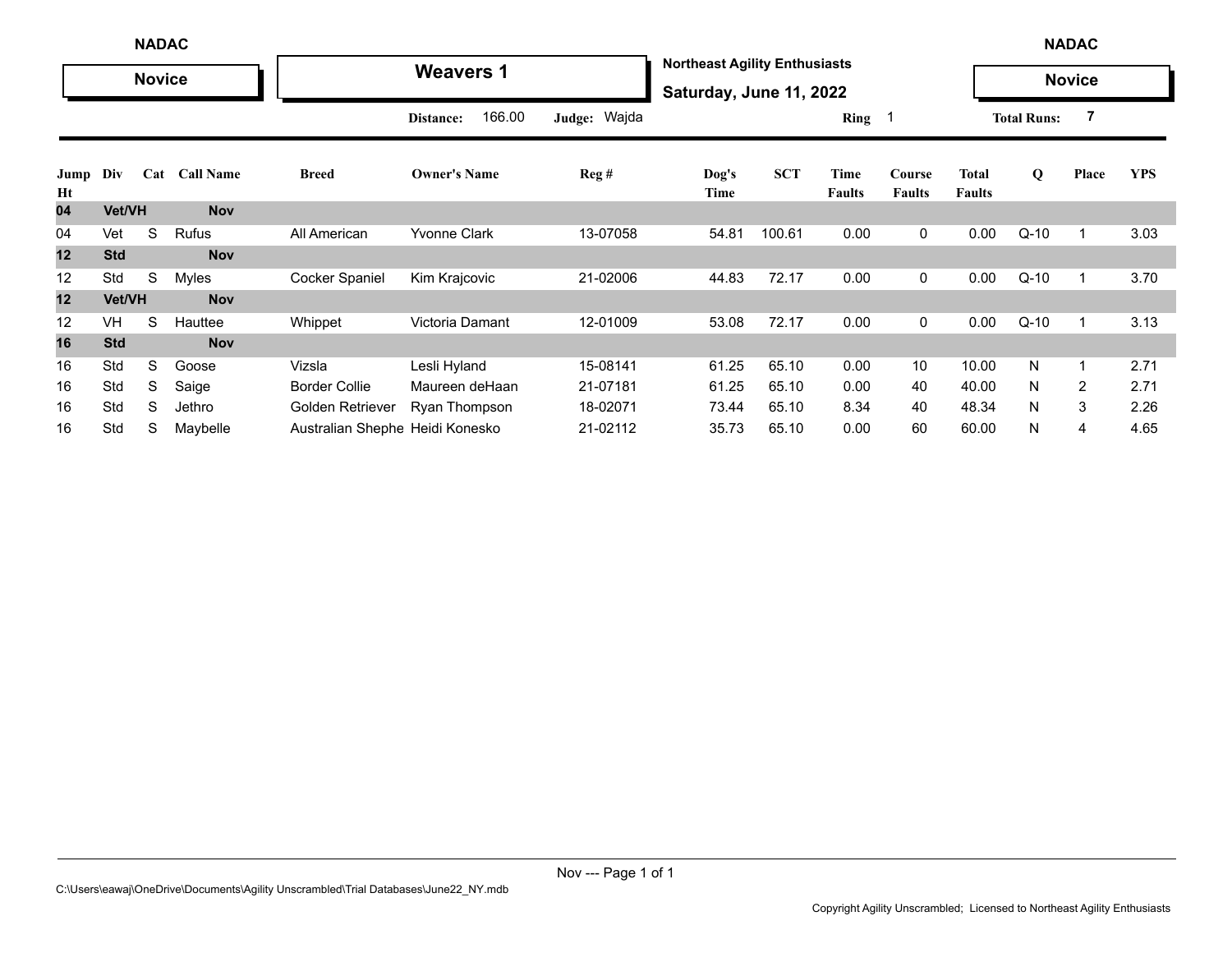|            |               | <b>NADAC</b> |                  |              |                     |              |                                                                 |            |                |                         |                        |                    | <b>NADAC</b>   |            |
|------------|---------------|--------------|------------------|--------------|---------------------|--------------|-----------------------------------------------------------------|------------|----------------|-------------------------|------------------------|--------------------|----------------|------------|
|            |               | <b>Elite</b> |                  |              | <b>Weavers 2</b>    |              | <b>Northeast Agility Enthusiasts</b><br>Saturday, June 11, 2022 |            |                |                         |                        |                    | <b>Elite</b>   |            |
|            |               |              |                  |              | 161.00<br>Distance: | Judge: Wajda |                                                                 |            | Ring 1         |                         |                        | <b>Total Runs:</b> | 5              |            |
| Jump<br>Ht | Div           | Cat          | <b>Call Name</b> | <b>Breed</b> | <b>Owner's Name</b> | Reg#         | Dog's<br>Time                                                   | <b>SCT</b> | Time<br>Faults | Course<br><b>Faults</b> | Total<br><b>Faults</b> | $\mathbf 0$        | Place          | <b>YPS</b> |
| 80         | <b>Vet/VH</b> |              | <b>Elite</b>     |              |                     |              |                                                                 |            |                |                         |                        |                    |                |            |
| 08         | Vet           | S            | <b>Fitzroy P</b> | All American | Mary Phalon         | 13-12059     | 85.61                                                           | 70.00      | 15.61          | $\mathbf 0$             | 15.61                  | N                  |                | 1.88       |
| 12         | <b>Vet/VH</b> |              | <b>Elite</b>     |              |                     |              |                                                                 |            |                |                         |                        |                    |                |            |
| 12         | <b>VH</b>     | S            | GooRoo           | Whippet      | Victoria Damant     | 18-10211     | 50.24                                                           | 56.49      | 0.00           | $\mathbf 0$             | 0.00                   | $Q-10$             |                | 3.20       |
| 12         | VH            | S            | Bumpkin          | Feist        | Penny Sencer        | 11-09603     |                                                                 |            |                |                         |                        | Е                  |                |            |
| 16         | Vet/VH        |              | <b>Elite</b>     |              |                     |              |                                                                 |            |                |                         |                        |                    |                |            |
| 16         | VH            | P            | Wryly            | All American | Nancy May           | 16-06199     | 42.96                                                           | 51.11      | 0.00           | $\mathbf{0}$            | 0.00                   | $Q-10$             |                | 3.75       |
| 16         | VH            | P            | Grizzly          | All American | Penny Sencer        | 17-07147     | 54.54                                                           | 51.11      | 3.43           | 0                       | 3.43                   | N                  | $\overline{2}$ | 2.95       |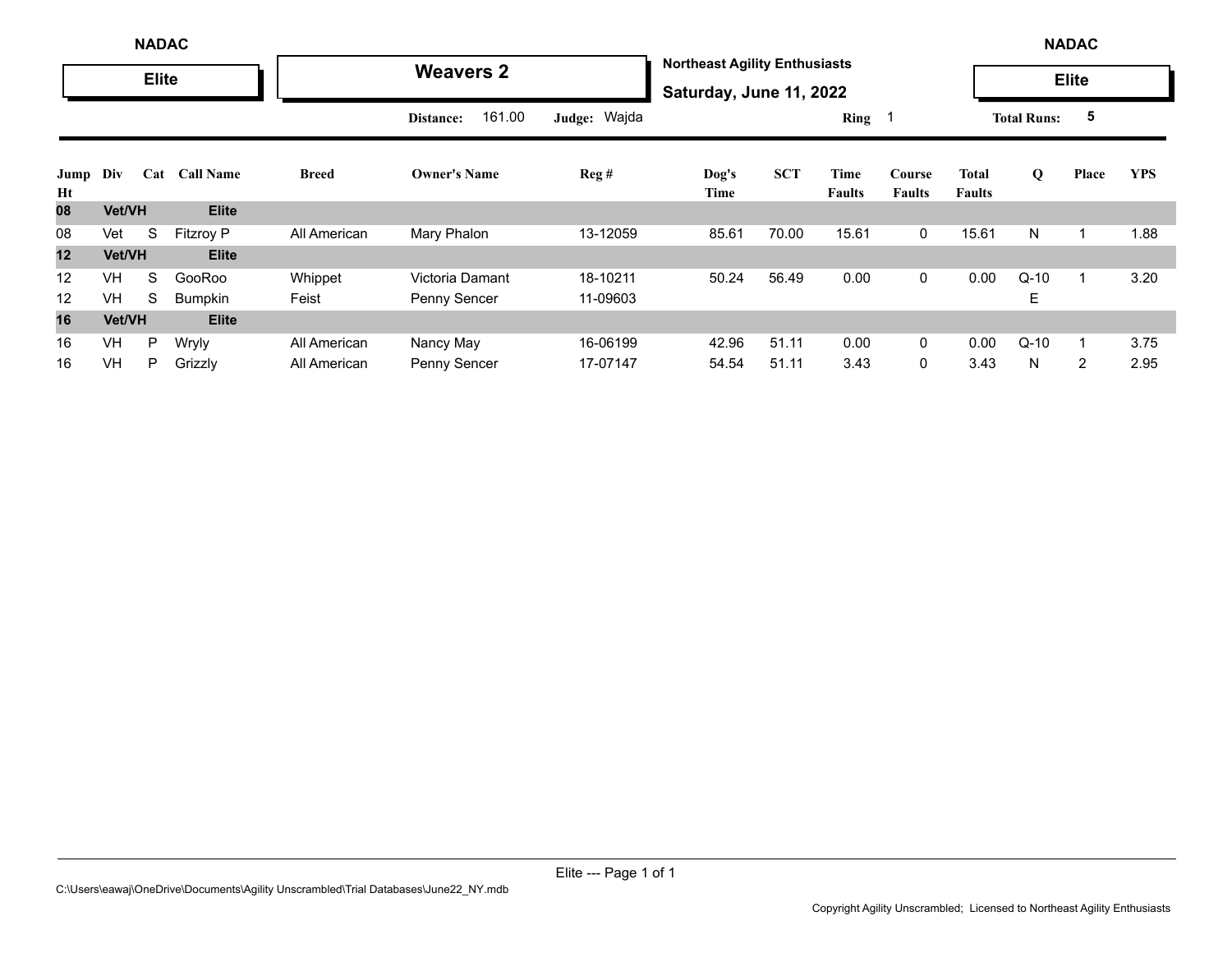|                | <b>NADAC</b> |       |                  |                               |                     |              |                                                                 |            |                       |                         |                        |                    | <b>NADAC</b>            |            |
|----------------|--------------|-------|------------------|-------------------------------|---------------------|--------------|-----------------------------------------------------------------|------------|-----------------------|-------------------------|------------------------|--------------------|-------------------------|------------|
|                |              | Intro |                  |                               | <b>Weavers 2</b>    |              | <b>Northeast Agility Enthusiasts</b><br>Saturday, June 11, 2022 |            |                       |                         |                        |                    | Intro                   |            |
|                |              |       |                  |                               | 102.00<br>Distance: | Judge: Wajda |                                                                 |            | <b>Ring</b>           |                         |                        | <b>Total Runs:</b> | $\overline{\mathbf{2}}$ |            |
| Jump Div<br>Ht |              | Cat   | <b>Call Name</b> | <b>Breed</b>                  | <b>Owner's Name</b> | Reg#         | Dog's<br>Time                                                   | <b>SCT</b> | Time<br><b>Faults</b> | Course<br><b>Faults</b> | Total<br><b>Faults</b> | Q                  | Place                   | <b>YPS</b> |
| 08             | <b>Std</b>   |       | <b>Intro</b>     |                               |                     |              |                                                                 |            |                       |                         |                        |                    |                         |            |
| 08             | Std          | P     | Flash            | Poodle                        | Karleen Hayden      | 18-02173     | 48.23                                                           | 60.00      | 0.00                  | $\mathbf 0$             | 0.00                   | $Q-10$             |                         | 2.11       |
| 16             | <b>Std</b>   |       | <b>Intro</b>     |                               |                     |              |                                                                 |            |                       |                         |                        |                    |                         |            |
| 16             | Std          | S     | Katty            | German Shepherc Terri Fischer |                     | 21-03090     |                                                                 |            |                       |                         |                        | E                  |                         |            |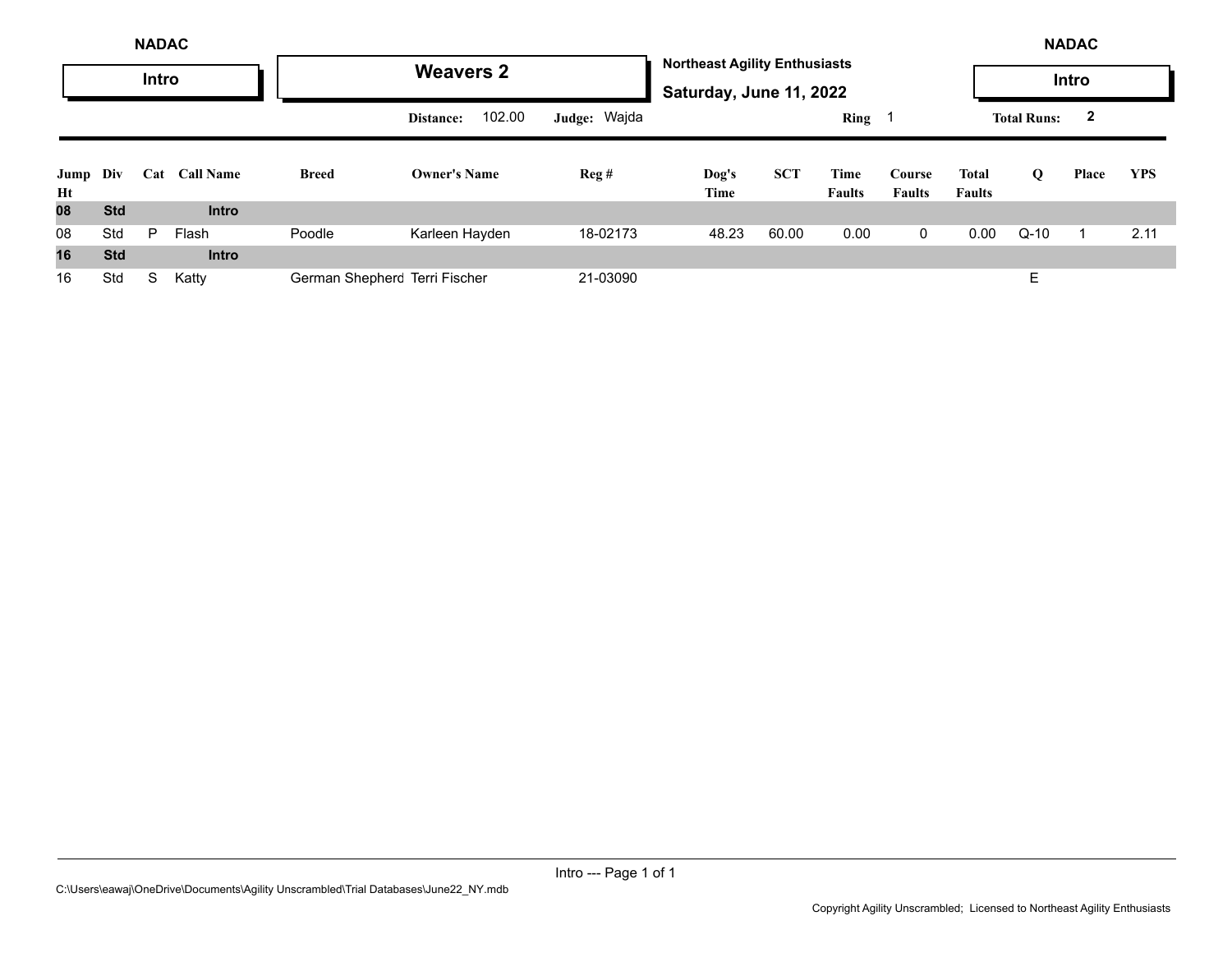|            | <b>NADAC</b><br><b>Novice</b>  |   |              |                       |                      |              |                                                                 |            |                       |                         | <b>NADAC</b>           |                    |                |            |
|------------|--------------------------------|---|--------------|-----------------------|----------------------|--------------|-----------------------------------------------------------------|------------|-----------------------|-------------------------|------------------------|--------------------|----------------|------------|
|            |                                |   |              |                       | <b>Weavers 2</b>     |              | <b>Northeast Agility Enthusiasts</b><br>Saturday, June 11, 2022 |            |                       |                         |                        |                    | <b>Novice</b>  |            |
|            | <b>Call Name</b><br>Div<br>Cat |   |              |                       | 166.00<br>Distance:  | Judge: Wajda |                                                                 |            | Ring 1                |                         |                        | <b>Total Runs:</b> | 5              |            |
| Jump<br>Ht |                                |   |              | <b>Breed</b>          | <b>Owner's Name</b>  | Reg#         | Dog's<br>Time                                                   | <b>SCT</b> | Time<br><b>Faults</b> | Course<br><b>Faults</b> | Total<br><b>Faults</b> | Q                  | Place          | <b>YPS</b> |
| 04         | Vet/VH                         |   | <b>Nov</b>   |                       |                      |              |                                                                 |            |                       |                         |                        |                    |                |            |
| 04         | Vet                            | S | <b>Rufus</b> | All American          | <b>Yvonne Clark</b>  | 13-07058     | 61.54                                                           | 100.61     | 0.00                  | 0                       | 0.00                   | $Q-10$             | $\mathbf{1}$   | 2.70       |
| 12         | <b>Std</b>                     |   | <b>Nov</b>   |                       |                      |              |                                                                 |            |                       |                         |                        |                    |                |            |
| 12         | Std                            | S | <b>Myles</b> | <b>Cocker Spaniel</b> | Kim Krajcovic        | 21-02006     | 34.09                                                           | 72.17      | 0.00                  | 0                       | 0.00                   | $Q-10$             | $\mathbf{1}$   | 4.87       |
| 16         | <b>Std</b>                     |   | <b>Nov</b>   |                       |                      |              |                                                                 |            |                       |                         |                        |                    |                |            |
| 16         | Std                            | S | Goose        | Vizsla                | Lesli Hyland         | 15-08141     | 55.35                                                           | 65.10      | 0.00                  | 10                      | 10.00                  | N                  | $\mathbf{1}$   | 3.00       |
| 16         | Std                            | S | Saige        | <b>Border Collie</b>  | Maureen deHaan       | 21-07181     | 55.01                                                           | 65.10      | 0.00                  | 20                      | 20.00                  | N                  | $\overline{2}$ | 3.02       |
| 16         | Std                            | S | Jethro       | Golden Retriever      | <b>Ryan Thompson</b> | 18-02071     |                                                                 |            |                       |                         |                        | E                  |                |            |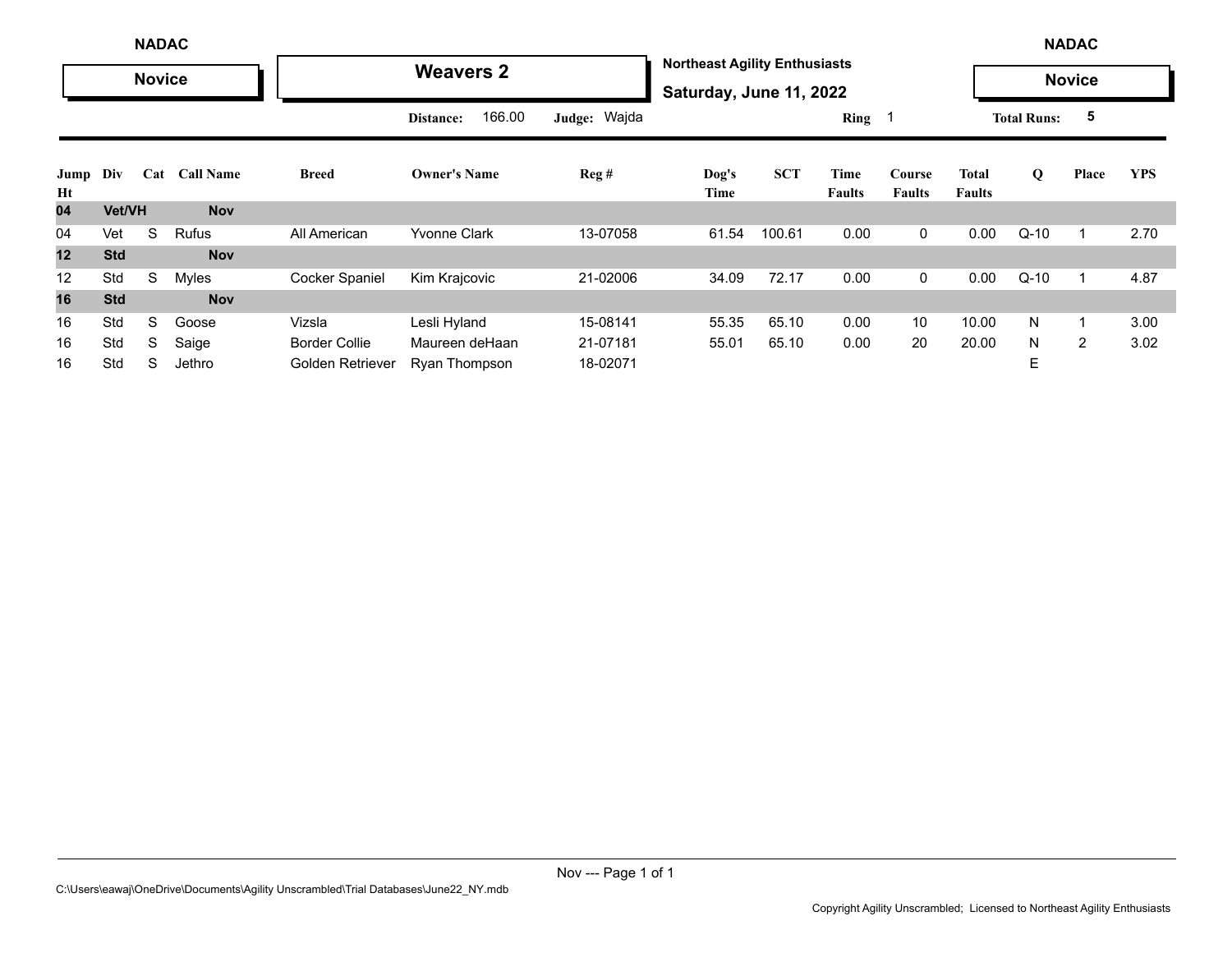|            |               | <b>NADAC</b> |                  |              |                     |              |                                                                      |            |                       |                         |                               |                    | <b>NADAC</b>   |            |
|------------|---------------|--------------|------------------|--------------|---------------------|--------------|----------------------------------------------------------------------|------------|-----------------------|-------------------------|-------------------------------|--------------------|----------------|------------|
|            |               | <b>Elite</b> |                  |              | <b>Tunnelers 1</b>  |              | <b>Northeast Agility Enthusiasts</b><br><b>Sunday, June 12, 2022</b> |            |                       |                         |                               |                    | <b>Elite</b>   |            |
|            |               |              |                  |              | 151.00<br>Distance: | Judge: Wajda |                                                                      |            | Ring 1                |                         |                               | <b>Total Runs:</b> | 7              |            |
| Jump<br>Ht | Div           | Cat          | <b>Call Name</b> | <b>Breed</b> | <b>Owner's Name</b> | Reg#         | Dog's<br>Time                                                        | <b>SCT</b> | Time<br><b>Faults</b> | Course<br><b>Faults</b> | <b>Total</b><br><b>Faults</b> | Q                  | Place          | <b>YPS</b> |
| 04         | <b>Vet/VH</b> |              | <b>Elite</b>     |              |                     |              |                                                                      |            |                       |                         |                               |                    |                |            |
| 04         | Vet           | S            | Belle            | Beagle       | Leeann Peters       | 15-04040     | 68.76                                                                | 50.33      | 18.43                 | 0                       | 18.43                         | N                  |                | 2.20       |
| 12         | Vet/VH        |              | <b>Elite</b>     |              |                     |              |                                                                      |            |                       |                         |                               |                    |                |            |
| 12         | Vet           | S            | Chica            | Sato         | Tammy Lenski        | 15-11056     | 25.82                                                                | 36.83      | 0.00                  | 0                       | 0.00                          | $Q-10$             |                | 5.85       |
| 12         | <b>VH</b>     | S            | GooRoo           | Whippet      | Victoria Damant     | 18-10211     | 29.57                                                                | 36.83      | 0.00                  | 0                       | 0.00                          | $Q-10$             | 2              | 5.11       |
| 12         | VH            | S            | <b>Bumpkin</b>   | Feist        | Penny Sencer        | 11-09603     | 35.00                                                                | 36.83      | 0.00                  | 0                       | 0.00                          | $Q-10$             | 3              | 4.31       |
| 16         | <b>Std</b>    |              | <b>Elite</b>     |              |                     |              |                                                                      |            |                       |                         |                               |                    |                |            |
| 16         | Std           | S            | Goose            | Vizsla       | Lesli Hyland        | 15-08141     | 33.54                                                                | 32.47      | 1.07                  | 0                       | 1.07                          | N                  |                | 4.50       |
| 16         | Vet/VH        |              | <b>Elite</b>     |              |                     |              |                                                                      |            |                       |                         |                               |                    |                |            |
| 16         | VH            | P            | Wryly            | All American | Nancy May           | 16-06199     | 25.36                                                                | 32.47      | 0.00                  | 0                       | 0.00                          | $Q-10$             |                | 5.95       |
| 16         | VH            | P            | Grizzly          | All American | Penny Sencer        | 17-07147     | 35.24                                                                | 32.47      | 2.77                  | 0                       | 2.77                          | N                  | $\overline{2}$ | 4.28       |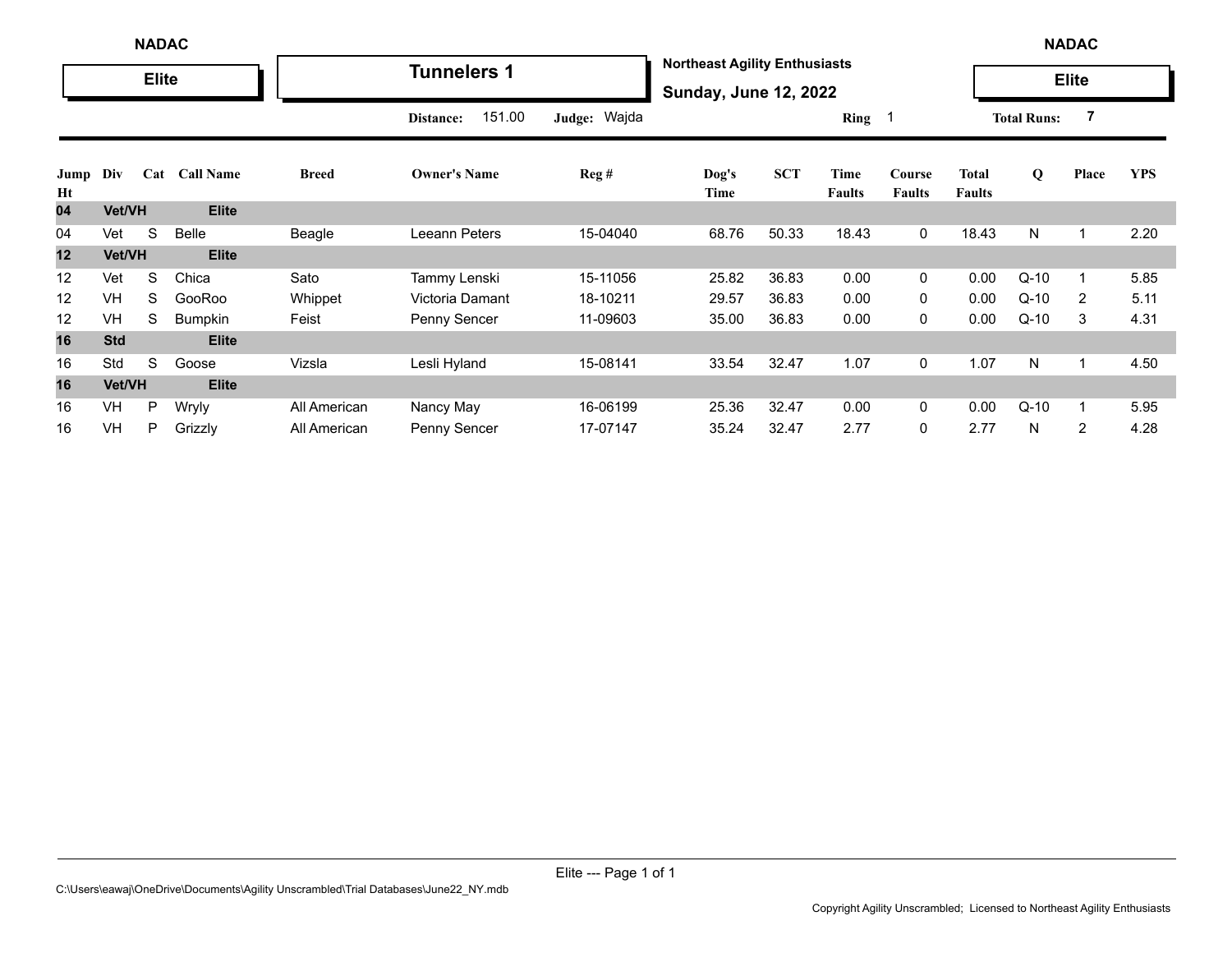|            | <b>NADAC</b><br><b>Intro</b> |   |                  |                                 |                     |              |                                                                      |            |                       |                         |                        |                    | <b>NADAC</b> |            |
|------------|------------------------------|---|------------------|---------------------------------|---------------------|--------------|----------------------------------------------------------------------|------------|-----------------------|-------------------------|------------------------|--------------------|--------------|------------|
|            |                              |   |                  |                                 | <b>Tunnelers 1</b>  |              | <b>Northeast Agility Enthusiasts</b><br><b>Sunday, June 12, 2022</b> |            |                       |                         |                        |                    | Intro        |            |
|            | Cat                          |   |                  |                                 | 77.00<br>Distance:  | Judge: Wajda |                                                                      |            | Ring                  |                         |                        | <b>Total Runs:</b> | 4            |            |
| Jump<br>Ht | Div                          |   | <b>Call Name</b> | <b>Breed</b>                    | <b>Owner's Name</b> | Reg#         | Dog's<br>Time                                                        | <b>SCT</b> | Time<br><b>Faults</b> | Course<br><b>Faults</b> | Total<br><b>Faults</b> | Q                  | Place        | <b>YPS</b> |
| 08         | <b>Std</b>                   |   | <b>Intro</b>     |                                 |                     |              |                                                                      |            |                       |                         |                        |                    |              |            |
| 08         | Std                          | S | Glenfiddich      | Shetland Sheepdc Jennifer Royce |                     | 21-02266     |                                                                      |            |                       |                         |                        | E.                 |              |            |
| 08         | Std                          | P | Mugsy            | Poodle                          | Kathy Logan         | 22-03081     |                                                                      |            |                       |                         |                        | E.                 |              |            |
| 12         | <b>Std</b>                   |   | <b>Intro</b>     |                                 |                     |              |                                                                      |            |                       |                         |                        |                    |              |            |
| 12         | Std                          | S | Kipling          | English Cocker Sr Dee Bort      |                     | 22-04262     | 23.69                                                                | 25.67      | 0.00                  | 10                      | 10.00                  | N                  |              | 3.25       |
| 12         | Std                          | S | Soli             | <b>Cocker Spaniel</b>           | Lesli Hyland        | 17-01084     |                                                                      |            |                       |                         |                        | Е                  |              |            |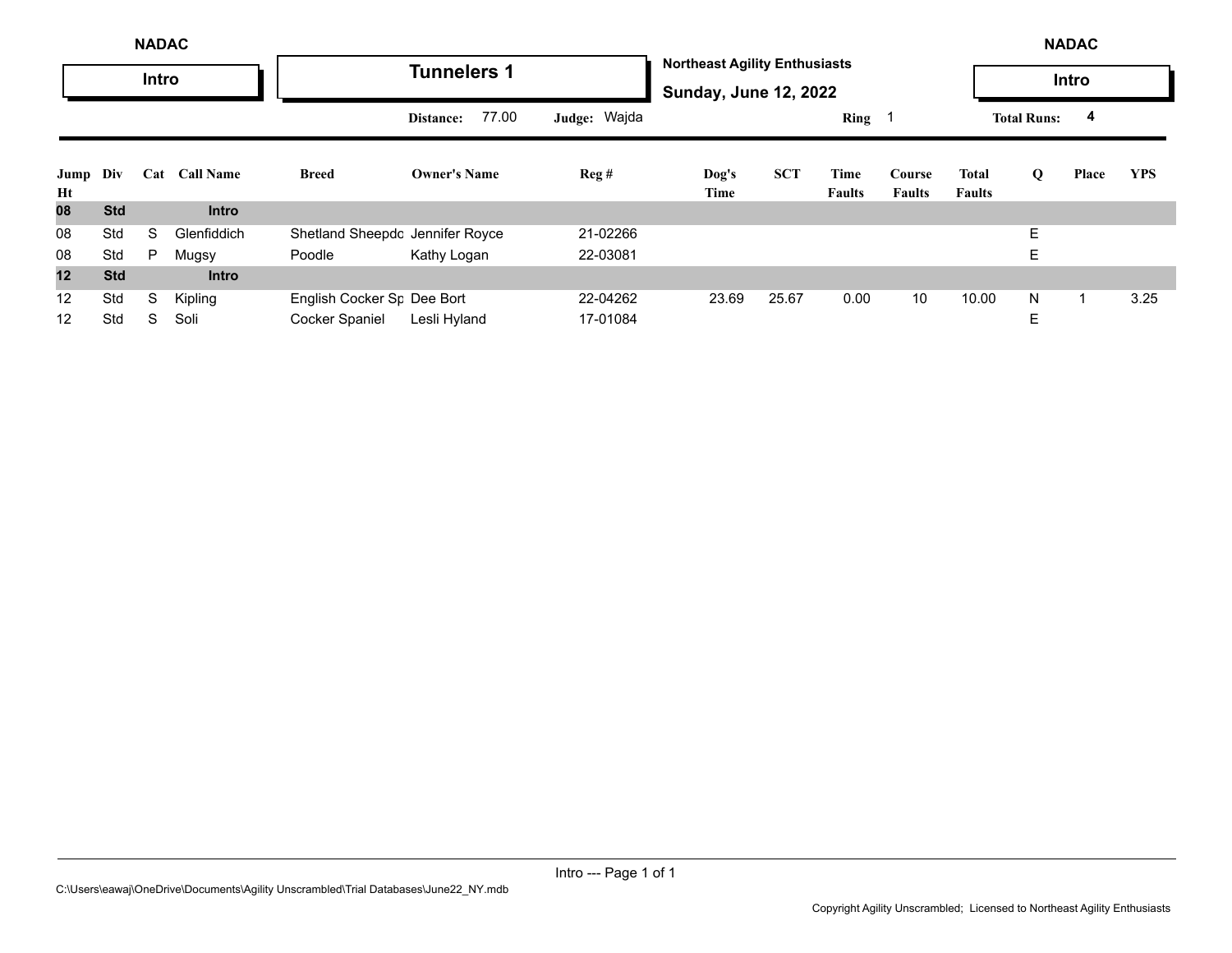|            | <b>NADAC</b> |               |               |                                 |                     |              |                                                                      |            |                       |                         | <b>NADAC</b>                  |                    |                |            |
|------------|--------------|---------------|---------------|---------------------------------|---------------------|--------------|----------------------------------------------------------------------|------------|-----------------------|-------------------------|-------------------------------|--------------------|----------------|------------|
|            |              | <b>Novice</b> |               |                                 | <b>Tunnelers 1</b>  |              | <b>Northeast Agility Enthusiasts</b><br><b>Sunday, June 12, 2022</b> |            |                       |                         |                               |                    | <b>Novice</b>  |            |
|            |              |               |               |                                 | 151.00<br>Distance: | Judge: Wajda |                                                                      |            | Ring 1                |                         |                               | <b>Total Runs:</b> | 7              |            |
| Jump<br>Ht | Div          |               | Cat Call Name | <b>Breed</b>                    | <b>Owner's Name</b> | Reg#         | Dog's<br>Time                                                        | <b>SCT</b> | Time<br><b>Faults</b> | Course<br><b>Faults</b> | <b>Total</b><br><b>Faults</b> | Q                  | Place          | <b>YPS</b> |
| 80         | <b>Std</b>   |               | <b>Nov</b>    |                                 |                     |              |                                                                      |            |                       |                         |                               |                    |                |            |
| 08         | Std          | P             | QT Bug        | Miniature Pinsche               | Anna Schrom         | 22-05024     | 56.50                                                                | 55.93      | 0.57                  | 10                      | 10.57                         | N                  | $\mathbf 1$    | 2.67       |
| 08         | Std          | S             | Rowan         | All American                    | Kory Richards       | 20-10356     |                                                                      |            |                       |                         |                               | S                  |                |            |
| 08         | Vet/VH       |               | <b>Nov</b>    |                                 |                     |              |                                                                      |            |                       |                         |                               |                    |                |            |
| 08         | <b>VH</b>    | S             | <b>Tres</b>   | Beagle                          | <b>Ed Peters</b>    | 18-12025     |                                                                      |            |                       |                         |                               | Е                  |                |            |
| 12         | <b>Std</b>   |               | <b>Nov</b>    |                                 |                     |              |                                                                      |            |                       |                         |                               |                    |                |            |
| 12         | Std          | S             | Wynn          | Shetland Sheepdc Jennifer Royce |                     | 16-03228     | 28.41                                                                | 45.07      | 0.00                  | 0                       | 0.00                          | $Q-10$             | 1              | 5.32       |
| 12         | Vet/VH       |               | <b>Nov</b>    |                                 |                     |              |                                                                      |            |                       |                         |                               |                    |                |            |
| 12         | VH           | S             | Hauttee       | Whippet                         | Victoria Damant     | 12-01009     | 32.27                                                                | 45.07      | 0.00                  | 0                       | 0.00                          | $Q-10$             | 1              | 4.68       |
| 12         | VH           | S             | Heathcliff    | Whippet                         | Victoria Damant     | 21-09114     | 41.59                                                                | 45.07      | 0.00                  | 0                       | 0.00                          | $Q-10$             | $\overline{2}$ | 3.63       |
| 16         | <b>Std</b>   |               | <b>Nov</b>    |                                 |                     |              |                                                                      |            |                       |                         |                               |                    |                |            |
| 16         | Std          | S             | Saige         | <b>Border Collie</b>            | Maureen deHaan      | 21-07181     | 24.82                                                                | 39.74      | 0.00                  | $\mathbf 0$             | 0.00                          | $Q-10$             | 1              | 6.08       |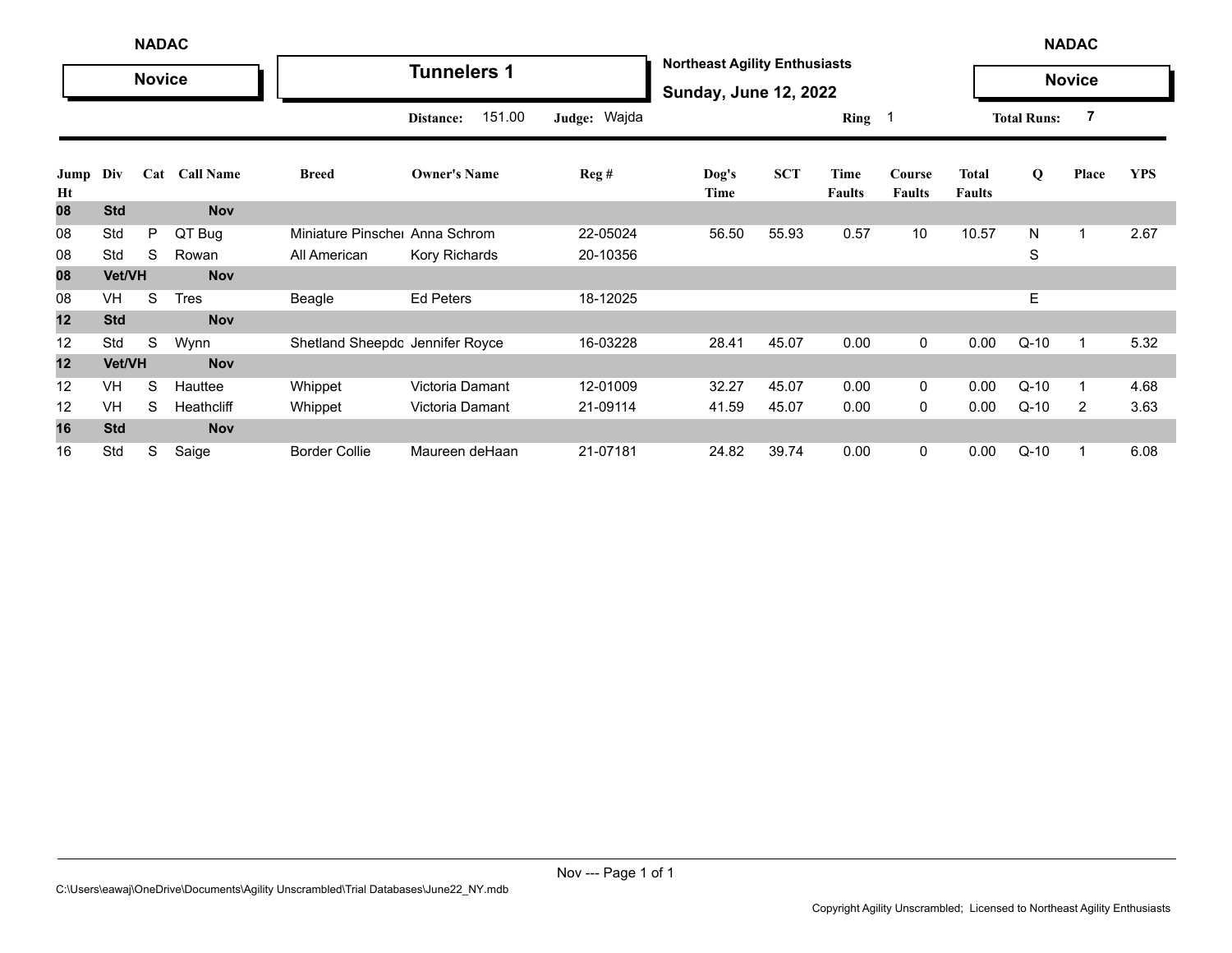|            |            | <b>NADAC</b> |                  |                               |                     |              |                                                                      |            |                       |                         |                        |                    | <b>NADAC</b> |            |
|------------|------------|--------------|------------------|-------------------------------|---------------------|--------------|----------------------------------------------------------------------|------------|-----------------------|-------------------------|------------------------|--------------------|--------------|------------|
|            |            | Open         |                  |                               | <b>Tunnelers 1</b>  |              | <b>Northeast Agility Enthusiasts</b><br><b>Sunday, June 12, 2022</b> |            |                       |                         |                        |                    | Open         |            |
|            |            |              |                  |                               | 151.00<br>Distance: | Judge: Wajda |                                                                      |            | Ring 1                |                         |                        | <b>Total Runs:</b> | 3            |            |
| Jump<br>Ht | Div        | Cat          | <b>Call Name</b> | <b>Breed</b>                  | <b>Owner's Name</b> | Reg#         | Dog's<br>Time                                                        | <b>SCT</b> | Time<br><b>Faults</b> | Course<br><b>Faults</b> | Total<br><b>Faults</b> | Q                  | Place        | <b>YPS</b> |
| 04         | Vet/VH     |              | Open             |                               |                     |              |                                                                      |            |                       |                         |                        |                    |              |            |
| 04         | Vet        | S            | <b>Rufus</b>     | All American                  | <b>Yvonne Clark</b> | 13-07058     | 45.58                                                                | 55.93      | 0.00                  | $\mathbf 0$             | 0.00                   | $Q-10$             |              | 3.31       |
| 08         | <b>Std</b> |              | Open             |                               |                     |              |                                                                      |            |                       |                         |                        |                    |              |            |
| 08         | Std        | P            | Flash            | Poodle                        | Karleen Hayden      | 18-02173     | 50.86                                                                | 50.33      | 0.53                  | 0                       | 0.53                   | N                  |              | 2.97       |
| 16         | <b>Std</b> |              | Open             |                               |                     |              |                                                                      |            |                       |                         |                        |                    |              |            |
| 16         | Std        | S            | Katty            | German Shepherc Terri Fischer |                     | 21-03090     |                                                                      |            |                       |                         |                        | E                  |              |            |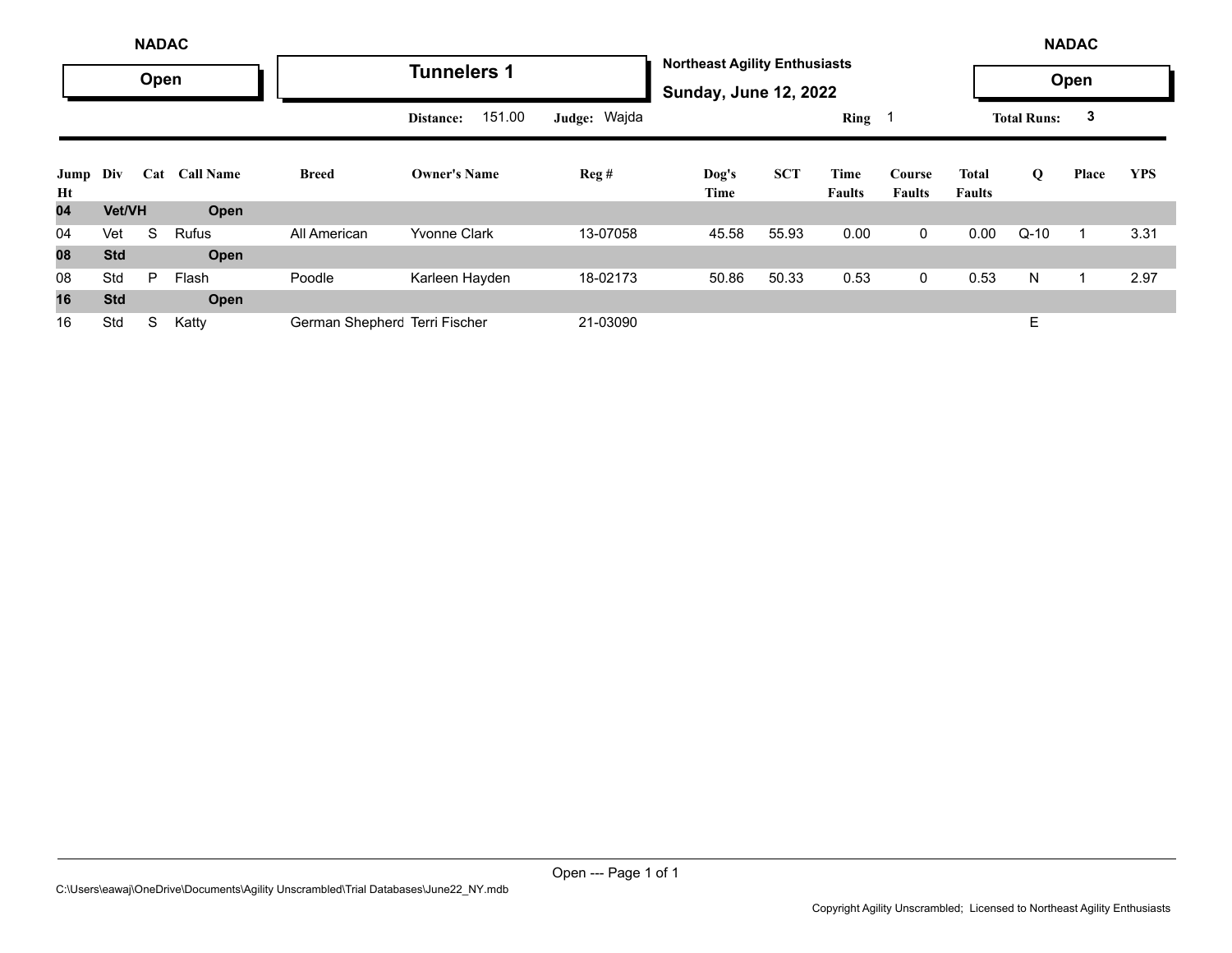|            | <b>NADAC</b> |              |                  |              |                     |              |                                                                      |            |                       |                         |                               | <b>NADAC</b>       |              |            |
|------------|--------------|--------------|------------------|--------------|---------------------|--------------|----------------------------------------------------------------------|------------|-----------------------|-------------------------|-------------------------------|--------------------|--------------|------------|
|            |              | <b>Elite</b> |                  |              | <b>Tunnelers 2</b>  |              | <b>Northeast Agility Enthusiasts</b><br><b>Sunday, June 12, 2022</b> |            |                       |                         |                               |                    | <b>Elite</b> |            |
|            |              |              |                  |              | 151.00<br>Distance: | Judge: Wajda |                                                                      |            | Ring $1$              |                         |                               | <b>Total Runs:</b> | 5            |            |
| Jump<br>Ht | Div          | Cat          | <b>Call Name</b> | <b>Breed</b> | <b>Owner's Name</b> | Reg#         | Dog's<br>Time                                                        | <b>SCT</b> | Time<br><b>Faults</b> | Course<br><b>Faults</b> | <b>Total</b><br><b>Faults</b> | Q                  | Place        | <b>YPS</b> |
| 04         | Vet/VH       |              | <b>Elite</b>     |              |                     |              |                                                                      |            |                       |                         |                               |                    |              |            |
| 04         | Vet          | S            | Belle            | Beagle       | Leeann Peters       | 15-04040     | 82.01                                                                | 50.33      | 31.68                 | $\mathbf 0$             | 31.68                         | N                  | 1            | 1.84       |
| 12         | Vet/VH       |              | <b>Elite</b>     |              |                     |              |                                                                      |            |                       |                         |                               |                    |              |            |
| 12         | Vet          | S            | Chica            | Sato         | Tammy Lenski        | 15-11056     | 27.26                                                                | 36.83      | 0.00                  | $\mathbf{0}$            | 0.00                          | $Q-10$             | 1            | 5.54       |
| 16         | <b>Std</b>   |              | <b>Elite</b>     |              |                     |              |                                                                      |            |                       |                         |                               |                    |              |            |
| 16         | Std          | S            | Goose            | Vizsla       | Lesli Hyland        | 15-08141     | 30.38                                                                | 32.47      | 0.00                  | $\mathbf{0}$            | 0.00                          | $Q-10$             | 1            | 4.97       |
| 16         | Vet/VH       |              | <b>Elite</b>     |              |                     |              |                                                                      |            |                       |                         |                               |                    |              |            |
| 16         | <b>VH</b>    | P            | Wryly            | All American | Nancy May           | 16-06199     | 24.50                                                                | 32.47      | 0.00                  | $\mathbf 0$             | 0.00                          | $Q-10$             | 1            | 6.16       |
| 16         | <b>VH</b>    | P            | Grizzly          | All American | Penny Sencer        | 17-07147     |                                                                      |            |                       |                         |                               | Ε                  |              |            |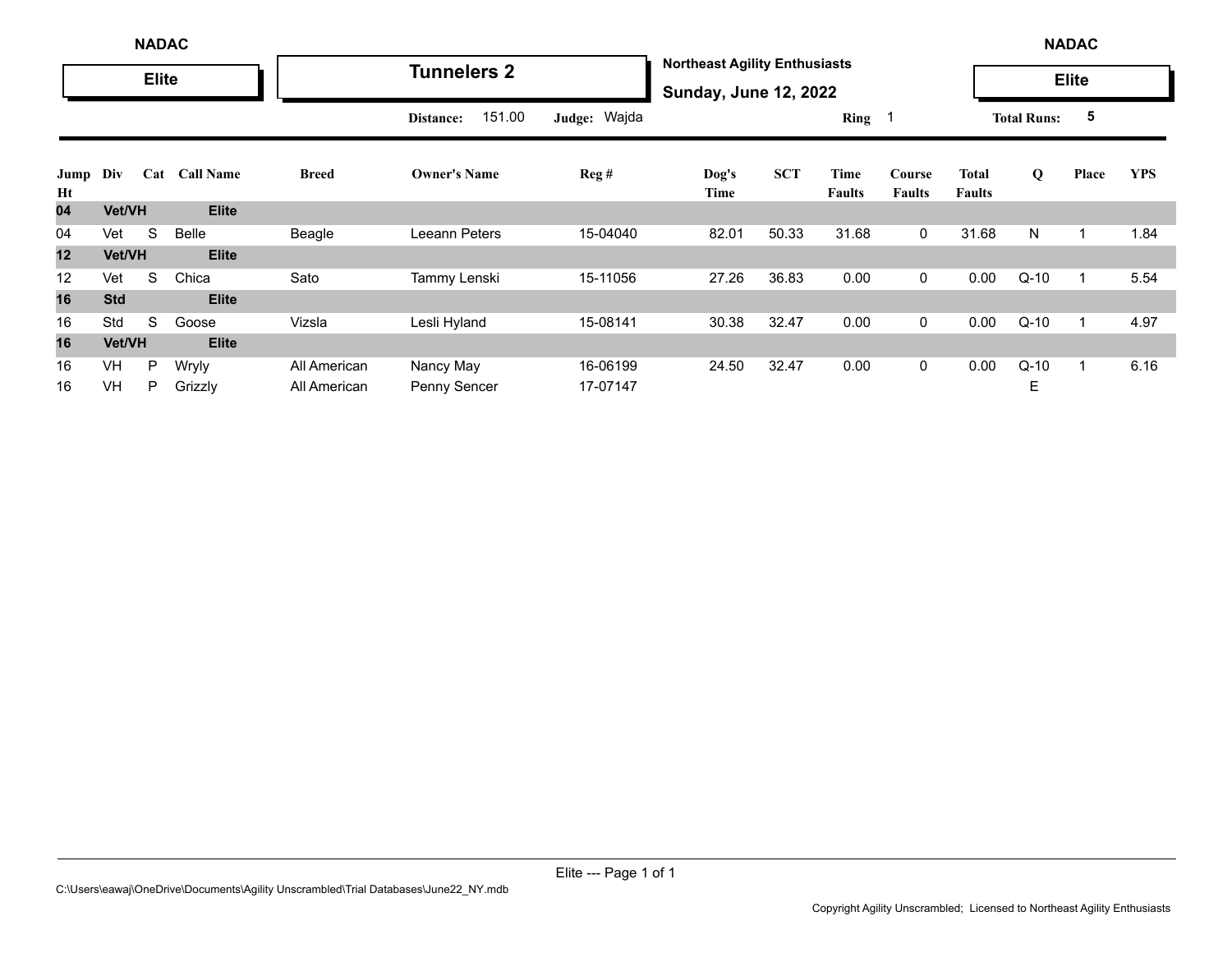|            | <b>NADAC</b>                   |              |              |                                 |                     |              |                                                                      |            |                       |                         |                        |                    | <b>NADAC</b> |            |
|------------|--------------------------------|--------------|--------------|---------------------------------|---------------------|--------------|----------------------------------------------------------------------|------------|-----------------------|-------------------------|------------------------|--------------------|--------------|------------|
|            |                                | <b>Intro</b> |              |                                 | <b>Tunnelers 2</b>  |              | <b>Northeast Agility Enthusiasts</b><br><b>Sunday, June 12, 2022</b> |            |                       |                         |                        |                    | Intro        |            |
|            | Div<br><b>Call Name</b><br>Cat |              |              |                                 | 77.00<br>Distance:  | Judge: Wajda |                                                                      |            | Ring                  |                         |                        | <b>Total Runs:</b> | 4            |            |
| Jump<br>Ht |                                |              |              | <b>Breed</b>                    | <b>Owner's Name</b> | Reg#         | Dog's<br>Time                                                        | <b>SCT</b> | Time<br><b>Faults</b> | Course<br><b>Faults</b> | Total<br><b>Faults</b> | Q                  | Place        | <b>YPS</b> |
| 08         | <b>Std</b>                     |              | <b>Intro</b> |                                 |                     |              |                                                                      |            |                       |                         |                        |                    |              |            |
| 08         | Std                            | S            | Glenfiddich  | Shetland Sheepdc Jennifer Royce |                     | 21-02266     |                                                                      |            |                       |                         |                        | E.                 |              |            |
| 08         | Std                            | P            | Mugsy        | Poodle                          | Kathy Logan         | 22-03081     |                                                                      |            |                       |                         |                        | S                  |              |            |
| 12         | <b>Std</b>                     |              | <b>Intro</b> |                                 |                     |              |                                                                      |            |                       |                         |                        |                    |              |            |
| 12         | Std                            | S            | Kipling      | English Cocker Sr Dee Bort      |                     | 22-04262     | 25.09                                                                | 25.67      | 0.00                  | 0                       | 0.00                   | $Q-10$             |              | 3.07       |
| 12         | Std                            | S            | Soli         | <b>Cocker Spaniel</b>           | Lesli Hyland        | 17-01084     |                                                                      |            |                       |                         |                        | Е                  |              |            |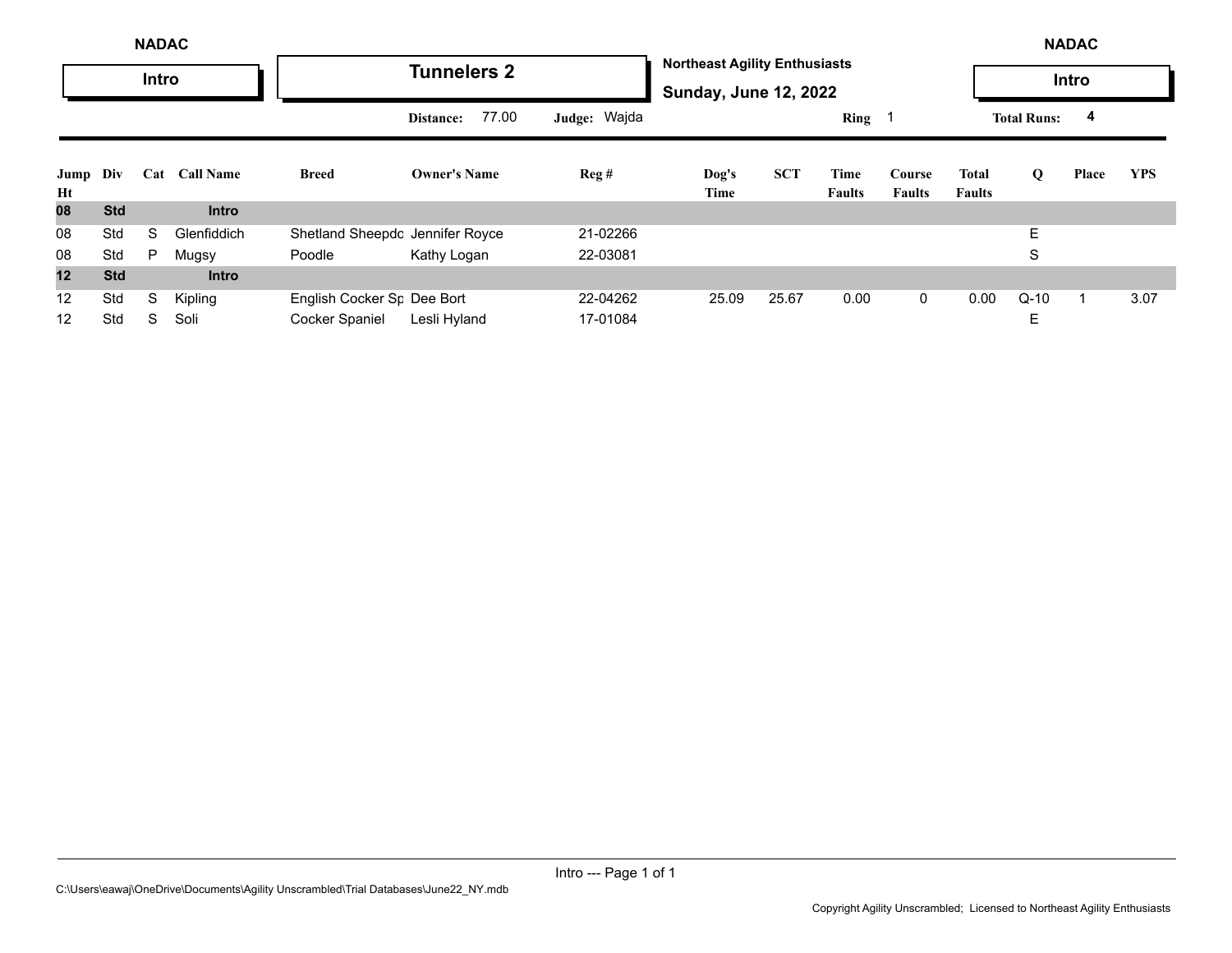|            |            | <b>NADAC</b>  |               |                                 |                     |              |                                                                      |            |                       |                         |                               |                    | <b>NADAC</b>  |            |
|------------|------------|---------------|---------------|---------------------------------|---------------------|--------------|----------------------------------------------------------------------|------------|-----------------------|-------------------------|-------------------------------|--------------------|---------------|------------|
|            |            | <b>Novice</b> |               |                                 | <b>Tunnelers 2</b>  |              | <b>Northeast Agility Enthusiasts</b><br><b>Sunday, June 12, 2022</b> |            |                       |                         |                               |                    | <b>Novice</b> |            |
|            |            |               |               |                                 | 151.00<br>Distance: | Judge: Wajda |                                                                      |            | Ring 1                |                         |                               | <b>Total Runs:</b> | 6             |            |
| Jump<br>Ht | Div        |               | Cat Call Name | <b>Breed</b>                    | <b>Owner's Name</b> | Reg#         | Dog's<br>Time                                                        | <b>SCT</b> | Time<br><b>Faults</b> | Course<br><b>Faults</b> | <b>Total</b><br><b>Faults</b> | Q                  | Place         | <b>YPS</b> |
| 80         | <b>Std</b> |               | <b>Nov</b>    |                                 |                     |              |                                                                      |            |                       |                         |                               |                    |               |            |
| 08         | Std        | P             | QT Bug        | Miniature Pinsche               | Anna Schrom         | 22-05024     | 45.44                                                                | 55.93      | 0.00                  | $\mathbf 0$             | 0.00                          | $Q-10$             |               | 3.32       |
| 08         | Std        | S             | Rowan         | All American                    | Kory Richards       | 20-10356     |                                                                      |            |                       |                         |                               | S                  |               |            |
| 08         | Vet/VH     |               | <b>Nov</b>    |                                 |                     |              |                                                                      |            |                       |                         |                               |                    |               |            |
| 08         | <b>VH</b>  | S             | <b>Tres</b>   | Beagle                          | <b>Ed Peters</b>    | 18-12025     |                                                                      |            |                       |                         |                               | E.                 |               |            |
| 12         | <b>Std</b> |               | <b>Nov</b>    |                                 |                     |              |                                                                      |            |                       |                         |                               |                    |               |            |
| 12         | Std        | S             | Wynn          | Shetland Sheepdc Jennifer Royce |                     | 16-03228     | 30.72                                                                | 45.07      | 0.00                  | 0                       | 0.00                          | $Q-10$             | 1             | 4.92       |
| 12         | Vet/VH     |               | <b>Nov</b>    |                                 |                     |              |                                                                      |            |                       |                         |                               |                    |               |            |
| 12         | VH         | S             | Heathcliff    | Whippet                         | Victoria Damant     | 21-09114     | 46.94                                                                | 45.07      | 1.87                  | $\mathbf 0$             | 1.87                          | N                  | 1             | 3.22       |
| 16         | <b>Std</b> |               | <b>Nov</b>    |                                 |                     |              |                                                                      |            |                       |                         |                               |                    |               |            |
| 16         | Std        | S             | Saige         | <b>Border Collie</b>            | Maureen deHaan      | 21-07181     | 24.01                                                                | 39.74      | 0.00                  | $\mathbf 0$             | 0.00                          | $Q-10$             | 1             | 6.29       |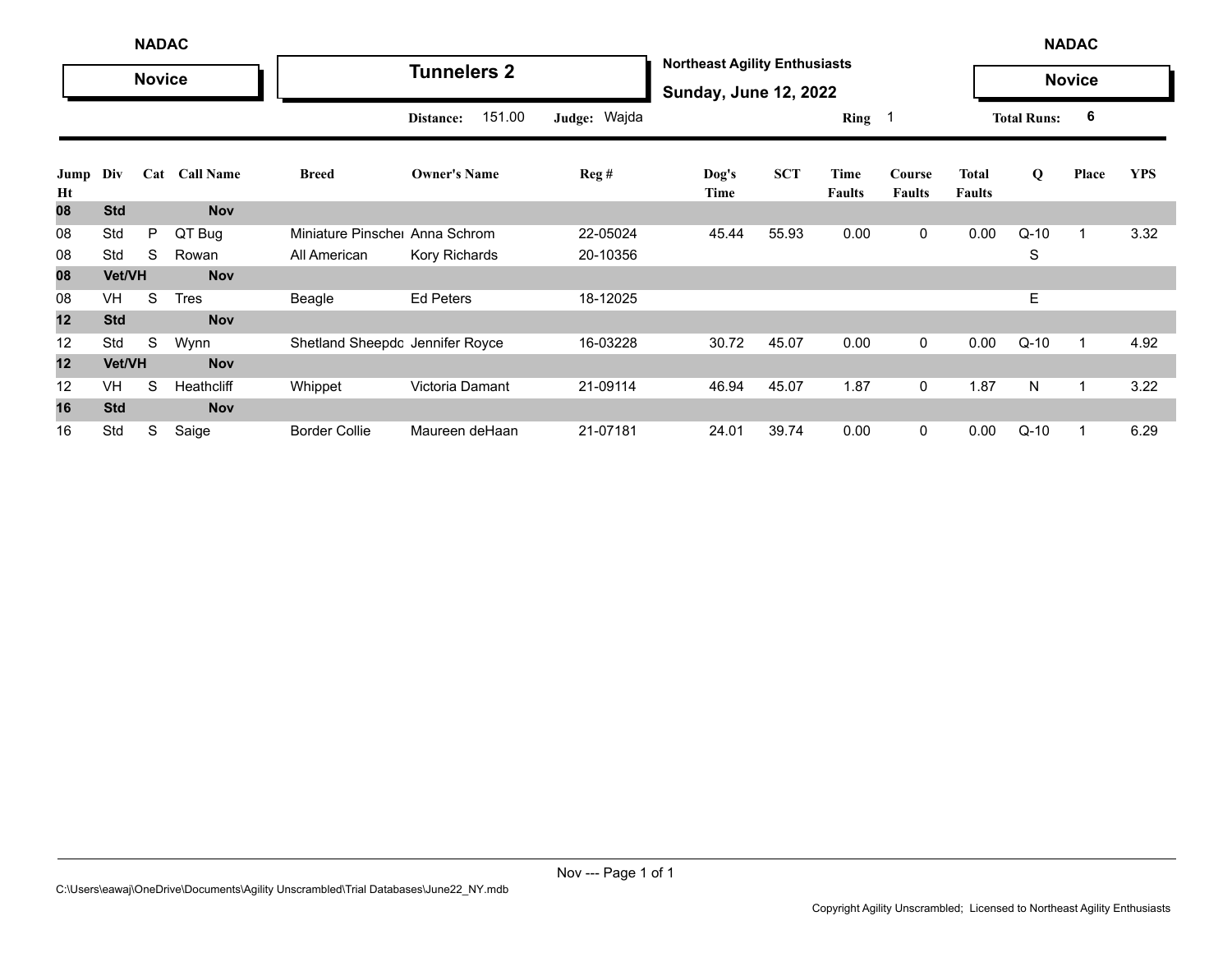|            | <b>NADAC</b> |      |                  |                               |                     |                |                                                                      |            |                       |                         |                        |                    | <b>NADAC</b> |            |
|------------|--------------|------|------------------|-------------------------------|---------------------|----------------|----------------------------------------------------------------------|------------|-----------------------|-------------------------|------------------------|--------------------|--------------|------------|
|            |              | Open |                  |                               | <b>Tunnelers 2</b>  |                | <b>Northeast Agility Enthusiasts</b><br><b>Sunday, June 12, 2022</b> |            |                       |                         |                        |                    | Open         |            |
|            |              |      |                  |                               | 151.00<br>Distance: | Judge: Wajda   |                                                                      |            | $Ring \t1$            |                         |                        | <b>Total Runs:</b> | 3            |            |
| Jump<br>Ht | Div          | Cat  | <b>Call Name</b> | <b>Breed</b>                  | <b>Owner's Name</b> | $\text{Reg }#$ | Dog's<br>Time                                                        | <b>SCT</b> | Time<br><b>Faults</b> | Course<br><b>Faults</b> | Total<br><b>Faults</b> | Q                  | Place        | <b>YPS</b> |
| 04         | Vet/VH       |      | Open             |                               |                     |                |                                                                      |            |                       |                         |                        |                    |              |            |
| 04         | Vet          | S    | Rufus            | All American                  | <b>Yvonne Clark</b> | 13-07058       |                                                                      |            |                       |                         |                        | E.                 |              |            |
| 08         | <b>Std</b>   |      | Open             |                               |                     |                |                                                                      |            |                       |                         |                        |                    |              |            |
| 08         | Std          | P    | Flash            | Poodle                        | Karleen Hayden      | 18-02173       | 46.49                                                                | 50.33      | 0.00                  | $\mathbf 0$             | 0.00                   | $Q-10$             |              | 3.25       |
| 16         | <b>Std</b>   |      | Open             |                               |                     |                |                                                                      |            |                       |                         |                        |                    |              |            |
| 16         | Std          | S    | Katty            | German Shepherc Terri Fischer |                     | 21-03090       | 30.61                                                                | 35.95      | 0.00                  | $\mathbf{0}$            | 0.00                   | $Q-10$             |              | 4.93       |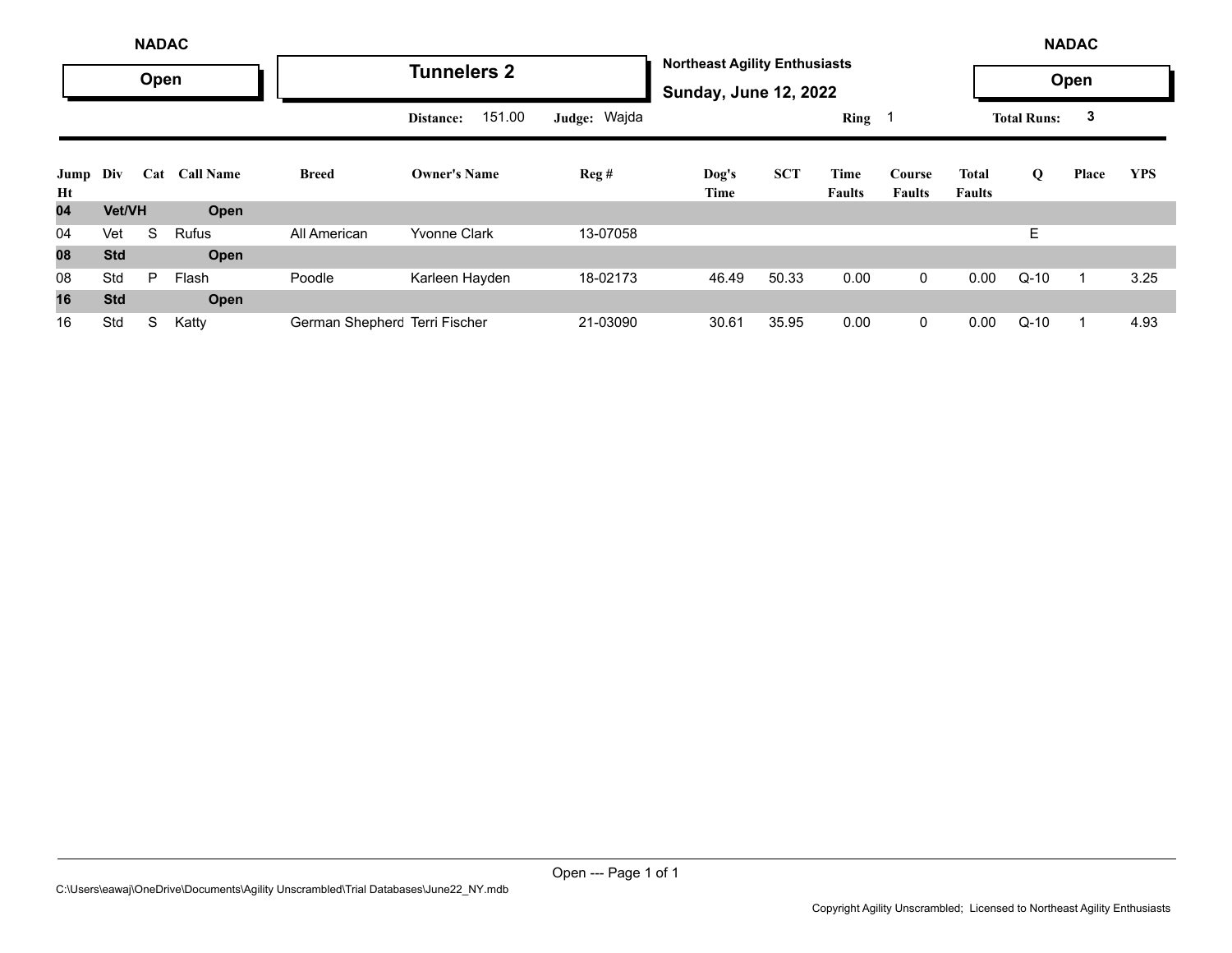|            | <b>NADAC</b><br><b>Elite</b> |     |                  |              |                     |              |                                                                      |            |                       |                         |                               |                    | <b>NADAC</b> |            |
|------------|------------------------------|-----|------------------|--------------|---------------------|--------------|----------------------------------------------------------------------|------------|-----------------------|-------------------------|-------------------------------|--------------------|--------------|------------|
|            |                              |     |                  |              | <b>Grounders</b>    |              | <b>Northeast Agility Enthusiasts</b><br><b>Sunday, June 12, 2022</b> |            |                       |                         |                               |                    | <b>Elite</b> |            |
|            |                              |     |                  |              | 170.00<br>Distance: | Judge: Wajda |                                                                      |            | Ring 1                |                         |                               | <b>Total Runs:</b> | 4            |            |
| Jump<br>Ht | Div                          | Cat | <b>Call Name</b> | <b>Breed</b> | <b>Owner's Name</b> | Reg#         | Dog's<br>Time                                                        | <b>SCT</b> | Time<br><b>Faults</b> | Course<br><b>Faults</b> | <b>Total</b><br><b>Faults</b> | Q                  | Place        | <b>YPS</b> |
| 04         | <b>Vet/VH</b>                |     | <b>Elite</b>     |              |                     |              |                                                                      |            |                       |                         |                               |                    |              |            |
| 04         | Vet                          | S   | Belle            | Beagle       | Leeann Peters       | 15-04040     |                                                                      |            |                       |                         |                               | Ε                  |              |            |
| 12         | Vet/VH                       |     | <b>Elite</b>     |              |                     |              |                                                                      |            |                       |                         |                               |                    |              |            |
| 12         | <b>VH</b>                    | S   | GooRoo           | Whippet      | Victoria Damant     | 18-10211     | 64.30                                                                | 47.22      | 17.08                 | 30                      | 47.08                         | N                  |              | 2.64       |
| 12         | Vet                          | S   | Chica            | Sato         | Tammy Lenski        | 15-11056     |                                                                      |            |                       |                         |                               | S                  |              |            |
| 16         | <b>Std</b>                   |     | <b>Elite</b>     |              |                     |              |                                                                      |            |                       |                         |                               |                    |              |            |
| 16         | Std                          | S   | Goose            | Vizsla       | Lesli Hyland        | 15-08141     | 60.01                                                                | 41.46      | 18.55                 | 60                      | 78.55                         | N                  |              | 2.83       |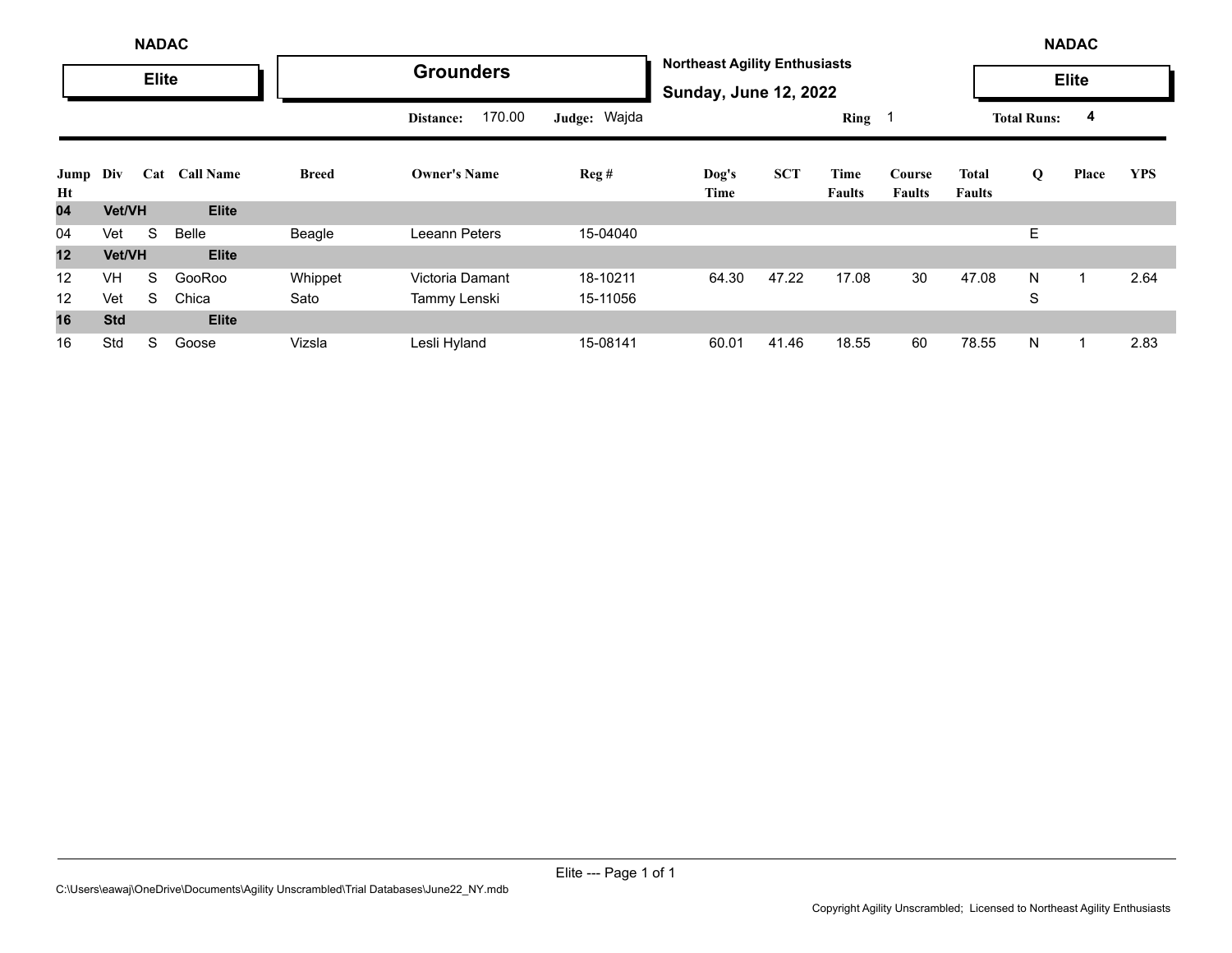|                   | <b>NADAC</b><br>Intro |   |               |                                        |                        |              |                                                                      |            |                       |                         |                               |                    | <b>NADAC</b> |            |
|-------------------|-----------------------|---|---------------|----------------------------------------|------------------------|--------------|----------------------------------------------------------------------|------------|-----------------------|-------------------------|-------------------------------|--------------------|--------------|------------|
|                   |                       |   |               |                                        | <b>Grounders</b>       |              | <b>Northeast Agility Enthusiasts</b><br><b>Sunday, June 12, 2022</b> |            |                       |                         |                               |                    | Intro        |            |
|                   |                       |   |               |                                        | 68.00<br>Distance:     | Judge: Wajda |                                                                      |            | Ring $1$              |                         |                               | <b>Total Runs:</b> | 6            |            |
| Jump<br>Ht        | Div                   |   | Cat Call Name | <b>Breed</b>                           | <b>Owner's Name</b>    | Reg#         | Dog's<br>Time                                                        | <b>SCT</b> | Time<br><b>Faults</b> | Course<br><b>Faults</b> | <b>Total</b><br><b>Faults</b> | Q                  | Place        | <b>YPS</b> |
| 80                | <b>Std</b>            |   | <b>Intro</b>  |                                        |                        |              |                                                                      |            |                       |                         |                               |                    |              |            |
| 08                | Std                   | P | Flash         | Poodle                                 | Karleen Hayden         | 18-02173     | 37.66                                                                | 30.91      | 6.75                  | $\mathbf{0}$            | 6.75                          | N                  | 1            | 1.81       |
| 08                | Vet/VH                |   | <b>Intro</b>  |                                        |                        |              |                                                                      |            |                       |                         |                               |                    |              |            |
| 08                | VH                    | S | <b>Tres</b>   | Beagle                                 | <b>Ed Peters</b>       | 18-12025     | 45.66                                                                | 30.91      | 14.75                 | 20                      | 34.75                         | N                  | 1            | 1.49       |
| 12                | <b>Std</b>            |   | <b>Intro</b>  |                                        |                        |              |                                                                      |            |                       |                         |                               |                    |              |            |
| 12                | Std                   | S | Kipling       | English Cocker S <sub>F</sub> Dee Bort |                        | 22-04262     |                                                                      |            |                       |                         |                               | E.                 |              |            |
| 12                | Std                   | S | Soli          | Cocker Spaniel                         | Lesli Hyland           | 17-01084     |                                                                      |            |                       |                         |                               | Ε                  |              |            |
| 12                | Vet/VH                |   | <b>Intro</b>  |                                        |                        |              |                                                                      |            |                       |                         |                               |                    |              |            |
| 12                | VH                    | S | Heathcliff    | Whippet                                | Victoria Damant        | 21-09114     | 31.51                                                                | 25.66      | 5.85                  | $\mathbf 0$             | 5.85                          | N                  | 1            | 2.16       |
| $12 \overline{ }$ | VH                    | P | Shir          | Poodle                                 | <b>Isabel Danforth</b> | 18-08021     |                                                                      |            |                       |                         |                               | Е                  |              |            |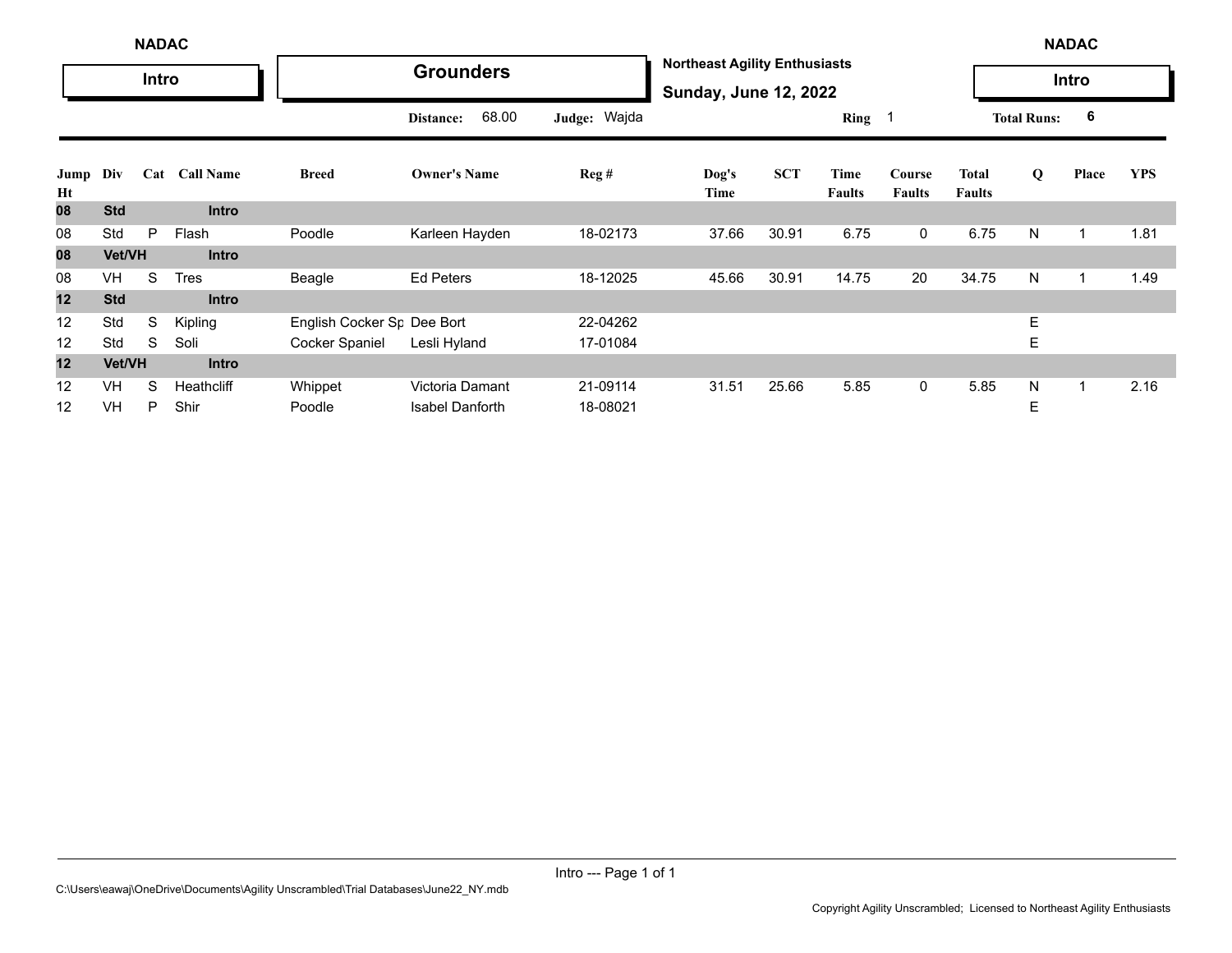|            | <b>NADAC</b> |               |               |                               |                     |                |                                                                      |            |                |                         |                        | <b>NADAC</b>       |                |            |
|------------|--------------|---------------|---------------|-------------------------------|---------------------|----------------|----------------------------------------------------------------------|------------|----------------|-------------------------|------------------------|--------------------|----------------|------------|
|            |              | <b>Novice</b> |               |                               | <b>Grounders</b>    |                | <b>Northeast Agility Enthusiasts</b><br><b>Sunday, June 12, 2022</b> |            |                |                         |                        |                    | <b>Novice</b>  |            |
|            |              |               |               |                               | 108.00<br>Distance: | Judge: Wajda   |                                                                      |            | Ring 1         |                         |                        | <b>Total Runs:</b> | 5              |            |
| Jump<br>Ht | Div          |               | Cat Call Name | <b>Breed</b>                  | <b>Owner's Name</b> | $\text{Reg }#$ | Dog's<br>Time                                                        | <b>SCT</b> | Time<br>Faults | Course<br><b>Faults</b> | Total<br><b>Faults</b> | Q                  | Place          | <b>YPS</b> |
| 04         | Vet/VH       |               | <b>Nov</b>    |                               |                     |                |                                                                      |            |                |                         |                        |                    |                |            |
| 04         | Vet          | S             | <b>Rufus</b>  | All American                  | <b>Yvonne Clark</b> | 13-07058       | 35.06                                                                | 49.09      | 0.00           | 0                       | 0.00                   | $Q-10$             | $\mathbf{1}$   | 3.08       |
| 08         | <b>Std</b>   |               | <b>Nov</b>    |                               |                     |                |                                                                      |            |                |                         |                        |                    |                |            |
| 08         | Std          | P             | QT Bug        | Miniature Pinsche Anna Schrom |                     | 22-05024       | 38.97                                                                | 44.08      | 0.00           | 0                       | 0.00                   | $Q-10$             | $\mathbf{1}$   | 2.77       |
| 08         | Std          | S             | Rowan         | All American                  | Kory Richards       | 20-10356       |                                                                      |            |                |                         |                        | S                  |                |            |
| 16         | <b>Std</b>   |               | <b>Nov</b>    |                               |                     |                |                                                                      |            |                |                         |                        |                    |                |            |
| 16         | Std          | S             | Saige         | <b>Border Collie</b>          | Maureen deHaan      | 21-07181       | 25.46                                                                | 32.24      | 0.00           | 30                      | 30.00                  | N                  | $\mathbf{1}$   | 4.24       |
| 16         | Std          | S             | Katty         | German Shepherc Terri Fischer |                     | 21-03090       | 34.14                                                                | 32.24      | 1.90           | 60                      | 61.90                  | N                  | $\overline{2}$ | 3.16       |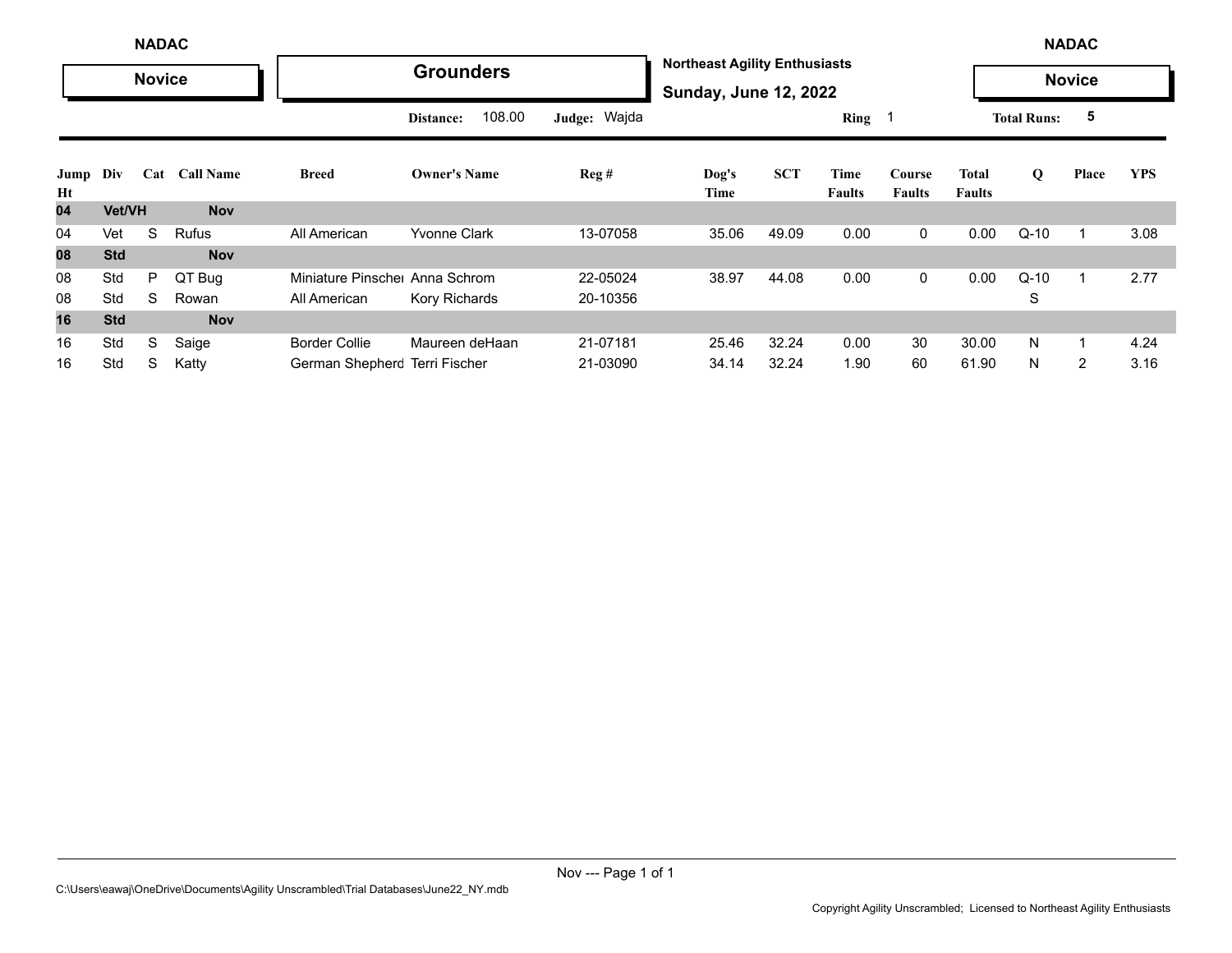|            | <b>NADAC</b> |              |                  |              |                     |              |                                                                      |            |                       |                         |                               | <b>NADAC</b>       |              |            |
|------------|--------------|--------------|------------------|--------------|---------------------|--------------|----------------------------------------------------------------------|------------|-----------------------|-------------------------|-------------------------------|--------------------|--------------|------------|
|            |              | <b>Elite</b> |                  |              | <b>Regular 1</b>    |              | <b>Northeast Agility Enthusiasts</b><br><b>Sunday, June 12, 2022</b> |            |                       |                         |                               |                    | <b>Elite</b> |            |
|            |              |              |                  |              | 196.00<br>Distance: | Judge: Wajda |                                                                      |            | Ring 1                |                         |                               | <b>Total Runs:</b> | 6            |            |
| Jump<br>Ht | Div          | Cat          | <b>Call Name</b> | <b>Breed</b> | <b>Owner's Name</b> | Reg#         | Dog's<br>Time                                                        | <b>SCT</b> | Time<br><b>Faults</b> | Course<br><b>Faults</b> | <b>Total</b><br><b>Faults</b> | Q                  | Place        | <b>YPS</b> |
| 12         | Vet/VH       |              | <b>Elite</b>     |              |                     |              |                                                                      |            |                       |                         |                               |                    |              |            |
| 12         | <b>VH</b>    | S            | Bumpkin          | Feist        | Penny Sencer        | 11-09603     | 47.76                                                                | 66.44      | 0.00                  | $\mathbf 0$             | 0.00                          | $Q-10$             |              | 4.10       |
| 12         | VH           | S            | GooRoo           | Whippet      | Victoria Damant     | 18-10211     | 71.99                                                                | 66.44      | 5.55                  | 30                      | 35.55                         | N                  | 2            | 2.72       |
| 12         | Vet          | S            | Chica            | Sato         | Tammy Lenski        | 15-11056     | 56.97                                                                | 66.44      | 0.00                  | 40                      | 40.00                         | N.                 | 3            | 3.44       |
| 16         | <b>Std</b>   |              | <b>Elite</b>     |              |                     |              |                                                                      |            |                       |                         |                               |                    |              |            |
| 16         | Std          | S            | Goose            | Vizsla       | Lesli Hyland        | 15-08141     | 64.30                                                                | 61.25      | 3.05                  | 60                      | 63.05                         | N                  |              | 3.05       |
| 16         | Vet/VH       |              | <b>Elite</b>     |              |                     |              |                                                                      |            |                       |                         |                               |                    |              |            |
| 16         | VH           | P            | Wryly            | All American | Nancy May           | 16-06199     |                                                                      |            |                       |                         |                               | E                  |              |            |
| 16         | <b>VH</b>    | P            | Grizzly          | All American | Penny Sencer        | 17-07147     |                                                                      |            |                       |                         |                               | E                  |              |            |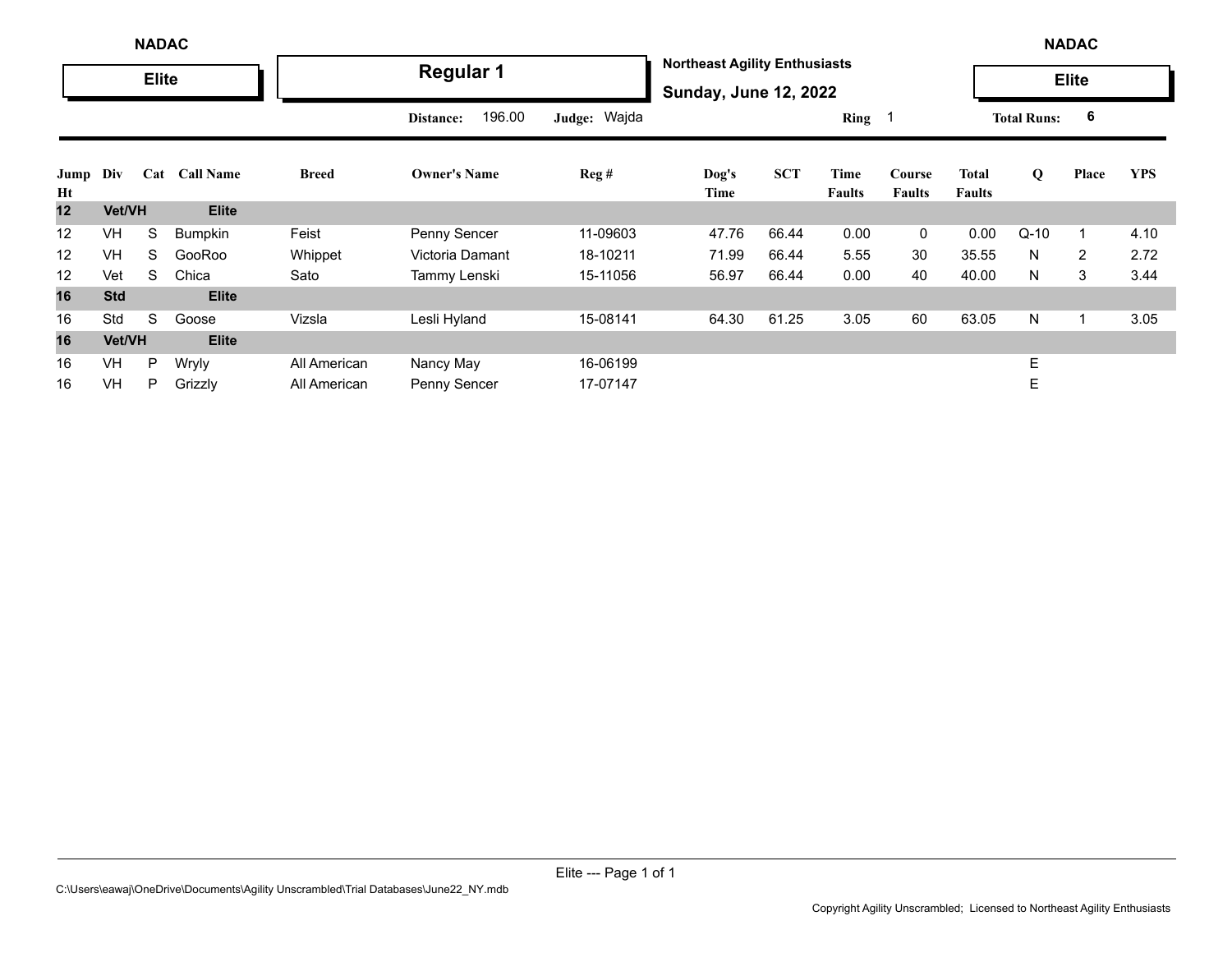|            |            | <b>NADAC</b> |                  |                                        |                     |              |                                                                      |            |                |                         |                        |                    | <b>NADAC</b> |            |
|------------|------------|--------------|------------------|----------------------------------------|---------------------|--------------|----------------------------------------------------------------------|------------|----------------|-------------------------|------------------------|--------------------|--------------|------------|
|            |            | <b>Intro</b> |                  |                                        | <b>Regular 1</b>    |              | <b>Northeast Agility Enthusiasts</b><br><b>Sunday, June 12, 2022</b> |            |                |                         |                        |                    | Intro        |            |
|            |            |              |                  |                                        | 106.00<br>Distance: | Judge: Wajda |                                                                      |            | Ring           |                         |                        | <b>Total Runs:</b> | 4            |            |
| Jump<br>Ht | Div        | Cat          | <b>Call Name</b> | <b>Breed</b>                           | <b>Owner's Name</b> | Reg#         | Dog's<br>Time                                                        | <b>SCT</b> | Time<br>Faults | Course<br><b>Faults</b> | Total<br><b>Faults</b> | Q                  | Place        | <b>YPS</b> |
| 08         | <b>Std</b> |              | <b>Intro</b>     |                                        |                     |              |                                                                      |            |                |                         |                        |                    |              |            |
| 08         | Std        | S            | Rowan            | All American                           | Kory Richards       | 20-10356     |                                                                      |            |                |                         |                        | S                  |              |            |
| 12         | <b>Std</b> |              | <b>Intro</b>     |                                        |                     |              |                                                                      |            |                |                         |                        |                    |              |            |
| 12         | Std        | S            | Kipling          | English Cocker S <sub>F</sub> Dee Bort |                     | 22-04262     | 63.02                                                                | 49.30      | 13.72          | 60                      | 73.72                  | N                  |              | 1.68       |
| 12         | Std        | S            | Soli             | Cocker Spaniel                         | Lesli Hyland        | 17-01084     |                                                                      |            |                |                         |                        | E                  |              |            |
| 12         | Vet/VH     |              | Intro            |                                        |                     |              |                                                                      |            |                |                         |                        |                    |              |            |
| 12         | <b>VH</b>  | S            | Heathcliff       | Whippet                                | Victoria Damant     | 21-09114     | 33.18                                                                | 49.30      | 0.00           | $\mathbf 0$             | 0.00                   | $Q-10$             |              | 3.19       |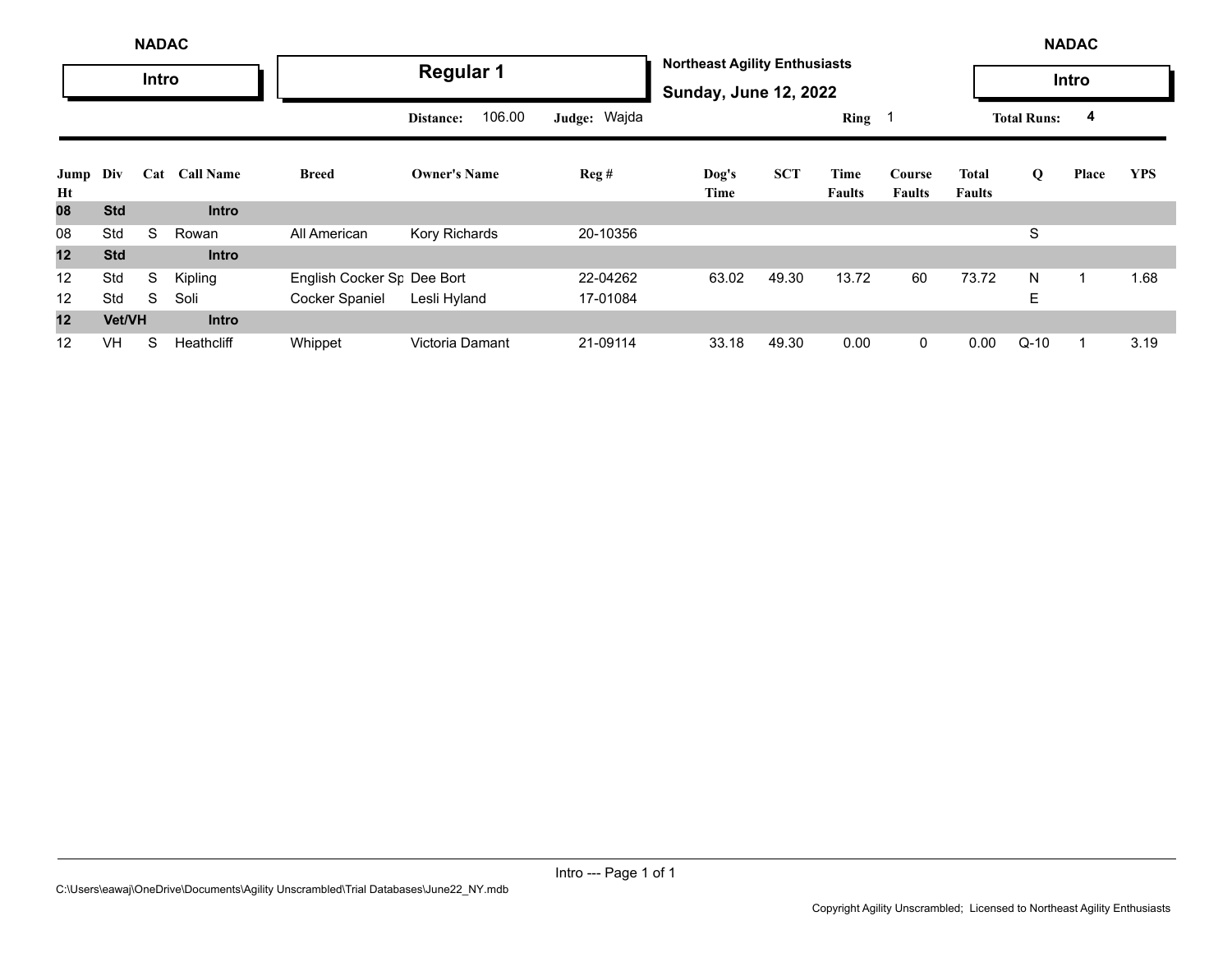|            | <b>NADAC</b> |               |               |                                 |                        |                  |                                                                      |            |                       |                         |                               | <b>NADAC</b>       |                         |            |
|------------|--------------|---------------|---------------|---------------------------------|------------------------|------------------|----------------------------------------------------------------------|------------|-----------------------|-------------------------|-------------------------------|--------------------|-------------------------|------------|
|            |              | <b>Novice</b> |               |                                 | <b>Regular 1</b>       |                  | <b>Northeast Agility Enthusiasts</b><br><b>Sunday, June 12, 2022</b> |            |                       |                         |                               |                    | <b>Novice</b>           |            |
|            |              |               |               |                                 | 147.00<br>Distance:    | Judge: Wajda     |                                                                      |            | Ring                  | - 1                     |                               | <b>Total Runs:</b> | 8                       |            |
| Jump<br>Ht | Div          |               | Cat Call Name | <b>Breed</b>                    | <b>Owner's Name</b>    | $\text{Reg } \#$ | Dog's<br>Time                                                        | <b>SCT</b> | Time<br><b>Faults</b> | Course<br><b>Faults</b> | <b>Total</b><br><b>Faults</b> | $\bf{Q}$           | Place                   | <b>YPS</b> |
| 04         | Vet/VH       |               | <b>Nov</b>    |                                 |                        |                  |                                                                      |            |                       |                         |                               |                    |                         |            |
| 04         | Vet          | S             | Rufus         | All American                    | <b>Yvonne Clark</b>    | 13-07058         | 59.90                                                                | 81.67      | 0.00                  | 0                       | 0.00                          | $Q-10$             | $\overline{\mathbf{1}}$ | 2.45       |
| 08         | <b>Std</b>   |               | <b>Nov</b>    |                                 |                        |                  |                                                                      |            |                       |                         |                               |                    |                         |            |
| 08         | Std          | P             | QT Bug        | Miniature Pinsche Anna Schrom   |                        | 22-05024         | 66.63                                                                | 73.50      | 0.00                  | 0                       | 0.00                          | $Q-10$             | -1                      | 2.21       |
| 08         | Vet/VH       |               | <b>Nov</b>    |                                 |                        |                  |                                                                      |            |                       |                         |                               |                    |                         |            |
| 08         | VH           | S             | <b>Tres</b>   | Beagle                          | <b>Ed Peters</b>       | 18-12025         | 81.02                                                                | 73.50      | 7.52                  | 80                      | 87.52                         | N                  | $\overline{\mathbf{1}}$ | 1.81       |
| 12         | Vet/VH       |               | <b>Nov</b>    |                                 |                        |                  |                                                                      |            |                       |                         |                               |                    |                         |            |
| 12         | VH           | S             | Hauttee       | Whippet                         | Victoria Damant        | 12-01009         | 44.73                                                                | 61.25      | 0.00                  | 0                       | 0.00                          | $Q-10$             | $\overline{\mathbf{1}}$ | 3.29       |
| 12         | <b>VH</b>    | P             | Shir          | Poodle                          | <b>Isabel Danforth</b> | 18-08021         |                                                                      |            |                       |                         |                               | E                  |                         |            |
| 16         | <b>Std</b>   |               | <b>Nov</b>    |                                 |                        |                  |                                                                      |            |                       |                         |                               |                    |                         |            |
| 16         | Std          | S             | Maybelle      | Australian Shephe Heidi Konesko |                        | 21-02112         | 45.70                                                                | 56.54      | 0.00                  | 10                      | 10.00                         | N                  | 1                       | 3.22       |
| 16         | Std          | S             | Katty         | German Shepherc Terri Fischer   |                        | 21-03090         | 43.63                                                                | 56.54      | 0.00                  | 20                      | 20.00                         | N                  | $\overline{c}$          | 3.37       |
| 16         | Std          | S             | Saige         | <b>Border Collie</b>            | Maureen deHaan         | 21-07181         |                                                                      |            |                       |                         |                               | Е                  |                         |            |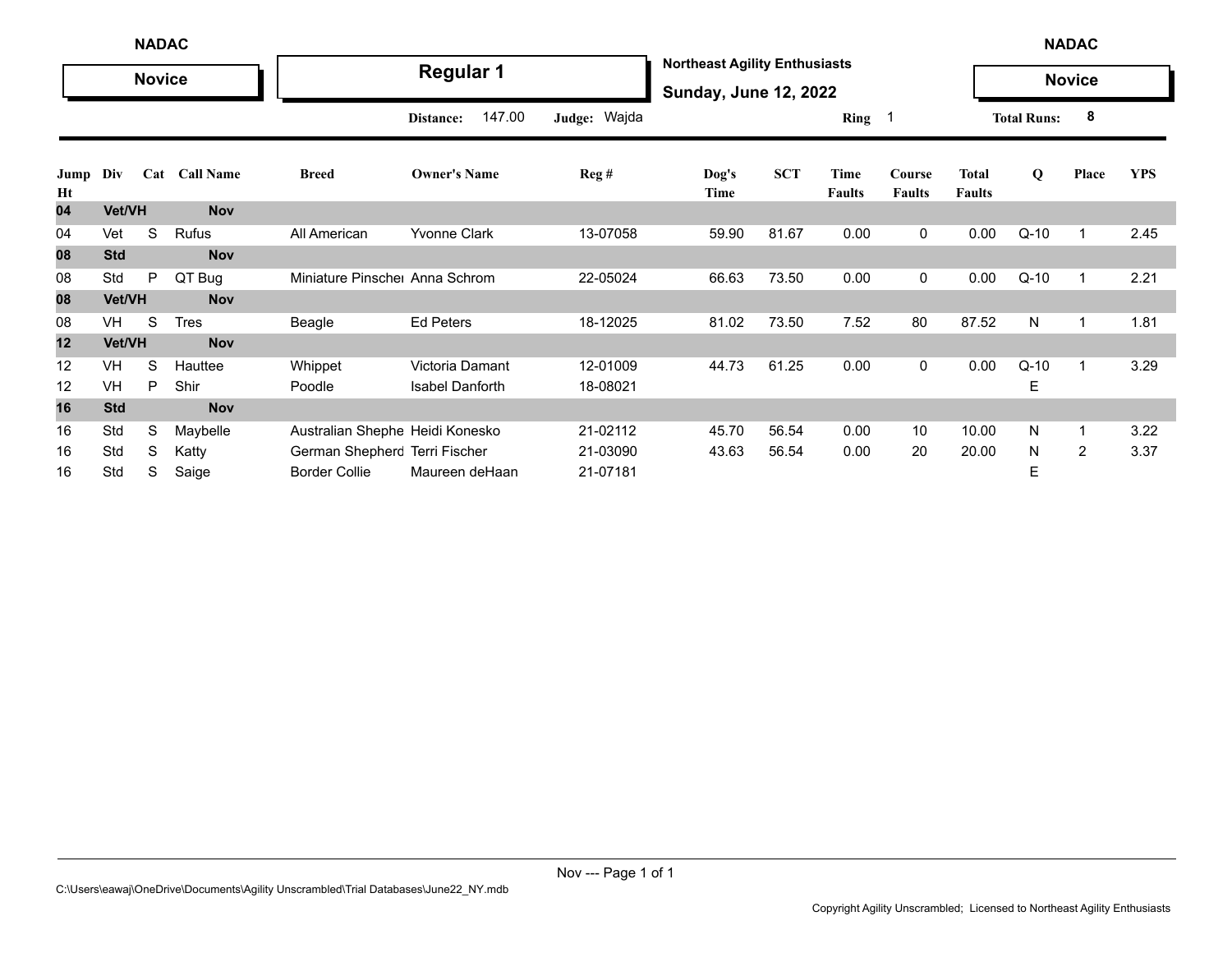|            | <b>NADAC</b><br><b>Elite</b> |     |                  |              |                     |              |                                                                      |            |                       |                         |                        |                    | <b>NADAC</b> |            |
|------------|------------------------------|-----|------------------|--------------|---------------------|--------------|----------------------------------------------------------------------|------------|-----------------------|-------------------------|------------------------|--------------------|--------------|------------|
|            |                              |     |                  |              | <b>Regular 2</b>    |              | <b>Northeast Agility Enthusiasts</b><br><b>Sunday, June 12, 2022</b> |            |                       |                         |                        |                    | <b>Elite</b> |            |
|            |                              |     |                  |              | 196.00<br>Distance: | Judge: Wajda |                                                                      |            | Ring                  |                         |                        | <b>Total Runs:</b> | 4            |            |
| Jump<br>Ht | Div                          | Cat | <b>Call Name</b> | Breed        | <b>Owner's Name</b> | Reg#         | Dog's<br>Time                                                        | <b>SCT</b> | Time<br><b>Faults</b> | Course<br><b>Faults</b> | Total<br><b>Faults</b> | Q                  | Place        | <b>YPS</b> |
| 12         | Vet/VH                       |     | <b>Elite</b>     |              |                     |              |                                                                      |            |                       |                         |                        |                    |              |            |
| 12         | Vet                          | S   | Chica            | Sato         | Tammy Lenski        | 15-11056     | 51.96                                                                | 66.44      | 0.00                  | $\mathbf 0$             | 0.00                   | $Q-10$             |              | 3.77       |
| 16         | <b>Std</b>                   |     | <b>Elite</b>     |              |                     |              |                                                                      |            |                       |                         |                        |                    |              |            |
| 16         | Std                          | S   | Goose            | Vizsla       | Lesli Hyland        | 15-08141     | 49.13                                                                | 61.25      | 0.00                  | 0                       | 0.00                   | $Q-10$             |              | 3.99       |
| 16         | Vet/VH                       |     | <b>Elite</b>     |              |                     |              |                                                                      |            |                       |                         |                        |                    |              |            |
| 16         | <b>VH</b>                    | P   | Grizzly          | All American | Penny Sencer        | 17-07147     | 54.21                                                                | 61.25      | 0.00                  | 10                      | 10.00                  | N                  |              | 3.62       |
| 16         | <b>VH</b>                    | P   | Wryly            | All American | Nancy May           | 16-06199     |                                                                      |            |                       |                         |                        | E                  |              |            |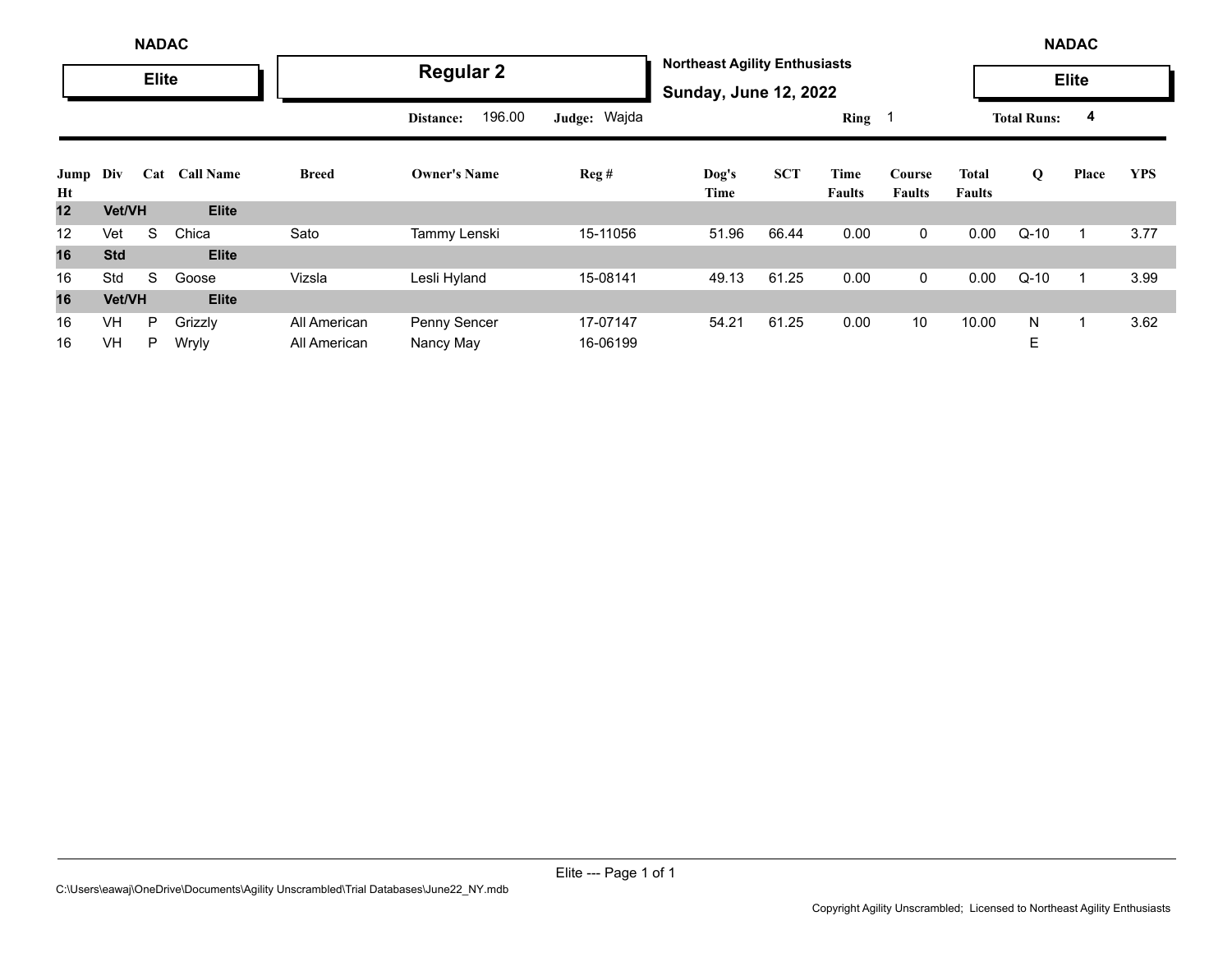|                | <b>NADAC</b><br>Intro |     |                  |              | <b>Regular 2</b>    |              | <b>Northeast Agility Enthusiasts</b> |            |                       |                         |                        |                    | <b>NADAC</b><br><b>Intro</b> |            |
|----------------|-----------------------|-----|------------------|--------------|---------------------|--------------|--------------------------------------|------------|-----------------------|-------------------------|------------------------|--------------------|------------------------------|------------|
|                |                       |     |                  |              | 106.00<br>Distance: | Judge: Wajda | <b>Sunday, June 12, 2022</b>         |            | <b>Ring</b>           |                         |                        | <b>Total Runs:</b> |                              |            |
| Jump Div<br>Ht |                       | Cat | <b>Call Name</b> | <b>Breed</b> | <b>Owner's Name</b> | Reg#         | Dog's<br>Time                        | <b>SCT</b> | Time<br><b>Faults</b> | Course<br><b>Faults</b> | Total<br><b>Faults</b> | Q                  | Place                        | <b>YPS</b> |
| 08             | <b>Std</b>            |     | <b>Intro</b>     |              |                     |              |                                      |            |                       |                         |                        |                    |                              |            |
| 08             | Std                   | S.  | Rowan            | All American | Kory Richards       | 20-10356     |                                      |            |                       |                         |                        | S                  |                              |            |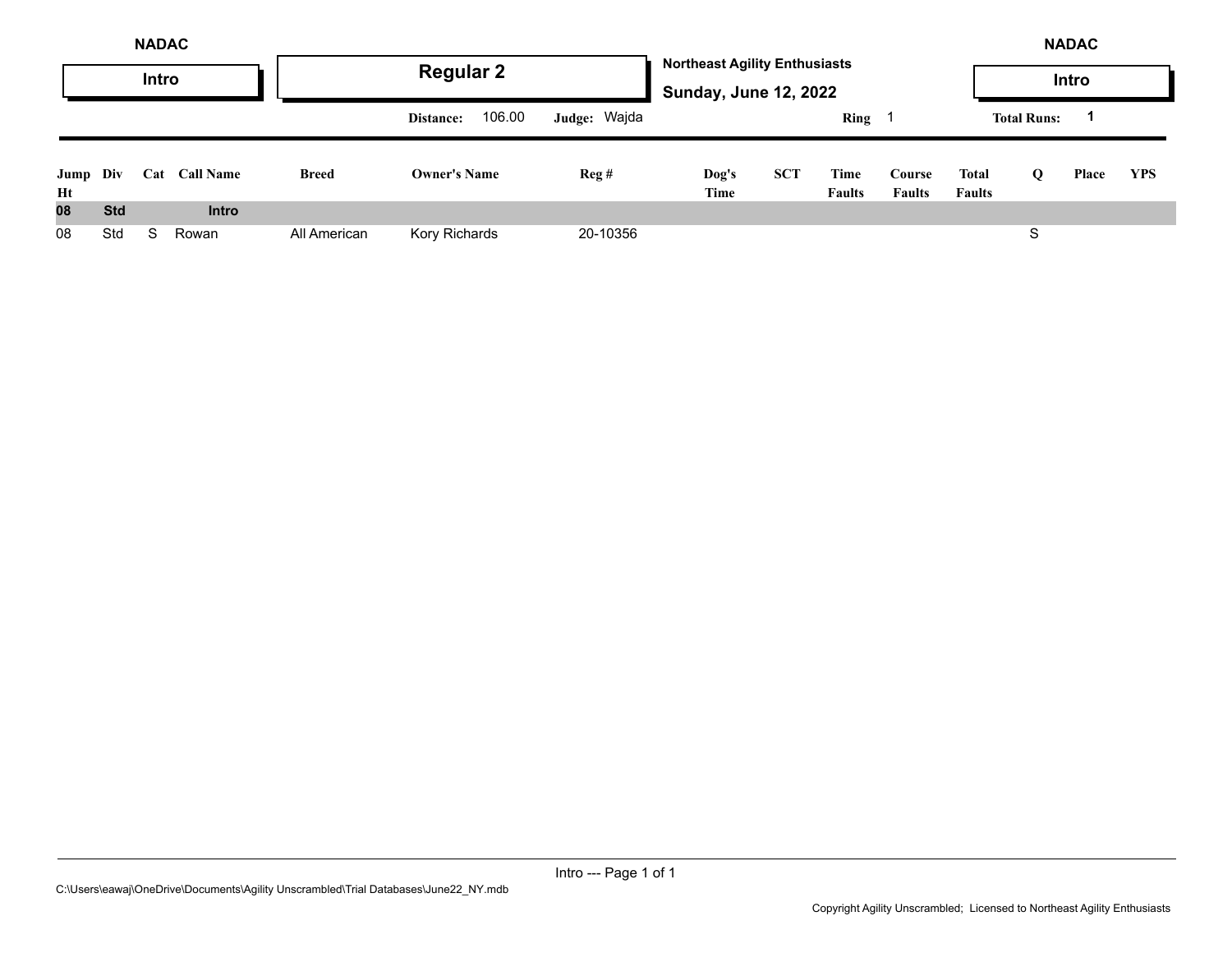|            | <b>NADAC</b><br><b>Novice</b> |   |               |                                 |                        |              |                                                                      |            |                       |                         |                               |                    | <b>NADAC</b>   |            |
|------------|-------------------------------|---|---------------|---------------------------------|------------------------|--------------|----------------------------------------------------------------------|------------|-----------------------|-------------------------|-------------------------------|--------------------|----------------|------------|
|            |                               |   |               |                                 | <b>Regular 2</b>       |              | <b>Northeast Agility Enthusiasts</b><br><b>Sunday, June 12, 2022</b> |            |                       |                         |                               |                    | <b>Novice</b>  |            |
|            |                               |   |               |                                 | 147.00<br>Distance:    | Judge: Wajda |                                                                      |            | Ring 1                |                         |                               | <b>Total Runs:</b> | 6              |            |
| Jump<br>Ht | Div                           |   | Cat Call Name | <b>Breed</b>                    | <b>Owner's Name</b>    | Reg#         | Dog's<br>Time                                                        | <b>SCT</b> | Time<br><b>Faults</b> | Course<br><b>Faults</b> | <b>Total</b><br><b>Faults</b> | $\bf{Q}$           | Place          | <b>YPS</b> |
| 04         | Vet/VH                        |   | <b>Nov</b>    |                                 |                        |              |                                                                      |            |                       |                         |                               |                    |                |            |
| 04         | Vet                           | S | Rufus         | All American                    | Yvonne Clark           | 13-07058     | 49.77                                                                | 81.67      | 0.00                  | 0                       | 0.00                          | $Q-10$             | $\mathbf{1}$   | 2.95       |
| 08         | <b>Std</b>                    |   | <b>Nov</b>    |                                 |                        |              |                                                                      |            |                       |                         |                               |                    |                |            |
| 08         | Std                           | P | QT Bug        | Miniature Pinsche Anna Schrom   |                        | 22-05024     | 60.70                                                                | 73.50      | 0.00                  | 0                       | 0.00                          | $Q-10$             |                | 2.42       |
| 12         | Vet/VH                        |   | <b>Nov</b>    |                                 |                        |              |                                                                      |            |                       |                         |                               |                    |                |            |
| 12         | <b>VH</b>                     | P | Shir          | Poodle                          | <b>Isabel Danforth</b> | 18-08021     | 55.41                                                                | 61.25      | 0.00                  | 0                       | 0.00                          | $Q-10$             | $\overline{1}$ | 2.65       |
| 16         | <b>Std</b>                    |   | <b>Nov</b>    |                                 |                        |              |                                                                      |            |                       |                         |                               |                    |                |            |
| 16         | Std                           | S | Maybelle      | Australian Shephe Heidi Konesko |                        | 21-02112     | 27.41                                                                | 56.54      | 0.00                  | 0                       | 0.00                          | $Q-10$             | $\mathbf{1}$   | 5.36       |
| 16         | Std                           | S | Katty         | German Shepherc Terri Fischer   |                        | 21-03090     | 44.61                                                                | 56.54      | 0.00                  | 35                      | 35.00                         | N                  | 2              | 3.30       |
| 16         | Std                           | S | Saige         | <b>Border Collie</b>            | Maureen deHaan         | 21-07181     |                                                                      |            |                       |                         |                               | E                  |                |            |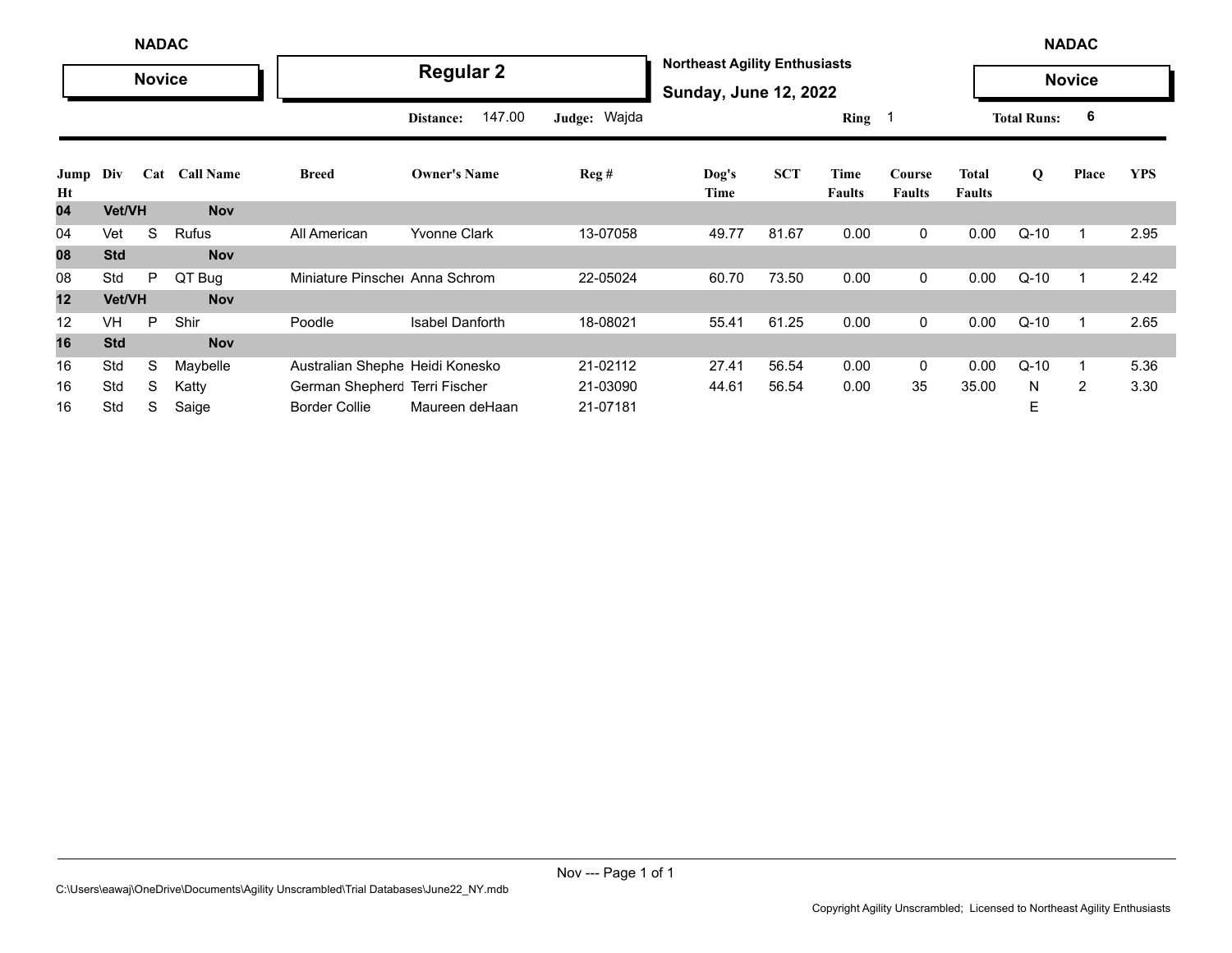|            |           | <b>NADAC</b> |                  |              |                     |              |                                                                      |            |                                  |                         |                       | <b>NADAC</b>                  |             |       |
|------------|-----------|--------------|------------------|--------------|---------------------|--------------|----------------------------------------------------------------------|------------|----------------------------------|-------------------------|-----------------------|-------------------------------|-------------|-------|
|            |           | <b>Elite</b> |                  |              | <b>Gamblers</b>     |              | <b>Northeast Agility Enthusiasts</b><br><b>Sunday, June 12, 2022</b> |            |                                  |                         |                       | <b>Elite</b>                  |             |       |
|            |           |              |                  |              | Distance:           | Judge: Wajda |                                                                      |            | Ring <sub>1</sub>                |                         |                       | <b>Total Runs:</b>            | 4           |       |
| Jump<br>Ht | Div       | Cat          | <b>Call Name</b> | <b>Breed</b> | <b>Owner's Name</b> | Reg#         | Dog's<br>Time                                                        | <b>SCT</b> | <b>Obstacle</b><br><b>Points</b> | Gamble<br><b>Points</b> | Time<br><b>Points</b> | <b>Total</b><br><b>Points</b> | $\mathbf 0$ | Place |
| 12         | Vet/VH    |              | <b>Elite</b>     |              |                     |              |                                                                      |            |                                  |                         |                       |                               |             |       |
| 12         | <b>VH</b> | S            | Bumpkin          | Feist        | <b>Penny Sencer</b> | 11-09603     | 34.77                                                                | 42.00      | 40                               | 20                      | 10                    | 70                            | $Q-15$      |       |
| 12         | <b>VH</b> | S            | GooRoo           | Whippet      | Victoria Damant     | 18-10211     | 65.74                                                                | 42.00      | 45                               | 20                      | $-46$                 | 19                            | N           | 2     |
| 16         | Vet/VH    |              | <b>Elite</b>     |              |                     |              |                                                                      |            |                                  |                         |                       |                               |             |       |
| 16         | VH        | P            | Grizzly          | All American | Penny Sencer        | 17-07147     | 44.30                                                                | 38.00      | 40                               | 20                      | $-12$                 | 48                            | N           |       |
| 16         | <b>VH</b> | P.           | Wryly            | All American | Nancy May           | 16-06199     | 54.80                                                                | 38.00      | 32                               | 20                      | $-32$                 | 20                            | N           | 2     |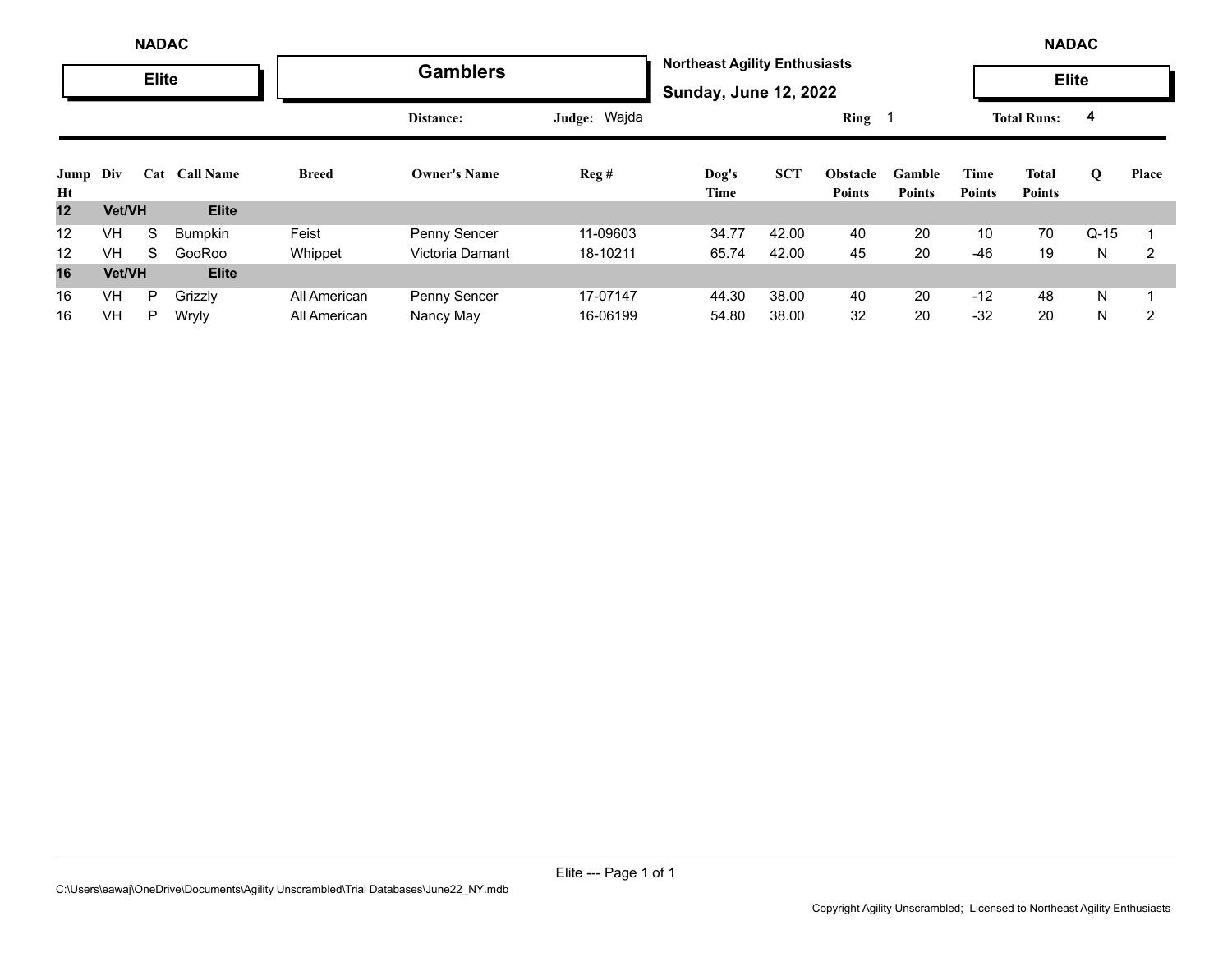|            | <b>NADAC</b> |               |               |                                 |                        |                  |                                                                      |            |                                  |                         |                       | <b>NADAC</b>           |               |       |
|------------|--------------|---------------|---------------|---------------------------------|------------------------|------------------|----------------------------------------------------------------------|------------|----------------------------------|-------------------------|-----------------------|------------------------|---------------|-------|
|            |              | <b>Novice</b> |               |                                 | <b>Gamblers</b>        |                  | <b>Northeast Agility Enthusiasts</b><br><b>Sunday, June 12, 2022</b> |            |                                  |                         |                       |                        | <b>Novice</b> |       |
|            |              |               |               |                                 | Distance:              | Judge: Wajda     |                                                                      |            | Ring                             |                         |                       | <b>Total Runs:</b>     | -6            |       |
| Jump<br>Ht | Div          |               | Cat Call Name | <b>Breed</b>                    | <b>Owner's Name</b>    | $\text{Reg } \#$ | Dog's<br>Time                                                        | <b>SCT</b> | <b>Obstacle</b><br><b>Points</b> | Gamble<br><b>Points</b> | Time<br><b>Points</b> | <b>Total</b><br>Points | Q             | Place |
| 04         | Vet/VH       |               | <b>Nov</b>    |                                 |                        |                  |                                                                      |            |                                  |                         |                       |                        |               |       |
| 04         | Vet          | S             | Rufus         | All American                    | <b>Yvonne Clark</b>    | 13-07058         | 56.89                                                                | 50.00      | 29                               | 0                       | $-12$                 | 17                     | N             |       |
| 04         | Vet          | S             | Belle         | Beagle                          | Leeann Peters          | 15-04040         |                                                                      |            |                                  |                         |                       |                        | S             |       |
| 08         | Vet/VH       |               | <b>Nov</b>    |                                 |                        |                  |                                                                      |            |                                  |                         |                       |                        |               |       |
| 08         | <b>VH</b>    | S             | <b>Tres</b>   | Beagle                          | <b>Ed Peters</b>       | 18-12025         |                                                                      |            |                                  |                         |                       |                        | Е             |       |
| 12         | Vet/VH       |               | <b>Nov</b>    |                                 |                        |                  |                                                                      |            |                                  |                         |                       |                        |               |       |
| 12         | <b>VH</b>    | P             | Shir          | Poodle                          | <b>Isabel Danforth</b> | 18-08021         | 52.36                                                                | 42.00      | 26                               | 20                      | $-20$                 | 26                     | N             |       |
| 16         | <b>Std</b>   |               | <b>Nov</b>    |                                 |                        |                  |                                                                      |            |                                  |                         |                       |                        |               |       |
| 16         | Std          | S             | Maybelle      | Australian Shephe Heidi Konesko |                        | 21-02112         | 41.90                                                                | 38.00      | 37                               | 20                      | -6                    | 51                     | $Q-15$        |       |
| 16         | Std          | S             | Saige         | <b>Border Collie</b>            | Maureen deHaan         | 21-07181         | 43.94                                                                | 38.00      | 29                               | 20                      | $-10$                 | 39                     | $Q-10$        | 2     |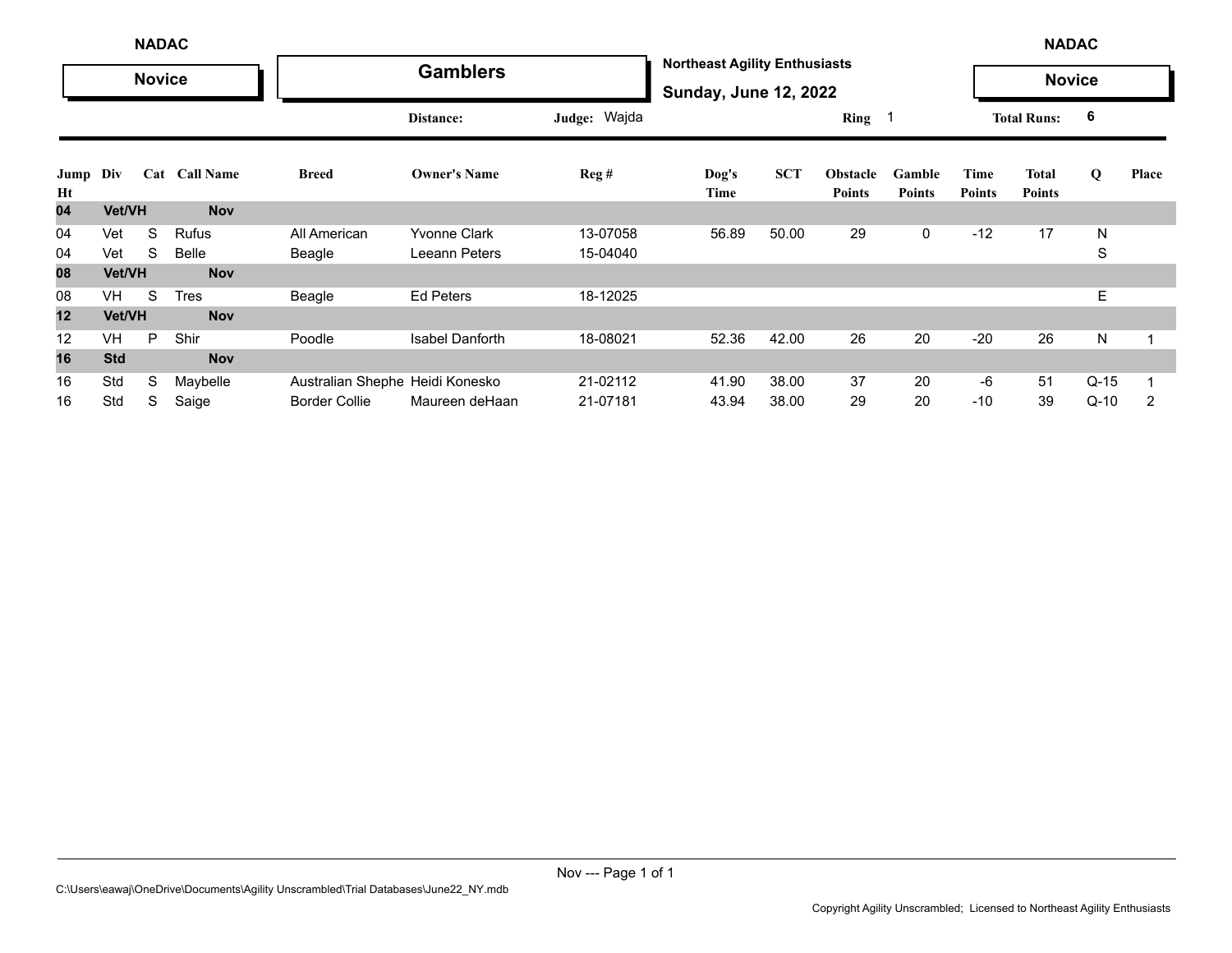|                |            | <b>NADAC</b><br>Open |                  |                               | <b>Gamblers</b>     |              | <b>Northeast Agility Enthusiasts</b><br><b>Sunday, June 12, 2022</b> |            |                                  |                         |                       | <b>NADAC</b><br>Open   |          |              |
|----------------|------------|----------------------|------------------|-------------------------------|---------------------|--------------|----------------------------------------------------------------------|------------|----------------------------------|-------------------------|-----------------------|------------------------|----------|--------------|
|                |            |                      |                  |                               | Distance:           | Judge: Wajda |                                                                      |            | <b>Ring</b>                      |                         |                       | <b>Total Runs:</b>     |          |              |
| Jump Div<br>Ht |            | Cat                  | <b>Call Name</b> | <b>Breed</b>                  | <b>Owner's Name</b> | Reg#         | Dog's<br>Time                                                        | <b>SCT</b> | <b>Obstacle</b><br><b>Points</b> | Gamble<br><b>Points</b> | Time<br><b>Points</b> | Total<br><b>Points</b> | $\Omega$ | <b>Place</b> |
| 16             | <b>Std</b> |                      | Open             |                               |                     |              |                                                                      |            |                                  |                         |                       |                        |          |              |
| 16             | Std        | S.                   | Katty            | German Shepherc Terri Fischer |                     | 21-03090     | <b>NT</b>                                                            | 38.00      | 41                               | 0                       | 0                     | 41                     | N        |              |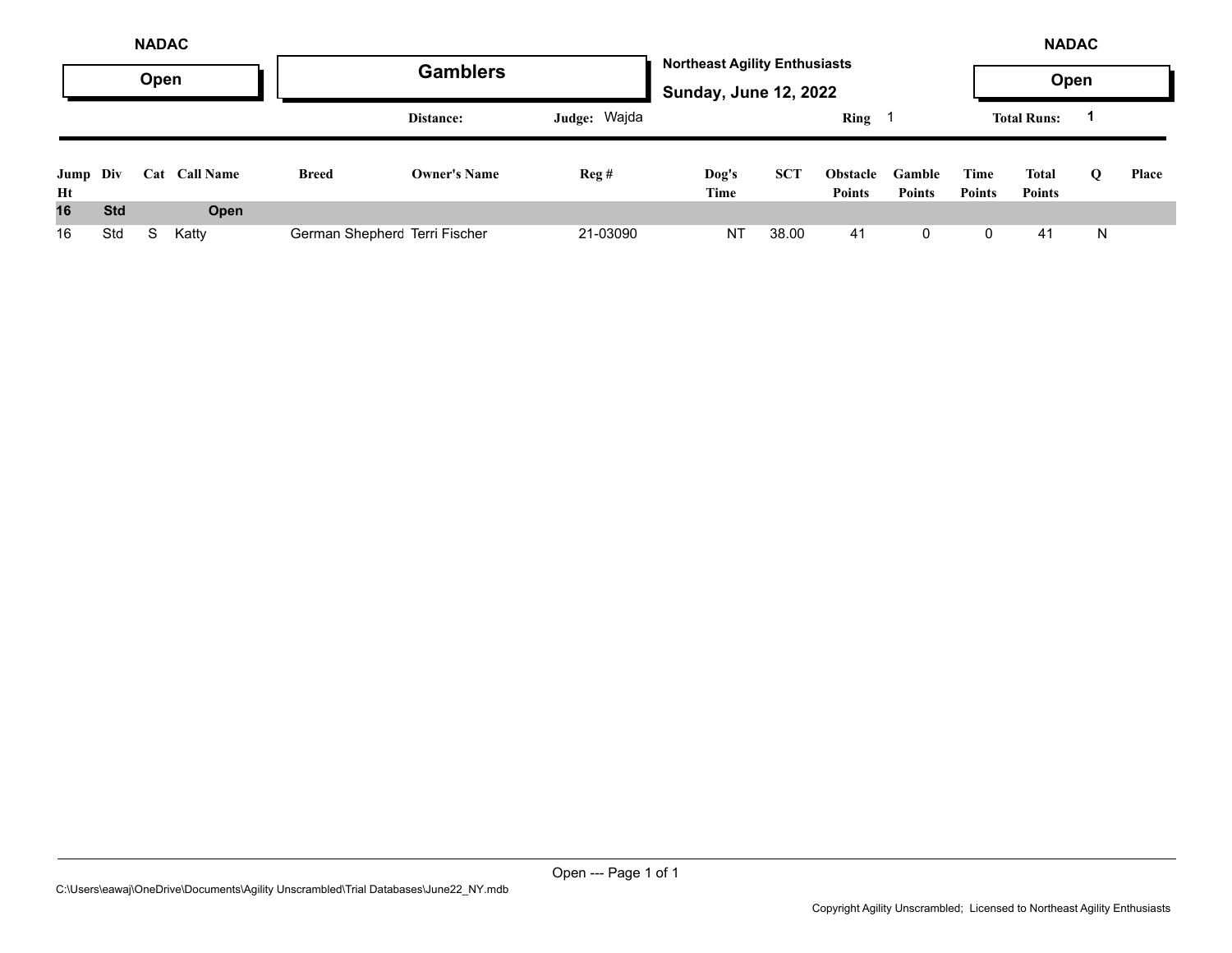|            | <b>NADAC</b> |              |                  |              |                     |              |               |                                                                      |                       |                         |                               |                    | <b>NADAC</b> |            |  |  |
|------------|--------------|--------------|------------------|--------------|---------------------|--------------|---------------|----------------------------------------------------------------------|-----------------------|-------------------------|-------------------------------|--------------------|--------------|------------|--|--|
|            |              | <b>Elite</b> |                  |              | <b>Jumpers 1</b>    |              |               | <b>Northeast Agility Enthusiasts</b><br><b>Sunday, June 12, 2022</b> |                       |                         |                               |                    | <b>Elite</b> |            |  |  |
|            |              |              |                  |              | 140.00<br>Distance: | Judge: Wajda |               |                                                                      | Ring 1                |                         |                               | <b>Total Runs:</b> | 5            |            |  |  |
| Jump<br>Ht | Div          | Cat          | <b>Call Name</b> | <b>Breed</b> | <b>Owner's Name</b> | Reg#         | Dog's<br>Time | <b>SCT</b>                                                           | Time<br><b>Faults</b> | Course<br><b>Faults</b> | <b>Total</b><br><b>Faults</b> | Q                  | Place        | <b>YPS</b> |  |  |
| 80         | <b>Std</b>   |              | <b>Elite</b>     |              |                     |              |               |                                                                      |                       |                         |                               |                    |              |            |  |  |
| 08         | Std          | P            | Flash            | Poodle       | Karleen Hayden      | 18-02173     | 73.06         | 51.85                                                                | 21.21                 | 10 <sup>°</sup>         | 31.21                         | N                  |              | 1.92       |  |  |
| 12         | Vet/VH       |              | <b>Elite</b>     |              |                     |              |               |                                                                      |                       |                         |                               |                    |              |            |  |  |
| 12         | VH           | S            | <b>Bumpkin</b>   | Feist        | Penny Sencer        | 11-09603     | 37.53         | 39.44                                                                | 0.00                  | $\mathbf 0$             | 0.00                          | $Q-10$             |              | 3.73       |  |  |
| 12         | <b>VH</b>    | S            | GooRoo           | Whippet      | Victoria Damant     | 18-10211     | 39.79         | 39.44                                                                | 0.35                  | 0                       | 0.35                          | N                  | 2            | 3.52       |  |  |
| 16         | <b>Std</b>   |              | <b>Elite</b>     |              |                     |              |               |                                                                      |                       |                         |                               |                    |              |            |  |  |
| 16         | Std          | S            | Goose            | Vizsla       | Lesli Hyland        | 15-08141     | 36.27         | 36.36                                                                | 0.00                  | 30                      | 30.00                         | N                  |              | 3.86       |  |  |
| 16         | Vet/VH       |              | <b>Elite</b>     |              |                     |              |               |                                                                      |                       |                         |                               |                    |              |            |  |  |
| 16         | <b>VH</b>    | P            | Wryly            | All American | Nancy May           | 16-06199     | 34.72         | 36.36                                                                | 0.00                  | $\mathbf 0$             | 0.00                          | $Q-10$             |              | 4.03       |  |  |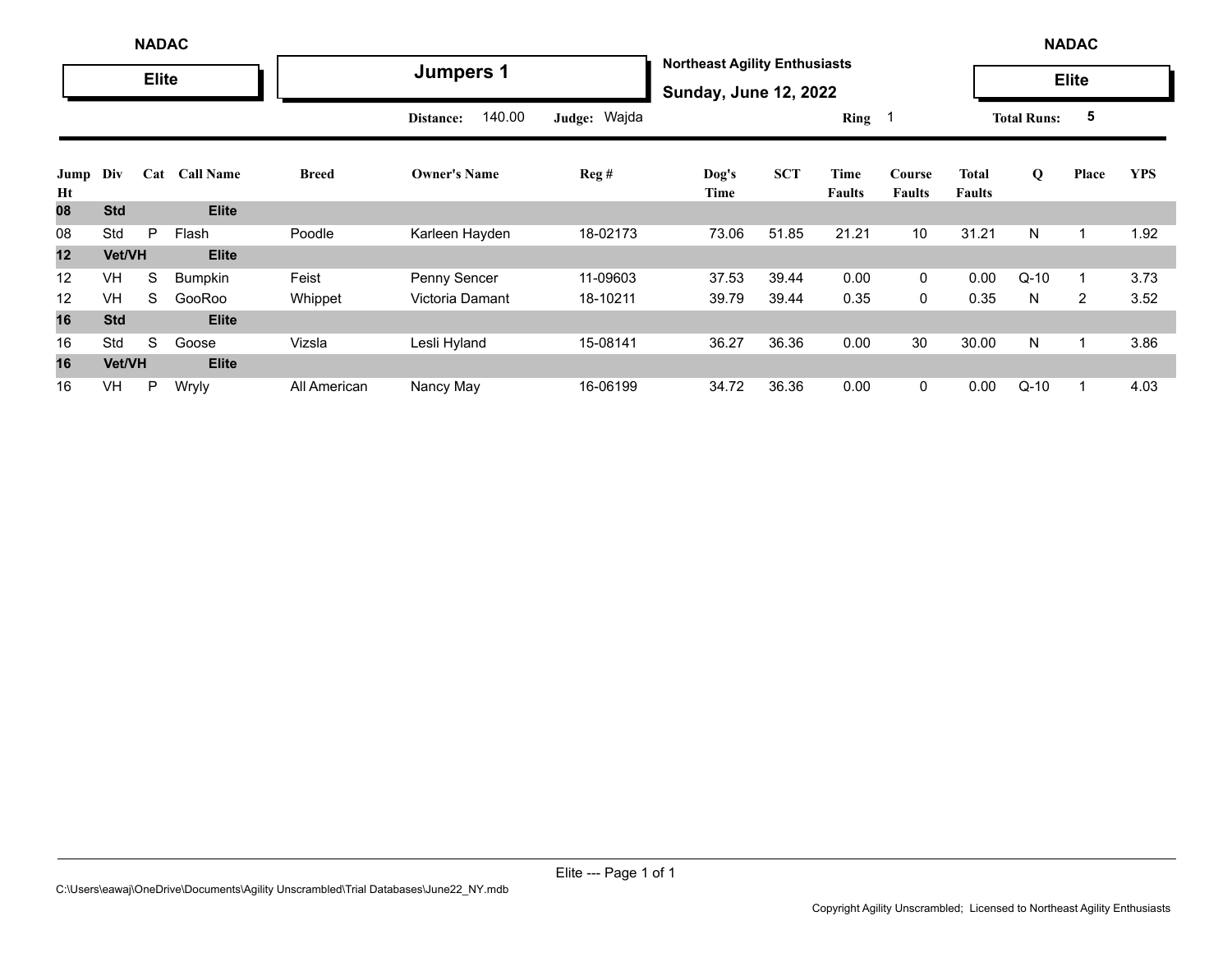| <b>NADAC</b>   |            |   |               |                                        |                     |                  |               |                                                                      | <b>NADAC</b>          |                         |                        |                    |       |            |  |  |  |
|----------------|------------|---|---------------|----------------------------------------|---------------------|------------------|---------------|----------------------------------------------------------------------|-----------------------|-------------------------|------------------------|--------------------|-------|------------|--|--|--|
|                | Intro      |   |               |                                        | <b>Jumpers 1</b>    |                  |               | <b>Northeast Agility Enthusiasts</b><br><b>Sunday, June 12, 2022</b> |                       |                         |                        |                    | Intro |            |  |  |  |
|                |            |   |               |                                        | 77.00<br>Distance:  | Judge: Wajda     |               |                                                                      | $Ring \t1$            |                         |                        | <b>Total Runs:</b> | 4     |            |  |  |  |
| Jump Div<br>Ht |            |   | Cat Call Name | <b>Breed</b>                           | <b>Owner's Name</b> | $\text{Reg } \#$ | Dog's<br>Time | <b>SCT</b>                                                           | Time<br><b>Faults</b> | Course<br><b>Faults</b> | Total<br><b>Faults</b> | Q                  | Place | <b>YPS</b> |  |  |  |
| 08             | <b>Std</b> |   | <b>Intro</b>  |                                        |                     |                  |               |                                                                      |                       |                         |                        |                    |       |            |  |  |  |
| 08             | Std        | S | Glenfiddich   | Shetland Sheepdc Jennifer Royce        |                     | 21-02266         |               |                                                                      |                       |                         |                        | E                  |       |            |  |  |  |
| 08             | Std        | P | Mugsy         | Poodle                                 | Kathy Logan         | 22-03081         |               |                                                                      |                       |                         |                        | E                  |       |            |  |  |  |
| 12             | <b>Std</b> |   | <b>Intro</b>  |                                        |                     |                  |               |                                                                      |                       |                         |                        |                    |       |            |  |  |  |
| 12             | Std        | S | Kipling       | English Cocker S <sub>F</sub> Dee Bort |                     | 22-04262         |               |                                                                      |                       |                         |                        | E                  |       |            |  |  |  |
| 12             | Std        | S | Soli          | <b>Cocker Spaniel</b>                  | Lesli Hyland        | 17-01084         |               |                                                                      |                       |                         |                        | E                  |       |            |  |  |  |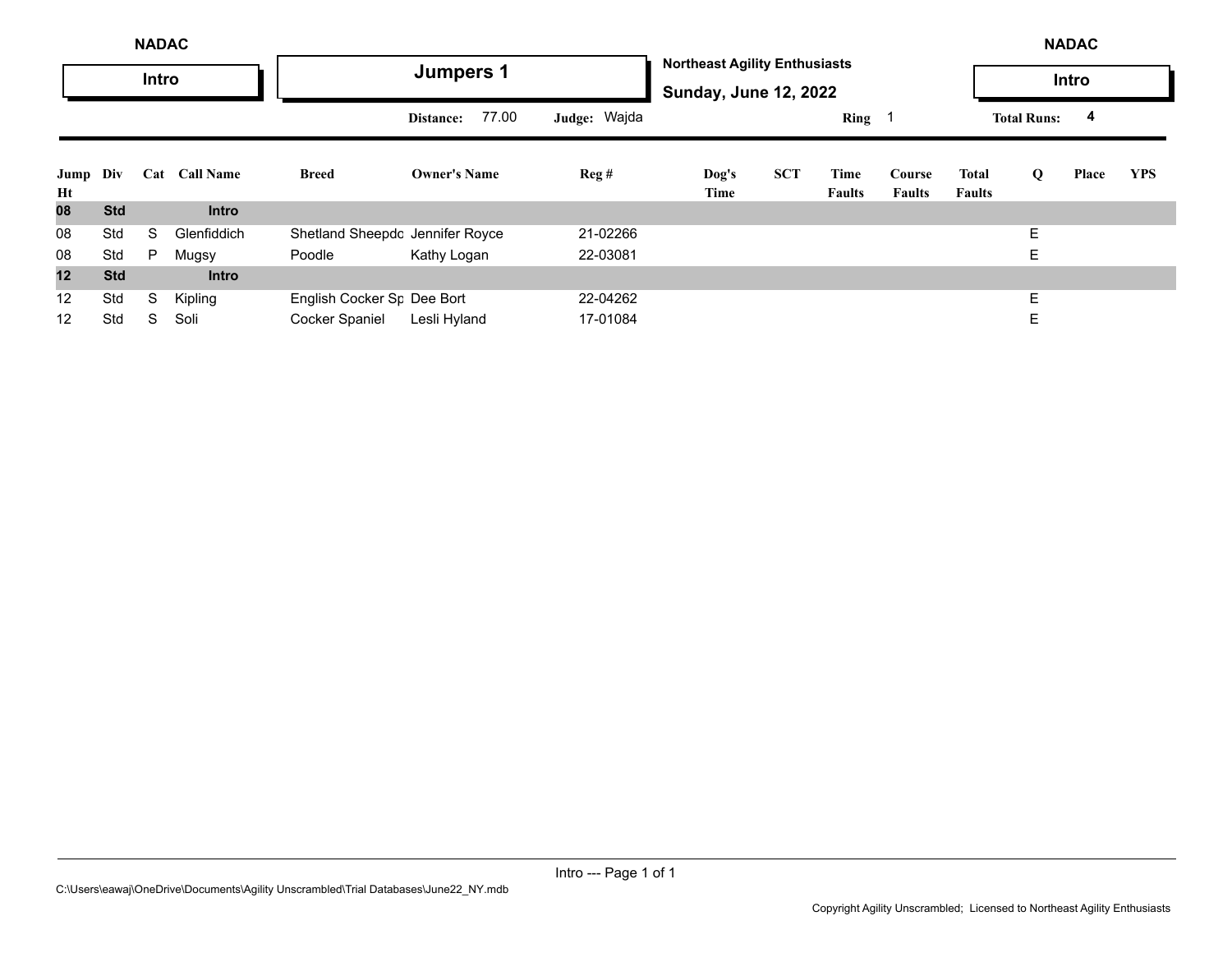|            | <b>NADAC</b>  |               |                  |                                 |                     |              | <b>NADAC</b>     |                                                                      |                |                         |                        |                    |               |            |  |  |  |
|------------|---------------|---------------|------------------|---------------------------------|---------------------|--------------|------------------|----------------------------------------------------------------------|----------------|-------------------------|------------------------|--------------------|---------------|------------|--|--|--|
|            |               | <b>Novice</b> |                  |                                 | <b>Jumpers 1</b>    |              |                  | <b>Northeast Agility Enthusiasts</b><br><b>Sunday, June 12, 2022</b> |                |                         |                        |                    | <b>Novice</b> |            |  |  |  |
|            |               |               |                  |                                 | 105.00<br>Distance: | Judge: Wajda |                  |                                                                      | Ring           |                         |                        | <b>Total Runs:</b> | 5             |            |  |  |  |
| Jump<br>Ht | Div           | Cat           | <b>Call Name</b> | <b>Breed</b>                    | <b>Owner's Name</b> | Reg#         | $\log's$<br>Time | <b>SCT</b>                                                           | Time<br>Faults | Course<br><b>Faults</b> | Total<br><b>Faults</b> | Q                  | Place         | <b>YPS</b> |  |  |  |
| 80         | <b>Std</b>    |               | <b>Nov</b>       |                                 |                     |              |                  |                                                                      |                |                         |                        |                    |               |            |  |  |  |
| 08         | Std           | S             | Rowan            | All American                    | Kory Richards       | 20-10356     |                  |                                                                      |                |                         |                        | S                  |               |            |  |  |  |
| 12         | <b>Std</b>    |               | <b>Nov</b>       |                                 |                     |              |                  |                                                                      |                |                         |                        |                    |               |            |  |  |  |
| 12         | Std           | S             | Wynn             | Shetland Sheepdc Jennifer Royce |                     | 16-03228     |                  |                                                                      |                |                         |                        | Е                  |               |            |  |  |  |
| 12         | <b>Vet/VH</b> |               | <b>Nov</b>       |                                 |                     |              |                  |                                                                      |                |                         |                        |                    |               |            |  |  |  |
| 12         | <b>VH</b>     | S             | Hauttee          | Whippet                         | Victoria Damant     | 12-01009     | 36.89            | 36.21                                                                | 0.68           | $\mathbf 0$             | 0.68                   | N                  | $\mathbf{1}$  | 2.85       |  |  |  |
| 16         | <b>Std</b>    |               | <b>Nov</b>       |                                 |                     |              |                  |                                                                      |                |                         |                        |                    |               |            |  |  |  |
| 16         | Std           | S             | Saige            | <b>Border Collie</b>            | Maureen deHaan      | 21-07181     | 22.65            | 33.87                                                                | 0.00           | 15                      | 15.00                  | N                  | $\mathbf 1$   | 4.64       |  |  |  |
| 16         | Std           | S             | Maybelle         | Australian Shephe Heidi Konesko |                     | 21-02112     | 18.54            | 33.87                                                                | 0.00           | 20                      | 20.00                  | N                  | 2             | 5.66       |  |  |  |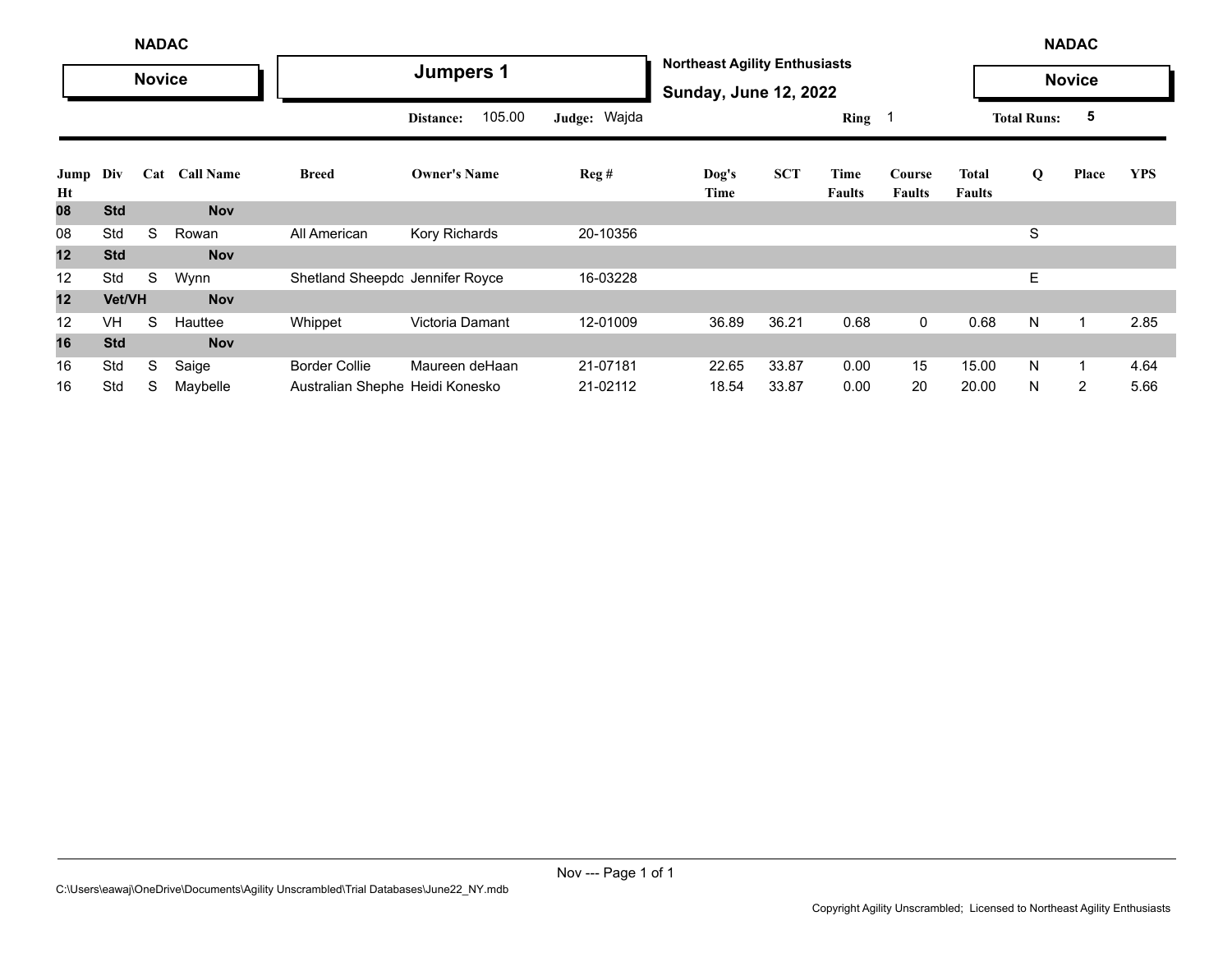| <b>NADAC</b>   |            |     |                  |                               |                     |              | <b>Northeast Agility Enthusiasts</b><br><b>Sunday, June 12, 2022</b> |            |                       |                         |                        | <b>NADAC</b>       |              |            |  |  |
|----------------|------------|-----|------------------|-------------------------------|---------------------|--------------|----------------------------------------------------------------------|------------|-----------------------|-------------------------|------------------------|--------------------|--------------|------------|--|--|
|                | Open       |     |                  | Jumpers 1                     |                     |              |                                                                      |            |                       |                         |                        | Open               |              |            |  |  |
|                |            |     |                  |                               | 119.00<br>Distance: | Judge: Wajda |                                                                      |            | Ring 1                |                         |                        | <b>Total Runs:</b> | $\mathbf{2}$ |            |  |  |
| Jump Div<br>Ht |            | Cat | <b>Call Name</b> | <b>Breed</b>                  | <b>Owner's Name</b> | Reg#         | Dog's<br>Time                                                        | <b>SCT</b> | Time<br><b>Faults</b> | Course<br><b>Faults</b> | Total<br><b>Faults</b> | Q                  | Place        | <b>YPS</b> |  |  |
| 04             | Vet/VH     |     | Open             |                               |                     |              |                                                                      |            |                       |                         |                        |                    |              |            |  |  |
| 04             | Vet        | S   | <b>Rufus</b>     | All American                  | <b>Yvonne Clark</b> | 13-07058     | 38.01                                                                | 54.09      | 0.00                  | $\mathbf{0}$            | 0.00                   | $Q-10$             |              | 3.13       |  |  |
| 16             | <b>Std</b> |     | Open             |                               |                     |              |                                                                      |            |                       |                         |                        |                    |              |            |  |  |
| 16             | Std        | S   | Katty            | German Shepherc Terri Fischer |                     | 21-03090     |                                                                      |            |                       |                         |                        | E                  |              |            |  |  |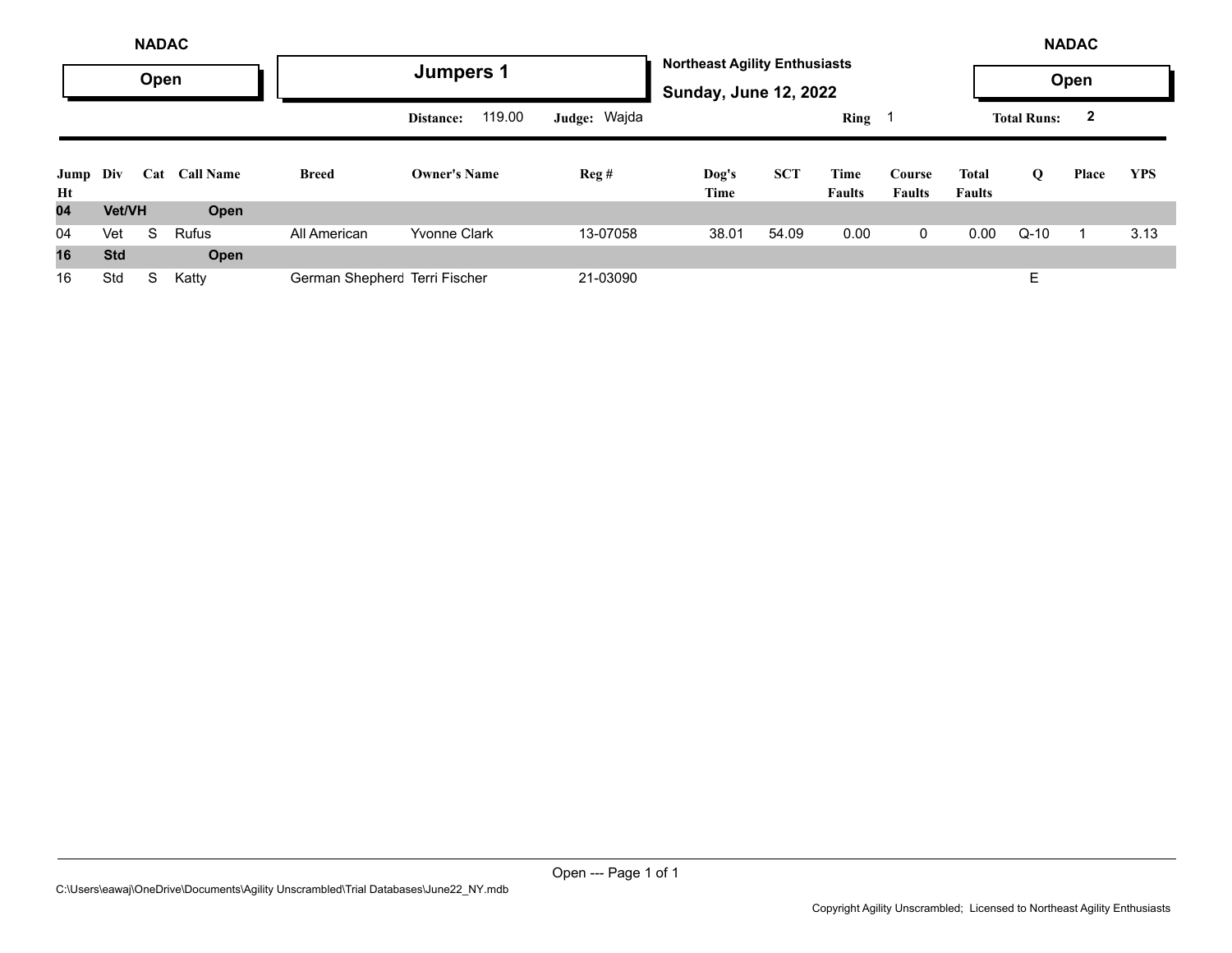|            | <b>NADAC</b> |              |                  |              |                     |              | <b>Northeast Agility Enthusiasts</b> |                              |                       |                         |                        | <b>NADAC</b>       |       |            |  |  |  |
|------------|--------------|--------------|------------------|--------------|---------------------|--------------|--------------------------------------|------------------------------|-----------------------|-------------------------|------------------------|--------------------|-------|------------|--|--|--|
|            |              | <b>Elite</b> |                  |              | <b>Jumpers 2</b>    |              |                                      | <b>Sunday, June 12, 2022</b> |                       |                         |                        | <b>Elite</b>       |       |            |  |  |  |
|            |              |              |                  |              | 140.00<br>Distance: | Judge: Wajda |                                      |                              | Ring 1                |                         |                        | <b>Total Runs:</b> | 4     |            |  |  |  |
| Jump<br>Ht | Div          | Cat          | <b>Call Name</b> | <b>Breed</b> | <b>Owner's Name</b> | Reg#         | Dog's<br>Time                        | <b>SCT</b>                   | Time<br><b>Faults</b> | Course<br><b>Faults</b> | Total<br><b>Faults</b> | Q                  | Place | <b>YPS</b> |  |  |  |
| 80         | <b>Std</b>   |              | <b>Elite</b>     |              |                     |              |                                      |                              |                       |                         |                        |                    |       |            |  |  |  |
| 08         | Std          | P            | Flash            | Poodle       | Karleen Hayden      | 18-02173     | 68.84                                | 51.85                        | 16.99                 | $\mathbf 0$             | 16.99                  | N                  |       | 2.03       |  |  |  |
| 16         | <b>Std</b>   |              | <b>Elite</b>     |              |                     |              |                                      |                              |                       |                         |                        |                    |       |            |  |  |  |
| 16         | Std          | S            | Goose            | Vizsla       | Lesli Hyland        | 15-08141     | 39.88                                | 36.36                        | 3.52                  | 30                      | 33.52                  | N                  |       | 3.51       |  |  |  |
| 16         | Vet/VH       |              | <b>Elite</b>     |              |                     |              |                                      |                              |                       |                         |                        |                    |       |            |  |  |  |
| 16         | <b>VH</b>    | P            | Wryly            | All American | Nancy May           | 16-06199     | 32.07                                | 36.36                        | 0.00                  | $\mathbf{0}$            | 0.00                   | $Q-10$             |       | 4.37       |  |  |  |
| 16         | <b>VH</b>    | P            | Grizzly          | All American | Penny Sencer        | 17-07147     | 46.58                                | 36.36                        | 10.22                 | $\Omega$                | 10.22                  | N                  | 2     | 3.01       |  |  |  |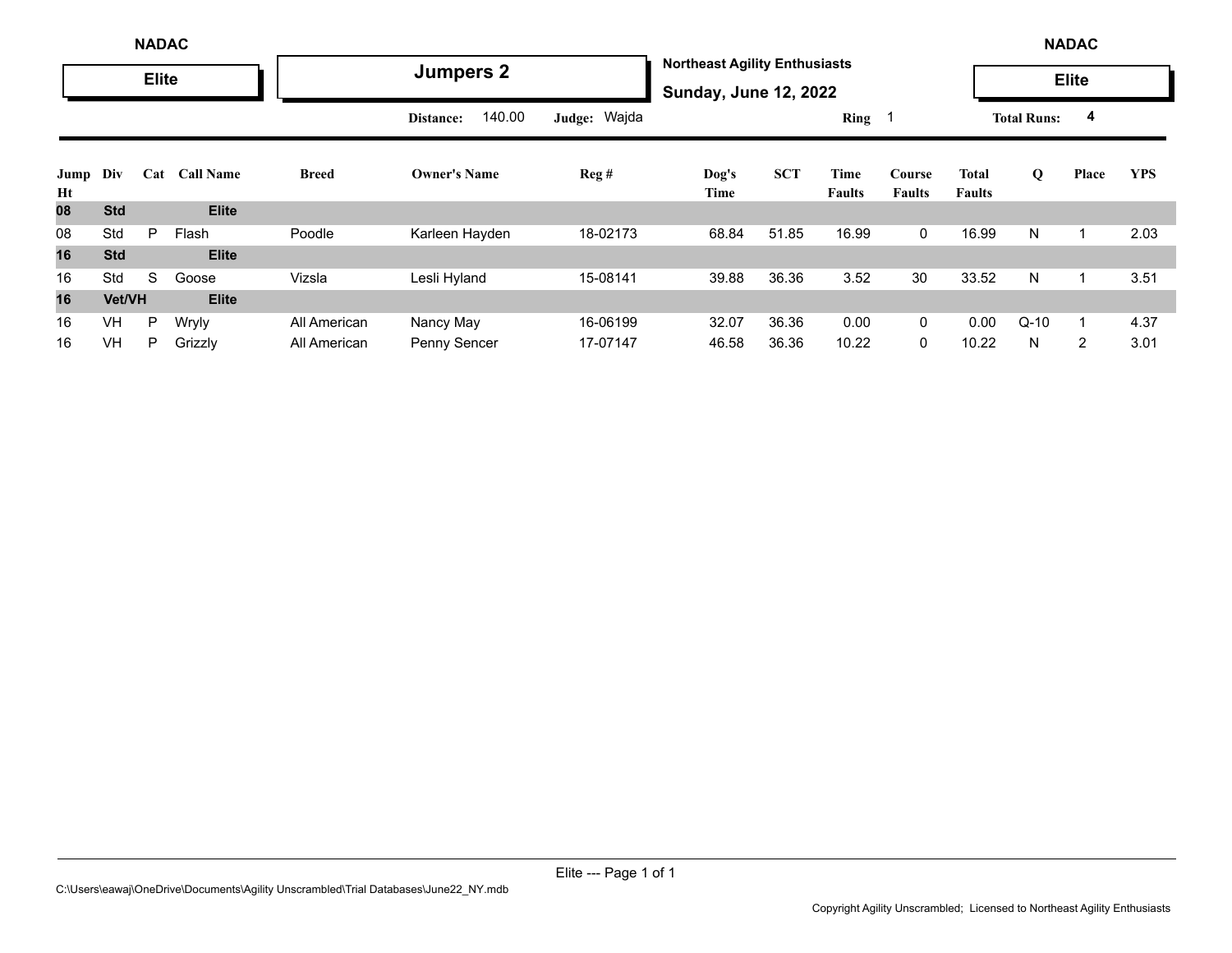| <b>NADAC</b>   |            |     |                  |                                 |                     |                |               |            |                                                                      |                         |                               | <b>NADAC</b>       |              |            |  |  |  |
|----------------|------------|-----|------------------|---------------------------------|---------------------|----------------|---------------|------------|----------------------------------------------------------------------|-------------------------|-------------------------------|--------------------|--------------|------------|--|--|--|
|                | Intro      |     |                  |                                 | <b>Jumpers 2</b>    |                |               |            | <b>Northeast Agility Enthusiasts</b><br><b>Sunday, June 12, 2022</b> |                         |                               |                    |              |            |  |  |  |
|                |            |     |                  |                                 | 77.00<br>Distance:  | Judge: Wajda   |               |            | $Ring \t1$                                                           |                         |                               | <b>Total Runs:</b> | $\mathbf{2}$ |            |  |  |  |
| Jump Div<br>Ht |            | Cat | <b>Call Name</b> | <b>Breed</b>                    | <b>Owner's Name</b> | $\text{Reg }#$ | Dog's<br>Time | <b>SCT</b> | Time<br><b>Faults</b>                                                | Course<br><b>Faults</b> | <b>Total</b><br><b>Faults</b> | Q                  | Place        | <b>YPS</b> |  |  |  |
| 08             | <b>Std</b> |     | <b>Intro</b>     |                                 |                     |                |               |            |                                                                      |                         |                               |                    |              |            |  |  |  |
| 08             | Std        | S   | Glenfiddich      | Shetland Sheepdc Jennifer Royce |                     | 21-02266       |               |            |                                                                      |                         |                               | F                  |              |            |  |  |  |
| 08             | Std        | P   | Mugsy            | Poodle                          | Kathy Logan         | 22-03081       |               |            |                                                                      |                         |                               | Е                  |              |            |  |  |  |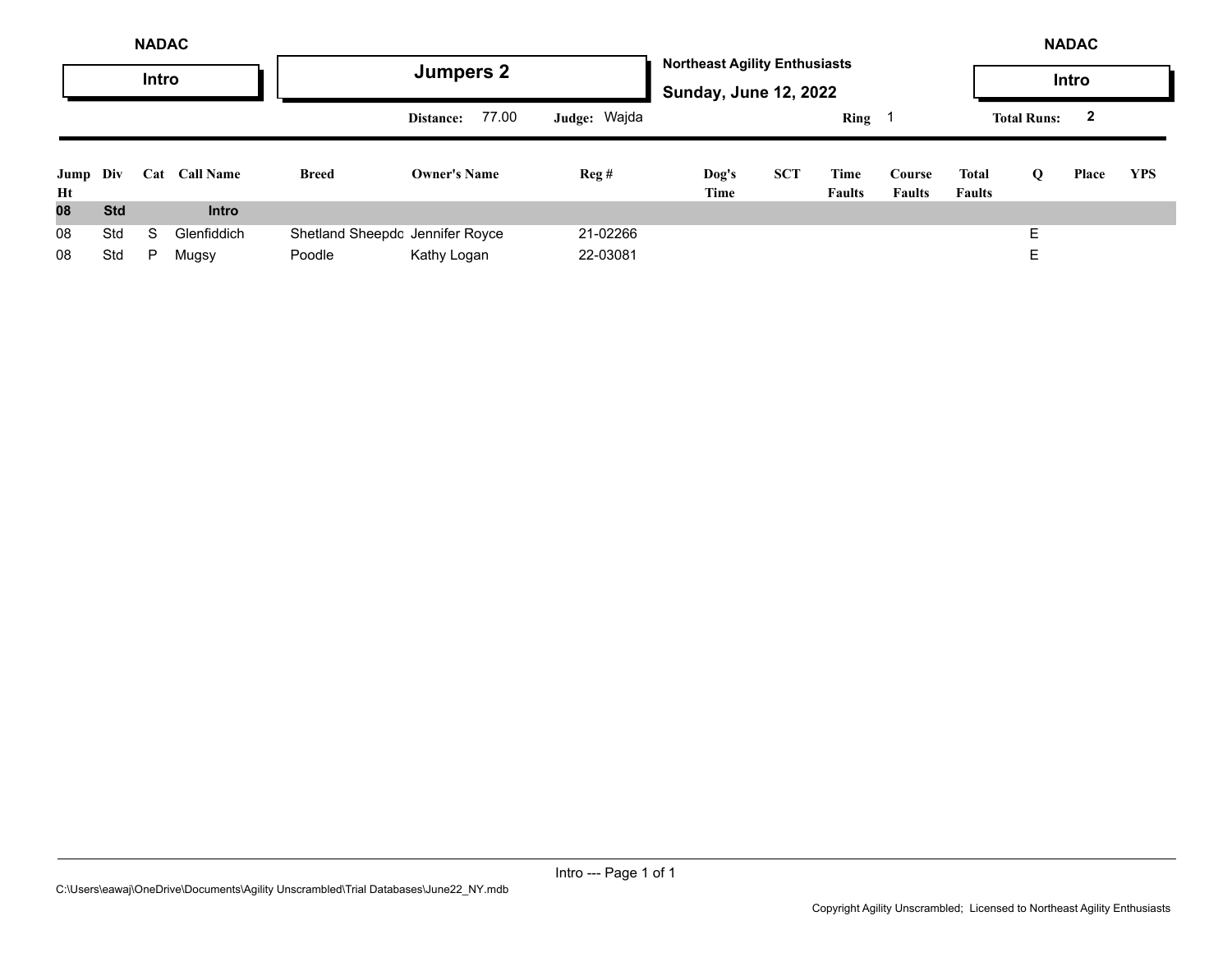|            | <b>NADAC</b> |               |                  |                                 |                     |              |               |                                                                      |                       |                         |                        |                    | <b>NADAC</b>  |            |  |  |  |
|------------|--------------|---------------|------------------|---------------------------------|---------------------|--------------|---------------|----------------------------------------------------------------------|-----------------------|-------------------------|------------------------|--------------------|---------------|------------|--|--|--|
|            |              | <b>Novice</b> |                  |                                 | <b>Jumpers 2</b>    |              |               | <b>Northeast Agility Enthusiasts</b><br><b>Sunday, June 12, 2022</b> |                       |                         |                        |                    | <b>Novice</b> |            |  |  |  |
|            |              |               |                  |                                 | 105.00<br>Distance: | Judge: Wajda |               |                                                                      | Ring                  |                         |                        | <b>Total Runs:</b> | 4             |            |  |  |  |
| Jump<br>Ht | Div          | Cat           | <b>Call Name</b> | <b>Breed</b>                    | <b>Owner's Name</b> | Reg#         | Dog's<br>Time | <b>SCT</b>                                                           | Time<br><b>Faults</b> | Course<br><b>Faults</b> | Total<br><b>Faults</b> | Q                  | Place         | <b>YPS</b> |  |  |  |
| 08         | <b>Std</b>   |               | <b>Nov</b>       |                                 |                     |              |               |                                                                      |                       |                         |                        |                    |               |            |  |  |  |
| 08         | Std          | S             | Rowan            | All American                    | Kory Richards       | 20-10356     |               |                                                                      |                       |                         |                        | S                  |               |            |  |  |  |
| 12         | <b>Std</b>   |               | <b>Nov</b>       |                                 |                     |              |               |                                                                      |                       |                         |                        |                    |               |            |  |  |  |
| 12         | Std          | S             | Wynn             | Shetland Sheepdc Jennifer Royce |                     | 16-03228     | 34.20         | 36.21                                                                | 0.00                  | $\mathbf{0}$            | 0.00                   | $Q-10$             | 1             | 3.07       |  |  |  |
| 16         | <b>Std</b>   |               | <b>Nov</b>       |                                 |                     |              |               |                                                                      |                       |                         |                        |                    |               |            |  |  |  |
| 16         | Std          | S             | Maybelle         | Australian Shephe Heidi Konesko |                     | 21-02112     | 18.07         | 33.87                                                                | 0.00                  | 5                       | 5.00                   | N                  | $\mathbf 1$   | 5.81       |  |  |  |
| 16         | Std          | S             | Saige            | <b>Border Collie</b>            | Maureen deHaan      | 21-07181     |               |                                                                      |                       |                         |                        | E                  |               |            |  |  |  |